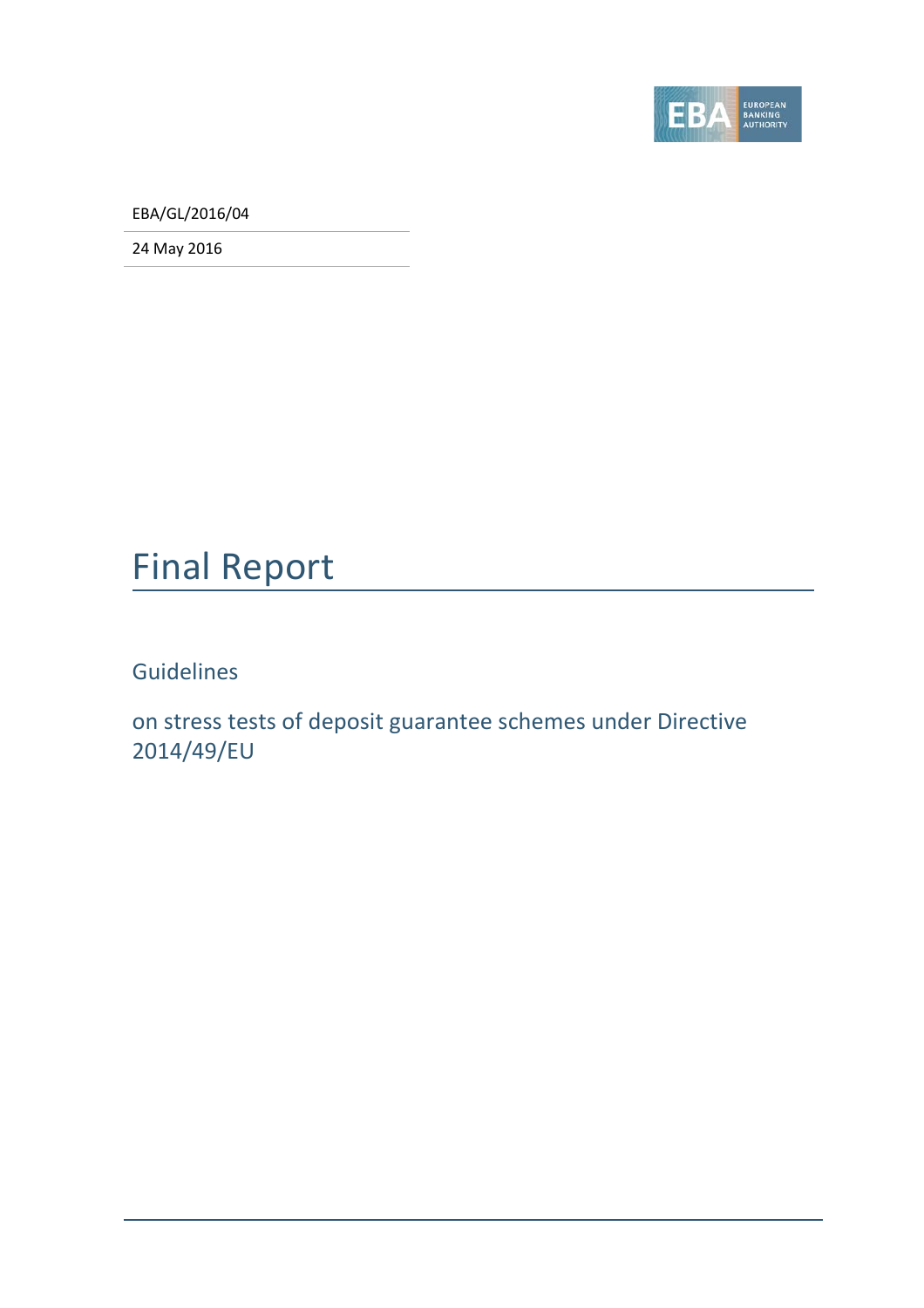# **Contents**

|     | 1. Executive Summary                                                                 | 3              |
|-----|--------------------------------------------------------------------------------------|----------------|
|     | 2. Background and rationale                                                          | 5              |
|     | 3. Guidelines                                                                        | $\overline{ }$ |
|     | 1. Compliance and reporting obligations                                              | 9              |
|     | 2. Subject matter, scope and definitions                                             | 10             |
|     | 3. Implementation                                                                    | 11             |
|     | 4. Objectives of DGS stress tests                                                    | 11             |
|     | 5. Methodology for DGS stress tests                                                  | 11             |
| 5.1 | Programming of a cycle of stress tests                                               | 12             |
| 5.2 | Key phases of a stress test exercise                                                 | 12             |
| 5.3 | Cooperation with relevant administrative authorities                                 | 14             |
|     | 6. Intervention scenarios                                                            | 15             |
| 6.1 | DGS functions to be covered by scenarios                                             | 15             |
| 6.2 | Selection of affiliated credit institutions to be included in intervention scenarios | 17             |
| 6.3 | Severity and complexity of scenarios                                                 | 18             |
|     | 7. Test areas and indicators                                                         | 18             |
| 7.1 | <b>Operational capabilities</b>                                                      | 19             |
| 7.2 | <b>Funding capabilities</b>                                                          | 23             |
|     | 8. Priority tests                                                                    | 24             |
|     | Annex 1 - Template for reporting results                                             | 26             |
|     | 9. Accompanying documents                                                            | 36             |
| 9.1 | Impact assessment                                                                    | 36             |
| 9.2 | Views of the Banking Stakeholder Group (BSG)                                         | 42             |
| 9.3 | Feedback on the public consultation and on the opinion of the BSG                    | 43             |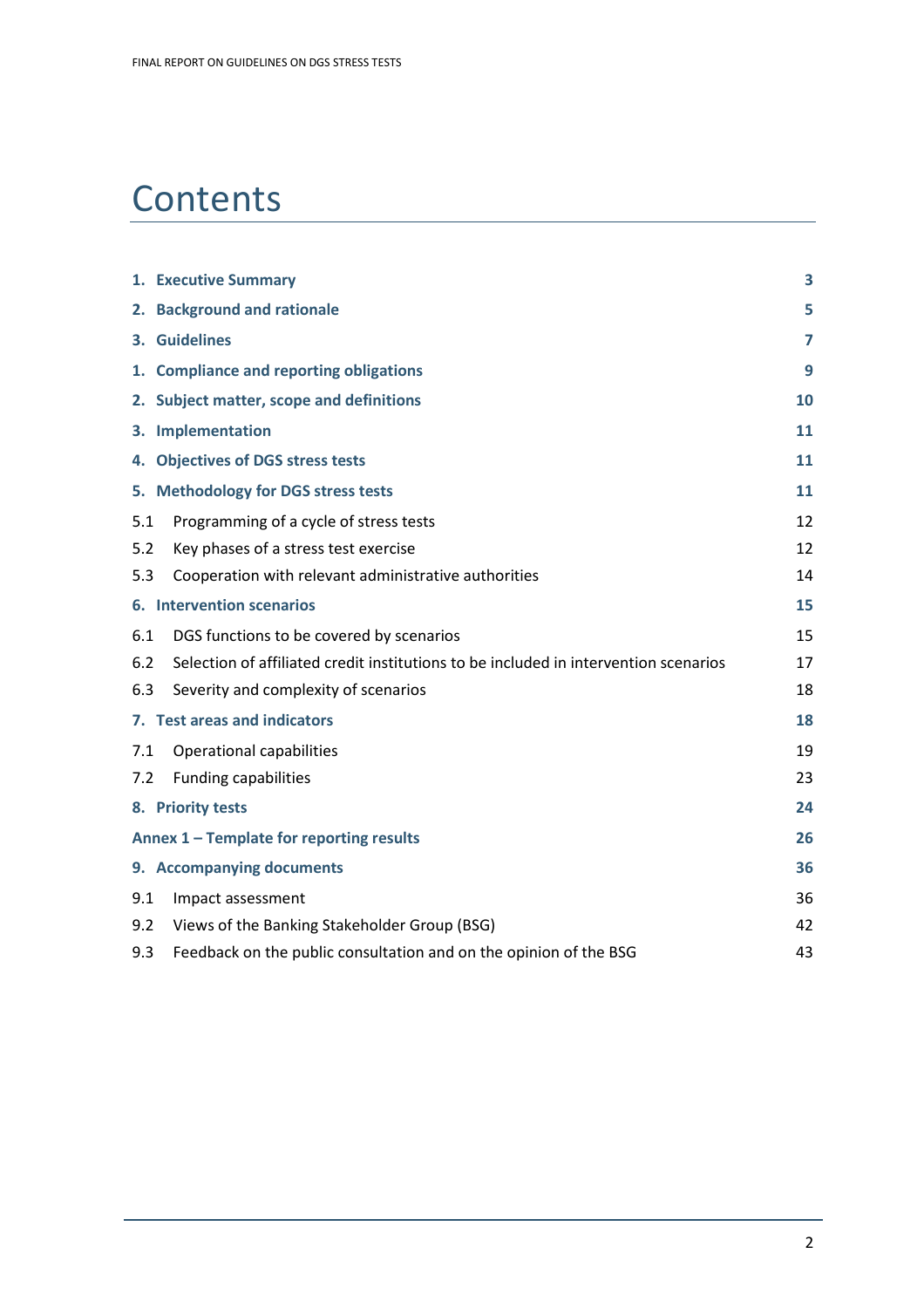# <span id="page-2-0"></span>1. Executive Summary

Directive 20[1](#page-2-1)4/49/EU on deposit guarantee schemes<sup>1</sup> (DGSD) introduces a number of innovations to improve the resilience of deposit guarantee schemes (DGSs) in Europe, including the requirement for DGSs to perform stress tests of their systems every three years, with the first test to occur by 3 July 2017.

Stress tests will verify whether the operational and funding capabilities of DGSs are sufficient to ensure deposit protection within the conditions of Directive 2014/49/EU in times of increased pressure, thereby contributing to the continuous improvement of DGSs. Results of stress tests performed at the level of each DGS will then be put into perspective at European level by way of a peer review to be performed by the EBA at least every five years.

A sufficient level of quality and consistency is necessary for DGS stress tests to be credible assessment tools and for the EBA peer reviews to be based on comparable data. This is why the EBA has adopted own-initiative guidelines containing methodological principles for the conduct of stress tests, prescriptions on the intervention scenarios and areas to be tested, and minimum elements to be tested ahead of the first EBA peer review.

Under these guidelines, DGSs should follow a rational and systematic method for the organisation of tests starting with a programme of tests to be performed over a cycle of two to five years, and proceed for each individual test with a sequence of steps including planning, running of and reporting on the exercise.

DGSs should test various types of scenarios illustrative of areas in which they might intervene. In line with the DGSD, all DGSs should test the repayment of covered deposits that have been determined unavailable. They should also test their ability to contribute to resolution proceedings with a view to ensuring continuous access to depositors' funds. Where a DGS is entrusted with supporting the prevention of an institution's failure, it should test its ability to do so, too.

When conducting tests, DGSs should assess their performance in relation to a broad series of operational and financial capabilities, ranging from access to data, to staff and other operational resources, communication and payment, funding resources, etc. For each of the main areas, the guidelines provide for minimum indicators to be measured by DGSs.

With a view to the first EBA peer review foreseen in 2020, DGSs are required to report results on a minimum block of elements covering the quality of single customer view (SCV) files, operational capabilities, and funding capacity in a payout or resolution scenario requiring an intervention of at least the target level. A preliminary cross-border cooperation test is also required. This

 $\overline{a}$ 

<span id="page-2-1"></span> $<sup>1</sup>$  Directive 2014/49/EU of the European Parliament and the Council of 16 April 2014 on deposit guarantee schemes, OJ</sup> L 173/149 of 12.6.2014.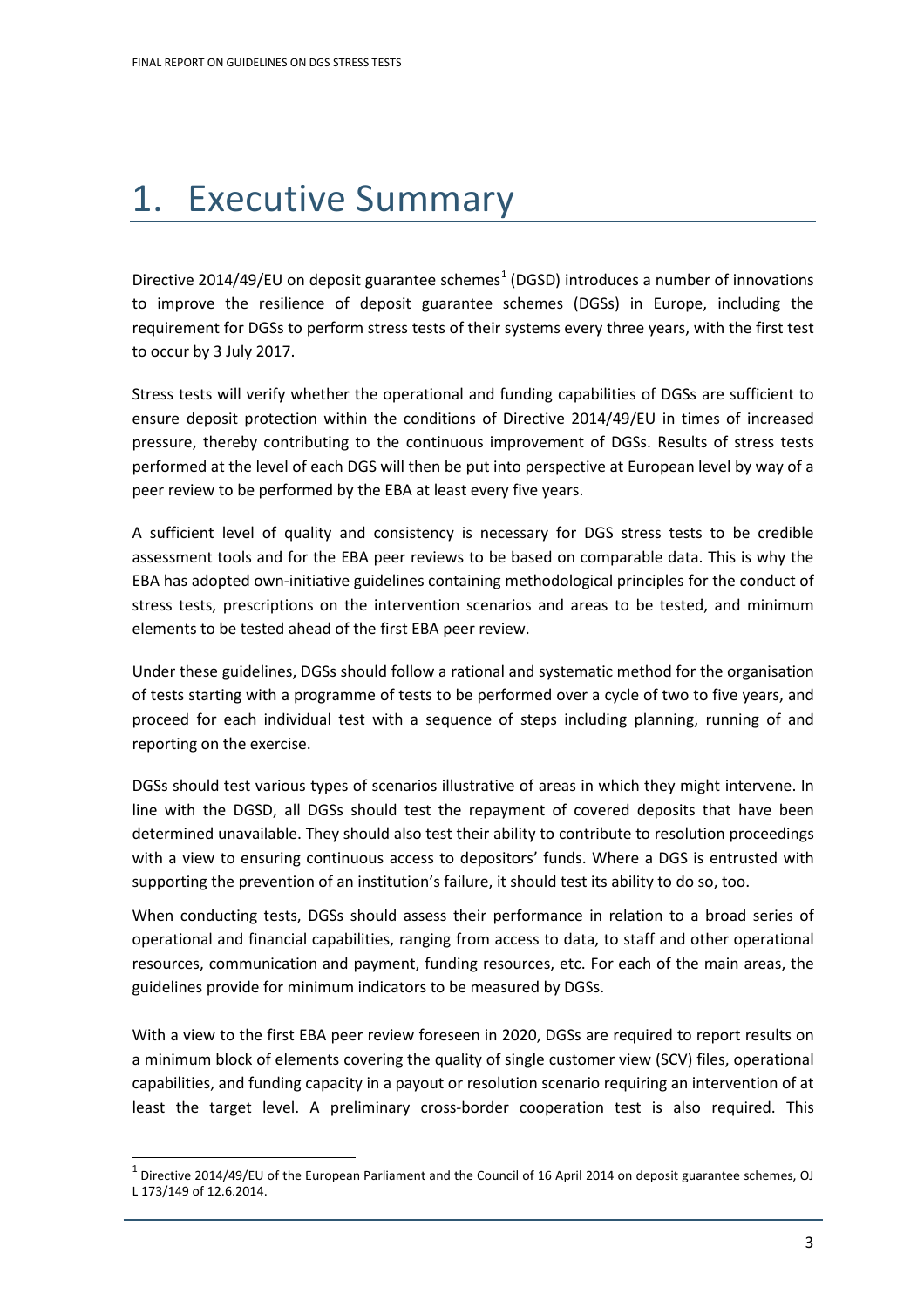foundational series of tests should allow the first meaningful EU-wide overview of the resilience of DGSs in the context of the peer review.

A proportionate approach has been adopted. For example, DGSs retain the ability to calibrate their tests to best fit the reality of their membership (in terms of size, banking model, crossborder footprint, etc.), but specific targets have been defined when it comes to the priority tests to feed into the European peer review.

### Next steps

The guidelines will be translated into the official EU languages and published on the EBA website. The deadline for competent authorities to report whether they comply with the guidelines will be two months after the publication of the translations. The guidelines will apply from two months from issuance in all EU languages.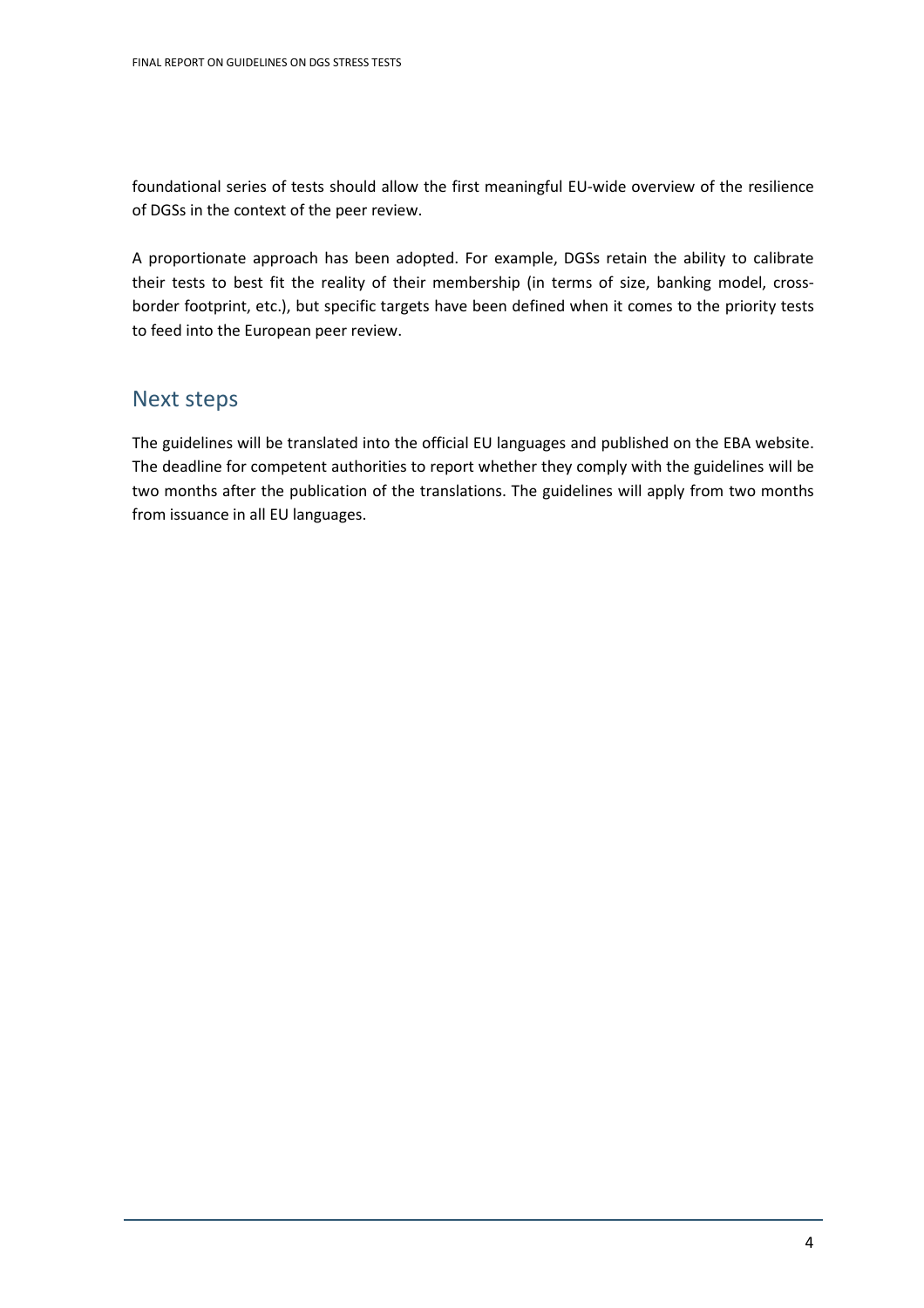

# <span id="page-4-0"></span>2. Background and rationale

- 1. The introduction of stress testing of deposit guarantee schemes (DGSs) is part of several innovations of Directive 2014/49/EU of the European Parliament and of the Council of 16 April 2014 on deposit guarantee schemes (DGSD), alongside other mechanisms, such as *ex ante* funding requirements and cooperation agreements, aimed at reinforcing the credibility and practical effectiveness of DGSs in Europe.
- 2. Pursuant to Article 4(10) of the DGSD:
	- Member States shall ensure that DGSs perform stress tests of their systems and that DGSs are informed as soon as possible in the event that the competent authorities detect problems in a credit institution that are likely to give rise to the intervention of a DGS. Such tests shall take place at least every three years and more frequently where appropriate. The first test shall take place by 3 July 2017.
	- Based on the results of the stress tests, the EBA shall, at least every five years, conduct peer reviews pursuant to Article 30 of Regulation (EU) No 1093/2010 ('EBA Regulation') in order to examine the resilience of DGSs.
	- DGSs shall be subject to the requirements of professional secrecy in accordance with Article 70 of the EBA Regulation when exchanging information with EBA.
- 3. Accordingly, based on the results of the first stress tests to be performed by DGSs no later than by 3 July 2017, the EBA must conduct its first peer review at the latest by 3 July 2020.
- 4. EBA peer reviews in this area, in line with Article 4(10) of the DGSD, should serve to assess the resilience of DGSs in the EU, and identify strengths as well as weaknesses based on a comparison of the outcomes of stress tests. Ultimately, these stress tests should aim to help designated authorities and DGSs to address existing inefficiencies and improve the weakest links.
- 5. In order to achieve the aims of the DGS peer reviews, stress tests carried out at DGS level should cover a sufficient range of elements and produce comparable results that can inform the EU-wide exercise.
- 6. Against this background, in order to ensure the correct application of the DGSD and to contribute to strengthening the European system of DGSs, the EBA has decided to adopt own-initiative guidelines on the content of DGS stress tests that would outline test areas, scenarios and a template.
- 7. These guidelines implement the principle whereby deposit insurers should have in place effective contingency planning and crisis management policies and procedures to ensure they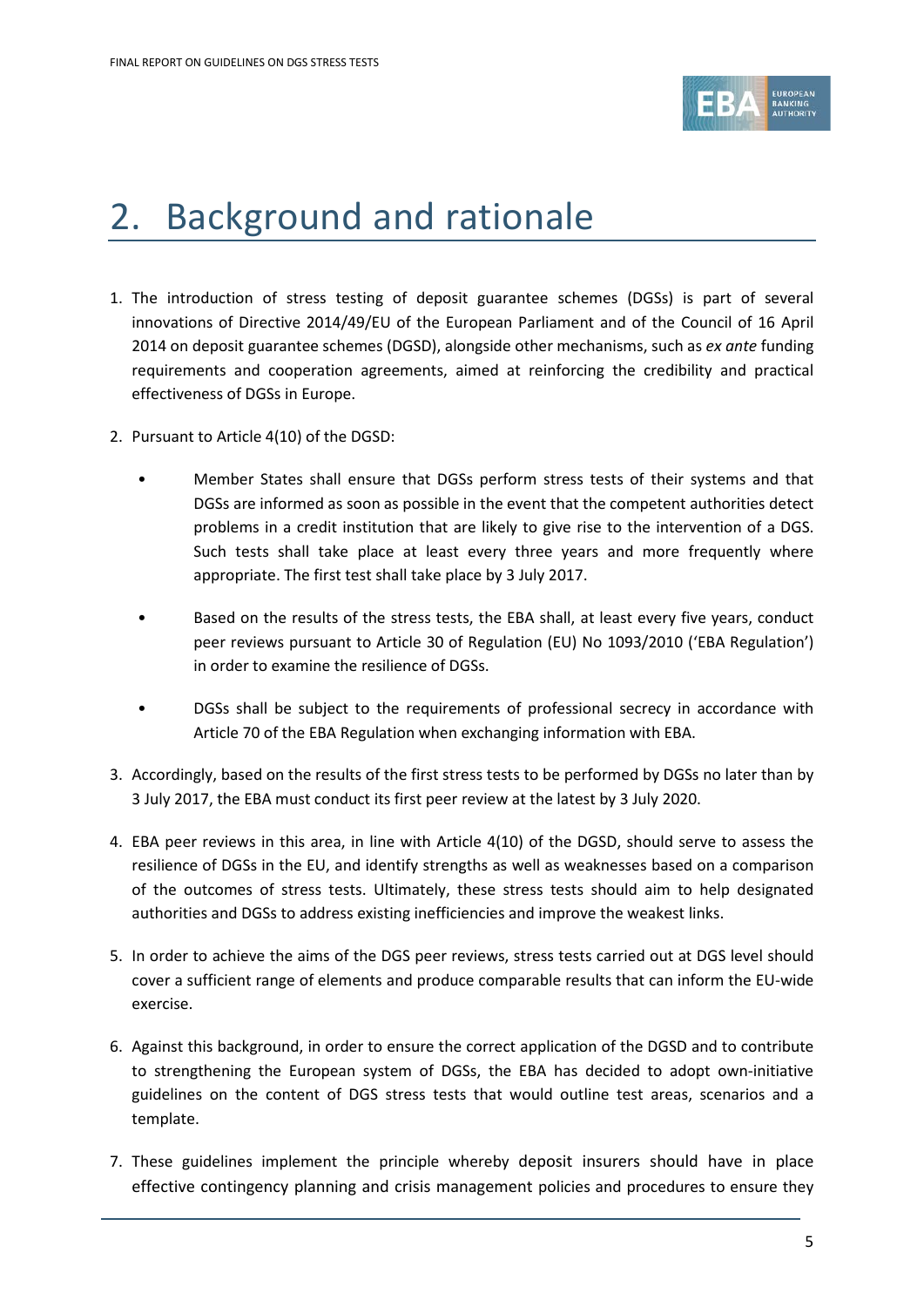

are able to effectively respond to the risk of bank failures and other events<sup>[2](#page-5-0)</sup>. The guidelines also benefit from previous efforts of the European Forum of Deposit Insurers to develop guidance and templates in this area<sup>[3](#page-5-1)</sup>.

- 8. In terms of content, first these draft guidelines lay down a number of methodological principles in order to ensure a systematic and comprehensive approach to planning, running and concluding stress test exercises. In order to ensure that key aspects of a system are covered over a cycle, DGSs are required to adopt a multiannual programme shared with the designated authorities and the EBA.
- 9. Second, these draft guidelines elaborate on the types of intervention scenarios that should be simulated by DGSs, focusing on the possible use of DGS funds provided under Article 11 of the DGSD, namely repayment, contribution in resolution and support for failure prevention.
- 10.Third, when running stress tests DGSs should test a broad range of operational and funding capabilities, covering key areas and main functions activated when a DGS intervenes, such as access to data, operational resources, repayment periods, and of course the ability to meet liabilities with the *ex ante*, *ex post* and alternative funding means at its disposal.
- 11.In order for the peer review to achieve its objectives, national DGS stress tests should be run on a sufficiently comparable basis in terms of scenarios and test areas. The principles laid down in these guidelines will ensure minimum consistency and quality of DGS stress tests and will, thus, facilitate comparability within Europe in the context of the peer reviews performed by the EBA. Considering the novelty of DGS stress tests as an EU regulatory requirement and the diversity of experience in conducting stress tests among the DGSs, the build-up of DGS testing capacities, and the level of sophistication and complexity of such tests, will be progressive.
- 12.In addition, these guidelines lay down a minimum list of priority tests that should be tested and reported by 3 July 2019 ahead of the first peer review. This is without prejudice to the ability of national DGSs to conduct additional tests based on more sophisticated assumptions, or to include the minimum elements as part of more comprehensive tests.
- 13.At the time these guidelines were adopted, works on the Commission proposal for a European Deposit Insurance Scheme for the banking union were initiated. These guidelines might be reviewed in the future if necessary to reflect the outcome of those negotiations.

 $\overline{a}$ 

<span id="page-5-0"></span> $2$  International Association of Deposit Insurers, Core principles for effective deposit insurance systems (Principle 6), November 2014.

<span id="page-5-1"></span> $3$  www.efdi.eu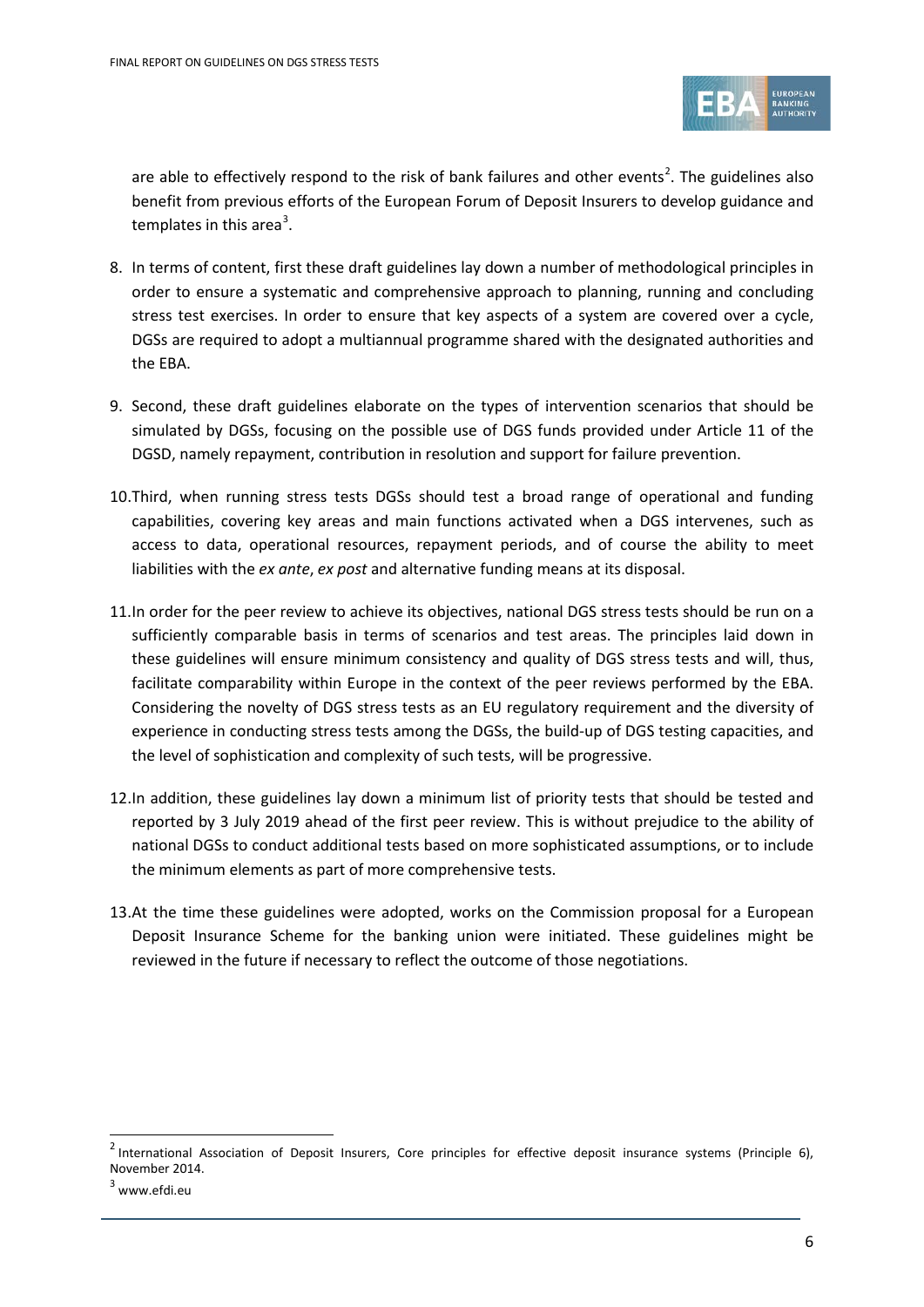

# <span id="page-6-0"></span>3. Guidelines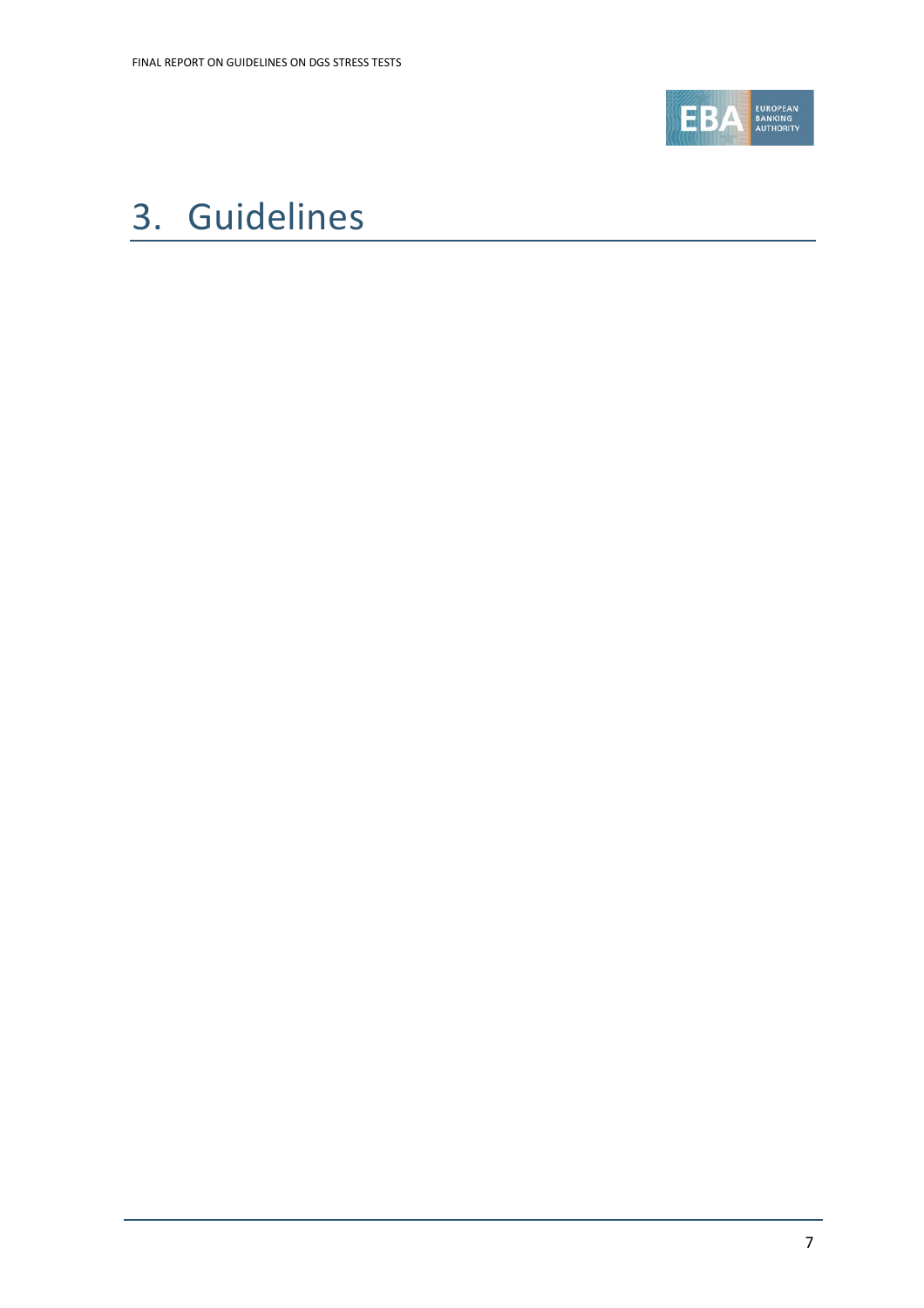

EBA/GL/2016/04

24 May 2016

## Guidelines

# on stress tests of deposit guarantee schemes under Directive 2014/49/EU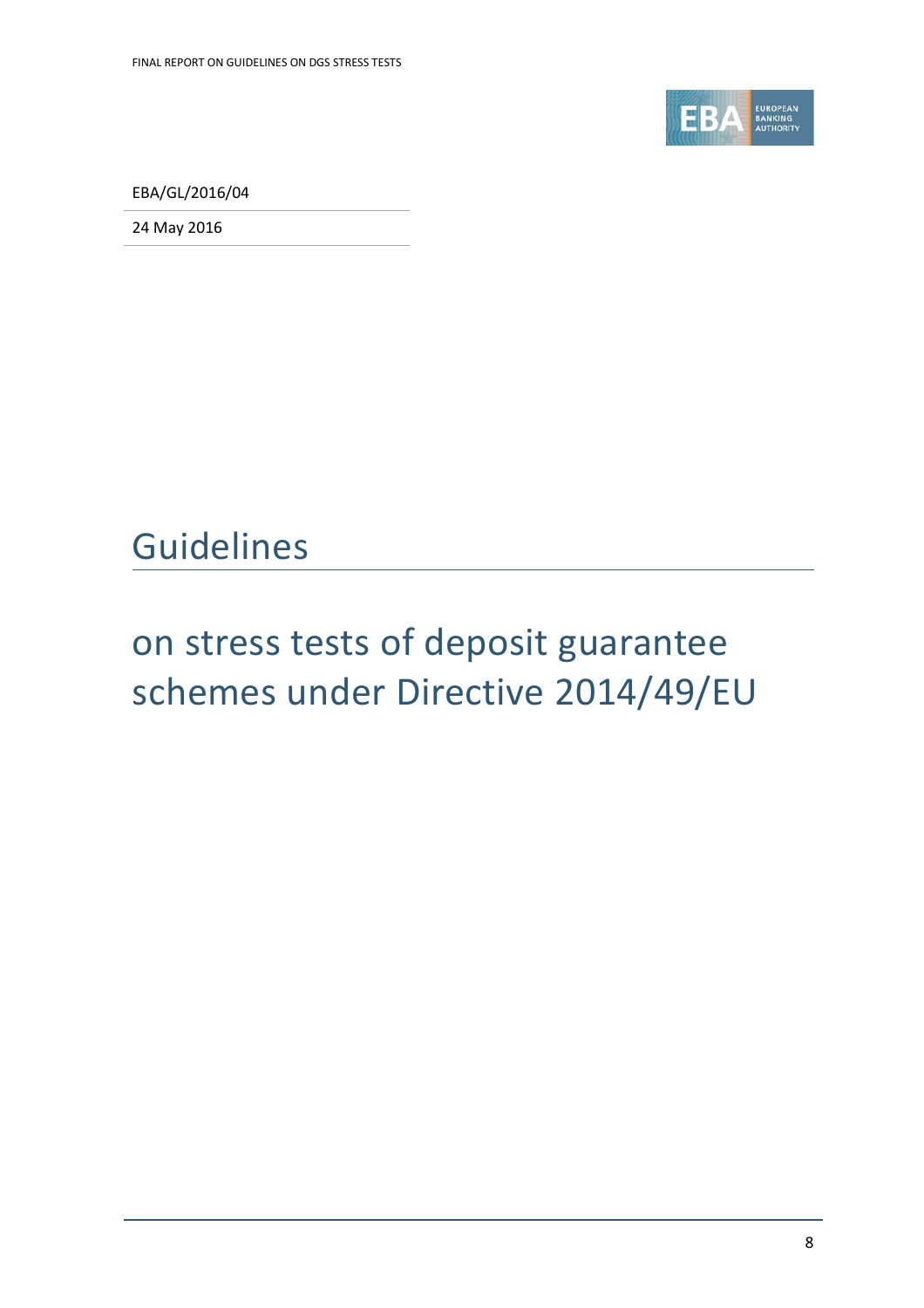

# <span id="page-8-0"></span>1. Compliance and reporting obligations

## Status of these guidelines

- 1. This document contains guidelines issued pursuant to Article 16 of Regulation (EU) No  $1093/2010<sup>4</sup>$  $1093/2010<sup>4</sup>$  $1093/2010<sup>4</sup>$ . In accordance with Article 16(3) of Regulation (EU) No 1093/2010, competent authorities and financial institutions must make every effort to comply with the guidelines.
- 2. Guidelines set the EBA view of appropriate supervisory practices within the European System of Financial Supervision or of how Union law should be applied in a particular area. Competent authorities as defined in Article 4(2) of Regulation (EU) No 1093/2010 to whom guidelines apply should comply by incorporating them into their practices as appropriate (e.g. by amending their legal framework or their supervisory processes), including where guidelines are directed primarily at institutions.

## Reporting requirements

 $\overline{a}$ 

- 3. According to Article 16(3) of Regulation (EU) No 1093/2010, competent authorities must notify the EBA as to whether they comply or intend to comply with these guidelines, or otherwise with reasons for non-compliance, by (two months from issuance in all EU languages). In the absence of any notification by this deadline, competent authorities will be considered by the EBA to be non-compliant. Notifications should be sent by submitting the form available on the EBA website to [compliance@eba.europa.eu](mailto:compliance@eba.europa.eu) with the reference 'EBA/GL/2016/04'. Notifications should be submitted by persons with appropriate authority to report compliance on behalf of their competent authorities. Any change in the status of compliance must also be reported to EBA.
- 4. Notifications will be published on the EBA website, in line with Article 16(3).

<span id="page-8-1"></span><sup>4</sup> Regulation (EU) No 1093/2010 of the European Parliament and of the Council of 24 November 2010 establishing a European Supervisory Authority (European Banking Authority), amending Decision No 716/2009/EC and repealing Commission Decision 2009/78/EC, (OJ L 331, 15.12.2010, p.12).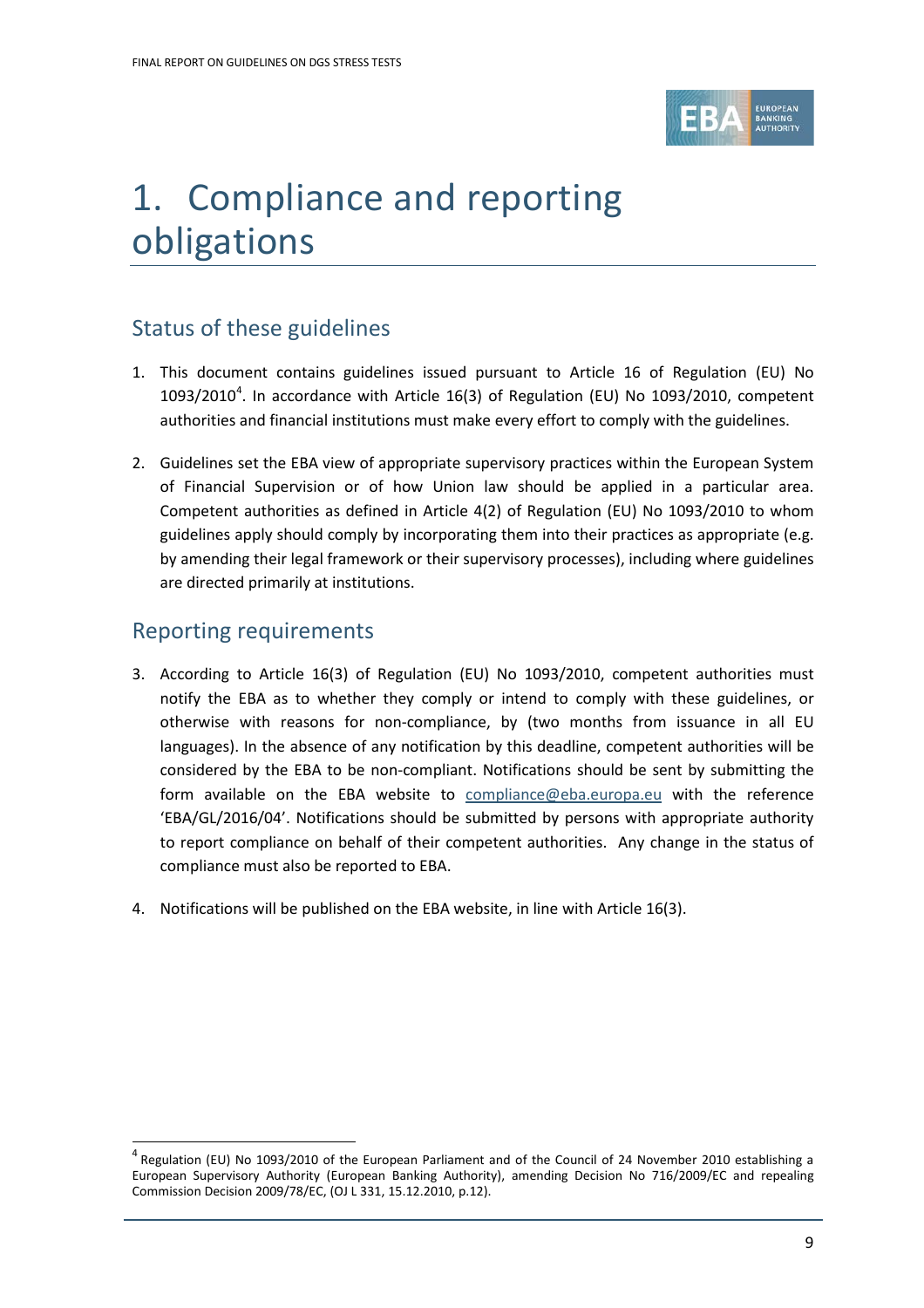

# <span id="page-9-0"></span>2. Subject matter, scope and definitions

## Subject matter

- 5. These guidelines specify the minimum principles and content of stress tests that deposit guarantee schemes ('DGSs') must perform pursuant to Article 4 (10) of Directive 2014/49/EU<sup>[5](#page-9-1)</sup>.
- 6. They aim at helping designated authorities and DGSs to increase the resilience of the DGSs' systems within the European Union by setting a minimum level of consistency, quality and comparability of DGSs' stress tests.

## Scope of application

- 7. These guidelines apply to DGSs when performing stress tests of their systems in accordance with Article 4(10) of Directive 2014/49/EU.
- 8. Where designated authorities administer a DGS, they should apply these guidelines when performing stress tests of the DGS's systems. When a DGS is administered by a private entity, designated authorities should ensure that these guidelines are applied by such DGSs.

### Addressees

- 9. These guidelines are addressed to competent authorities as defined in Article 4(2)(iii) of Regulation (EU) 1093/2010.
- 10. These guidelines are also addressed to competent authorities as defined in Article 4(2)(i) and (iv) of Regulation (EU) 1093/2010, to the extent that their cooperation, as safety net participants, is required in order to ensure adequate performance of the DGS stress tests.

### Definitions

11. Unless otherwise specified, the terms used and defined in Directive 2014/49/EU have the same meaning in the guidelines. In addition, for the purposes of these guidelines, the following definitions apply:

| Assumptions | means the information and parameters that are |  |  |
|-------------|-----------------------------------------------|--|--|
|             | predetermined for the conduct of a DGS stress |  |  |
|             | test (e.g. the liquidation of a given credit  |  |  |
|             | institution involving a certain amount of     |  |  |
|             | losses).                                      |  |  |
|             |                                               |  |  |

<span id="page-9-1"></span><sup>5</sup> Directive 2014/49/EU of the European Parliament and of the Council of 16 April 2014 on deposit guarantee schemes (OJ L 173, 12.6.2014, p. 149).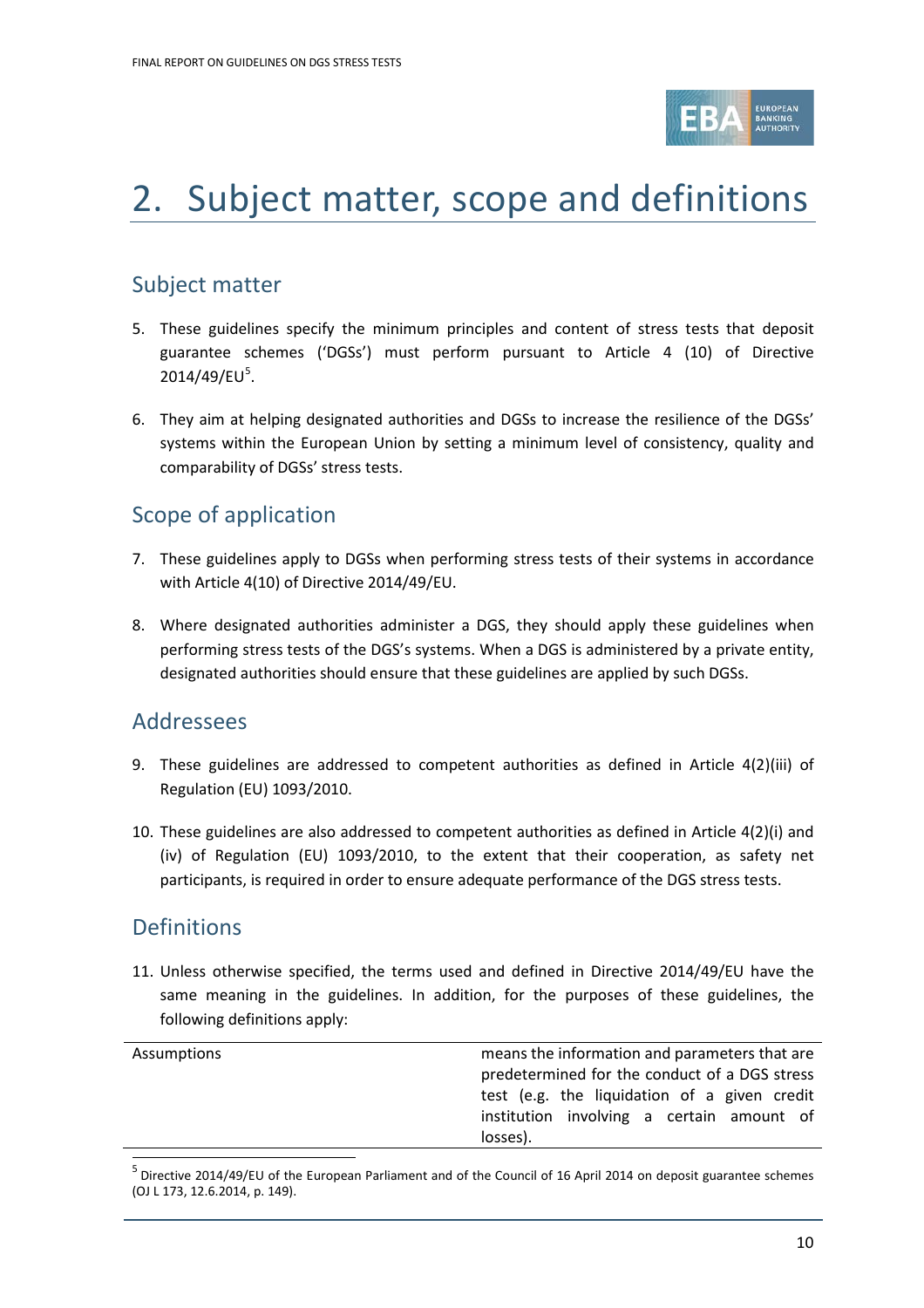

| Internal participants                  | means test participants from the DGS.              |  |  |  |  |
|----------------------------------------|----------------------------------------------------|--|--|--|--|
| <b>External participants</b>           | means test participants outside the DGS,           |  |  |  |  |
|                                        | including affiliated credit institutions, relevant |  |  |  |  |
|                                        | public authorities or third-party observers.       |  |  |  |  |
| Single Customer View file ('SCV file') | means a file containing the individual depositor   |  |  |  |  |
|                                        | information necessary to prepare for a             |  |  |  |  |
|                                        | repayment by a DGS, including the aggregate        |  |  |  |  |
|                                        | amount of eligible deposits of every depositor.    |  |  |  |  |

# <span id="page-10-0"></span>3. Implementation

## Date of application

12. These guidelines apply from [two months after issuance in all EU languages].

# <span id="page-10-1"></span>4. Objectives of DGS stress tests

- 13. DGS stress tests should contribute to incrementally increasing the resilience of the European system of DGSs, by:
	- (i) testing the ability of DGSs to perform the tasks entrusted to them in accordance with Directives 2014/49/EU and 2014/59/EU $^6$  $^6$ , including when cooperating with other DGSs within the European Union;
	- (ii) identifying which dimensions of a DGS require improvements or have already improved compared to previous tests;
- (iii) producing results which allow comparability and peer reviews.

# <span id="page-10-2"></span>5. Methodology for DGS stress tests

14. In order to ensure a comprehensive approach, stress tests should be programmed over a medium-term cycle as described in subsection 5.1. Subsequently, each stress test exercise should follow a number of key phases as described in subsection 5.2.

<span id="page-10-3"></span><sup>&</sup>lt;sup>6</sup> Directive 2014/59/EU of the European Parliament and of the Council of 15 May 2014 establishing a framework for<br>resolution of credit institutions and investment firms and amending Council Directive 82/891/EEC, and Direc 2001/24/EC, 2002/47/EC, 2004/25/EC, 2005/56/EC, 2007/36/EC, 2011/35/EU, 2012/30/EU and 2013/36/EU, and Regulations (EU) No 1093/2010 and (EU) No 648/2012, of the European Parliament and of the Council (OJ L 173, 12.6.2014, p. 190).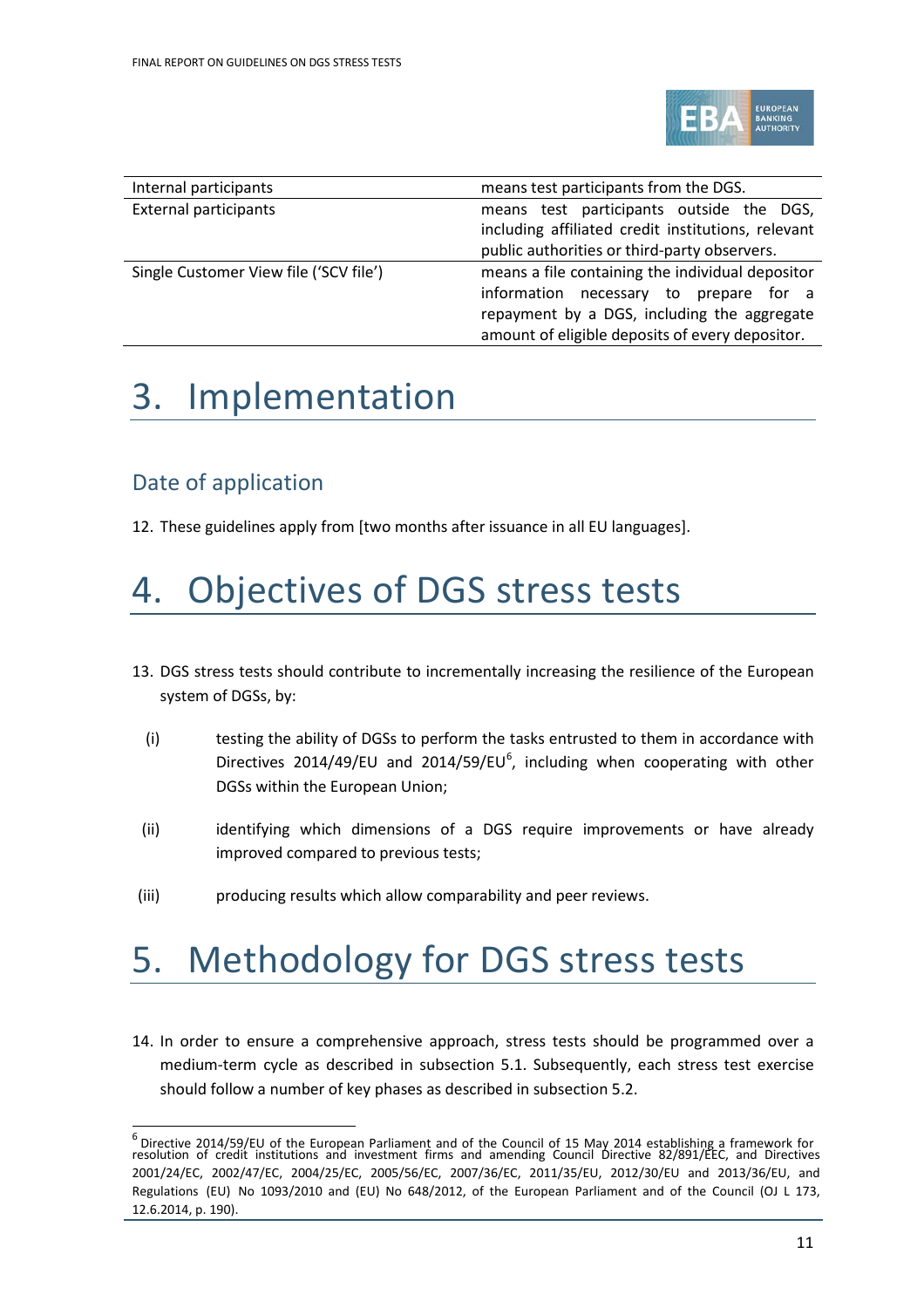

15. To safeguard compliance with Article 4(11) of Directive 2014/49/EU, designated authorities should ensure that DGSs obtain and use the information necessary to perform stress tests of their systems only for the performance of those tests and keep it no longer than is necessary for that purpose. To safeguard compliance with Article 4(9) of that Directive and in particular where the test involves the processing of data pertaining to depositors' accounts, designated authorities should ensure that DGSs preserve confidentiality, process that data pertaining to depositors' accounts in accordance with Directive  $95/46/EC^7$  $95/46/EC^7$  and fully protect those data including by means of applying anonymisation methods as appropriate.

## <span id="page-11-0"></span>5.1 Programming of a cycle of stress tests

- 16. DGSs should define a programme of test exercises with a view to covering, over a period which is not less than two to five years, the intervention scenarios and test areas described in sections 6 and 7, respectively, of these guidelines.
- 17. The programme should set out the estimated timeframe of programmed exercises and define the planned scope of each exercise in terms of test areas and types of intervention scenarios.
- 18. The programme may include comprehensive tests covering all test areas under a given intervention scenario, or targeted tests covering only some test areas (e.g. access to data) or covering a specific test area without testing an intervention scenario (e.g. routine SCV file checking). In any event, all the intervention scenarios and test areas laid down in these guidelines should be tested over the programme cycle.
- 19. The programme should be updated on a regular basis, taking into account the results of previous stress tests (e.g. results that would highlight a need for a deeper assessment of certain areas), actual DGS interventions or regulatory developments (e.g. a shortening in repayment deadlines).
- 20. Where a real-life intervention occurred during the cycle and enabled a DGS to assess the resilience of some or all of the test areas and/or intervention scenarios planned for testing under the programme, the DGS may amend the programme to reflect that the real-life-based test will substitute the originally envisaged test. In such a case, instead of completing all the key phases described in subsection 5.2, the DGS may focus on the reporting and corrective action phases.

## <span id="page-11-1"></span>5.2 Key phases of a stress test exercise

21. DGSs should complete the following phases when conducting a stress test exercise.

<span id="page-11-2"></span> $<sup>7</sup>$  Directive 95/46/EC of the European Parliament and of the Council of 24 October 1995 on the protection of individuals</sup> with regard to the processing of personal data and on the free movement of such data (OJ L 281, 23.11.1995, p. 31).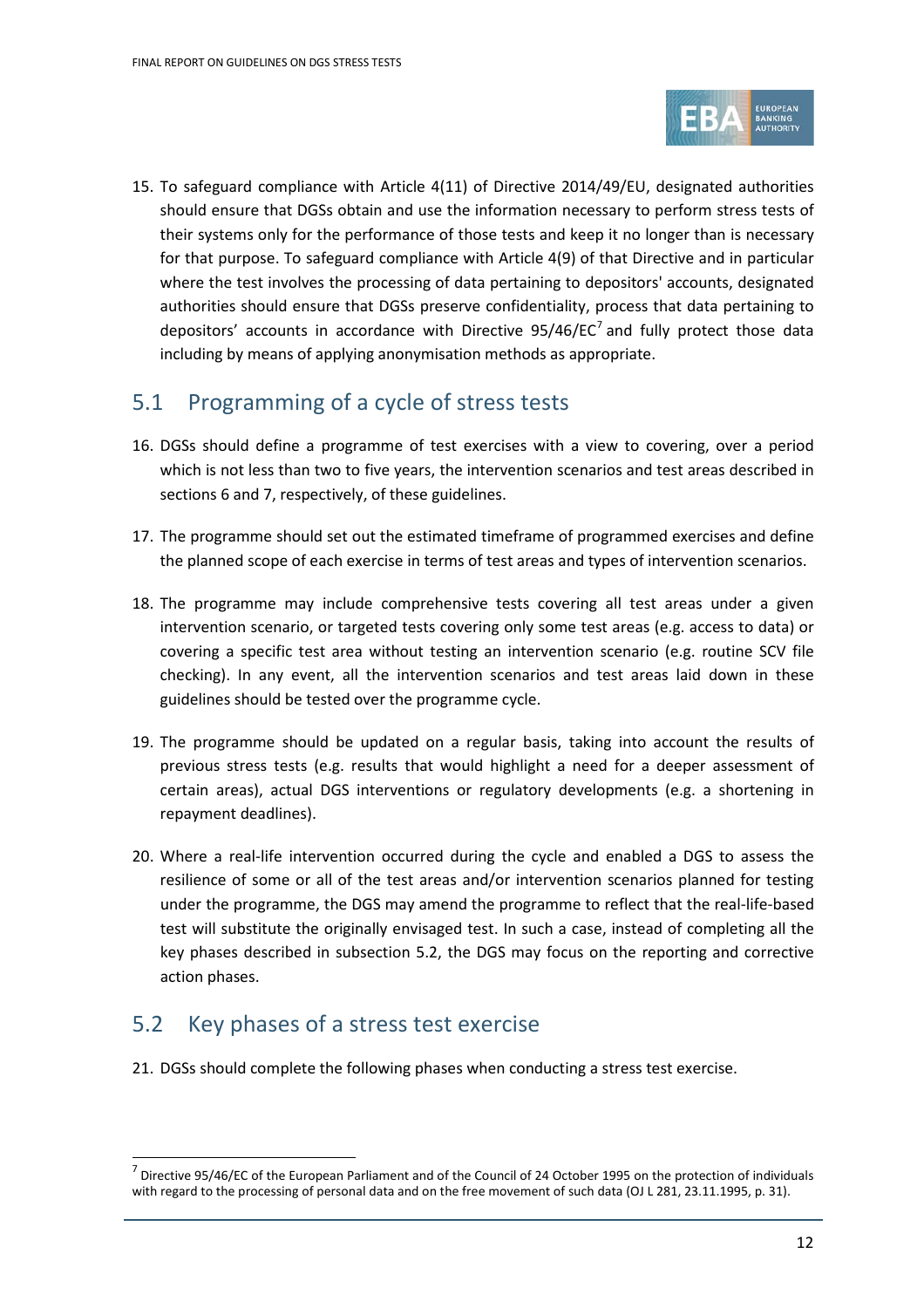

## Planning phase

- 22. DGSs should appoint a steering team or steering officer (hereinafter referred to as 'steering team') in charge of planning and coordinating the various tasks involved in a stress test exercise. Senior management should ensure that the steering team is provided with all the information necessary and receives full support from the rest of the staff of the DGS.
- 23. Ahead of each exercise, the steering team should define the timeframe for executing the test and identify the internal and/or external participants involved.
- 24. Based on the programme defined pursuant to subsection 5.1, the steering team should define in more detail the focus of the test, intervention scenario, test areas, indicators to be measured, and assumptions underpinning the exercise (e.g. level of losses incurred by a credit institution, level of payout in liquidation or credit institutions to be covered by quality checks of SCV files).
- 25. DGS may use assumptions from previous intervention cases and assess the way in which the DGSs' systems performed. They may also simulate the way in which, under the current conditions, their scheme would behave if it were faced with a similar situation.
- 26. The DGS should allocate the necessary resources for the test in terms of supporting staff, budget and infrastructure. The adequacy of these means should be continuously reviewed during the development of the exercise.
- 27. DGSs should make arrangements to ensure objectivity in the definition of assumptions for the stress test, the running of the test and the elaboration of unbiased conclusions. Such arrangements should be documented by the scheme and ensure that objectivity requirements apply to all participants to the test and in all phases. As part of those arrangements, DGSs should establish a clear separation between the steering team and other participants who, within the DGS, also take part in the exercise.
- 28. Alternatively, those arrangements should provide for the participation of external observers of the process. Observers may be the designated authorities where they are not themselves administering the schemes, other public authorities, consultancy firms or other DGSs. Observers should strive to verify that the process is being led objectively and, in case of doubt, express their concerns to the steering team. Observers should have access to the relevant information regarding all phases of the process. Any information shared in this context should be subject to strict professional secrecy requirements. The requirement to establish separation or alternatively involve observers should be considered as met with regard to the tests of SCV files.
- 29. The steering team should contact the internal and external participants who will be involved in the various stages of the exercise and ensure mutual understanding as to the role expected by everyone in the exercise.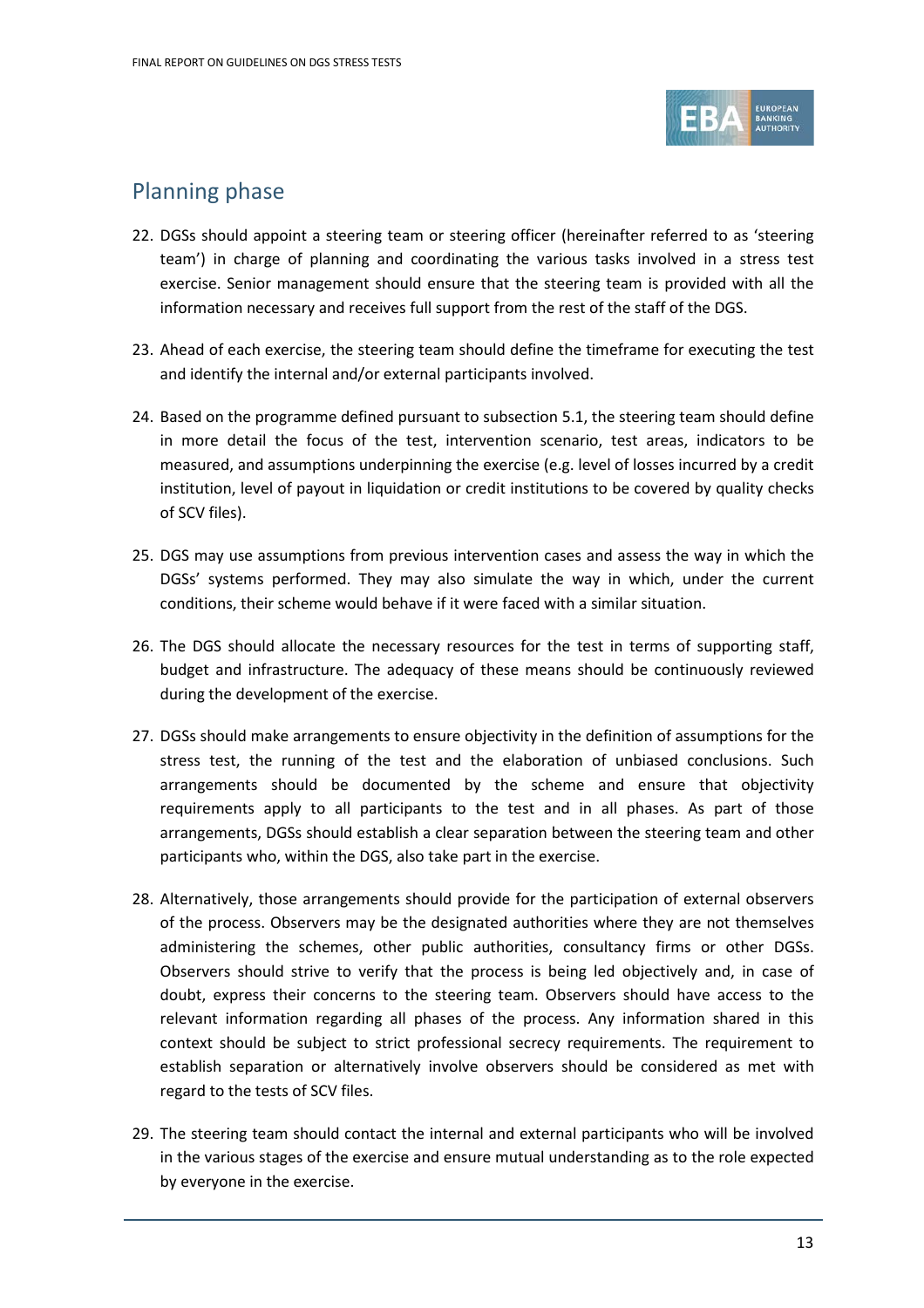

## Running phase

- 30. When running the test, the steering team should request and collect from test participants the information necessary to assess the performance of the DGS's systems in relation to the test areas and indicators described in section 7.
- 31. Tests may be run in various formats, including live roleplaying sessions where internal and external participants simulate the actions and decisions they would take in a given intervention scenario, or back-office exchanges (e.g. where the steering team requests SCV files from an institution and measures the accuracy of the information).
- 32. Distinguished from the steering team, participants in the running phase should represent those authorities, entities or even internal departments, including within the DGS, which would have to take the necessary actions or decisions or provide the necessary information in a real-life scenario. This may include internal participants (for example, the internal department in charge of funding issues within the DGS) or external participants (for example resolution authorities which would determine, after consulting the DGS, its contribution to resolution).

## Reporting and corrective action phase

- 33. The steering team should process and interpret the results of the test with a view to making an objective assessment of the resilience of the DGS in the areas measured.
- 34. The steering team should record results in a consistent manner over time, using a standard template such as the template developed by the European Forum of Deposit Insurers. DGSs should report stress tests results to the designated authorities at least annually.
- 35. Stress tests should be part of a continuous improvement process. Accordingly, where weaknesses in a DGS's systems are identified in the context of a stress test, that DGS should take corrective measures. Where weaknesses have been identified that are attributable to credit institutions, for example flaws in the quality of SCV files, the DGS should seek corrective measures, if necessary via the competent authority in charge of the supervision of those institutions. The DGS should then seek to ascertain, in subsequent tests, that the weaknesses have been remedied.

## <span id="page-13-0"></span>5.3 Cooperation with relevant administrative authorities

36. DGSs should keep designated authorities fully informed when planning and conducting stress tests, unless the DGS is also the designated authority. For this purpose, DGSs should submit their programme of test exercises, as referred to in subsection 5.1, to the designated authorities and the EBA. The first programme should be shared with the designated authorities and the EBA by [six months after issuance in all EU languages]. Any material update should be promptly notified to the designated authorities and the EBA.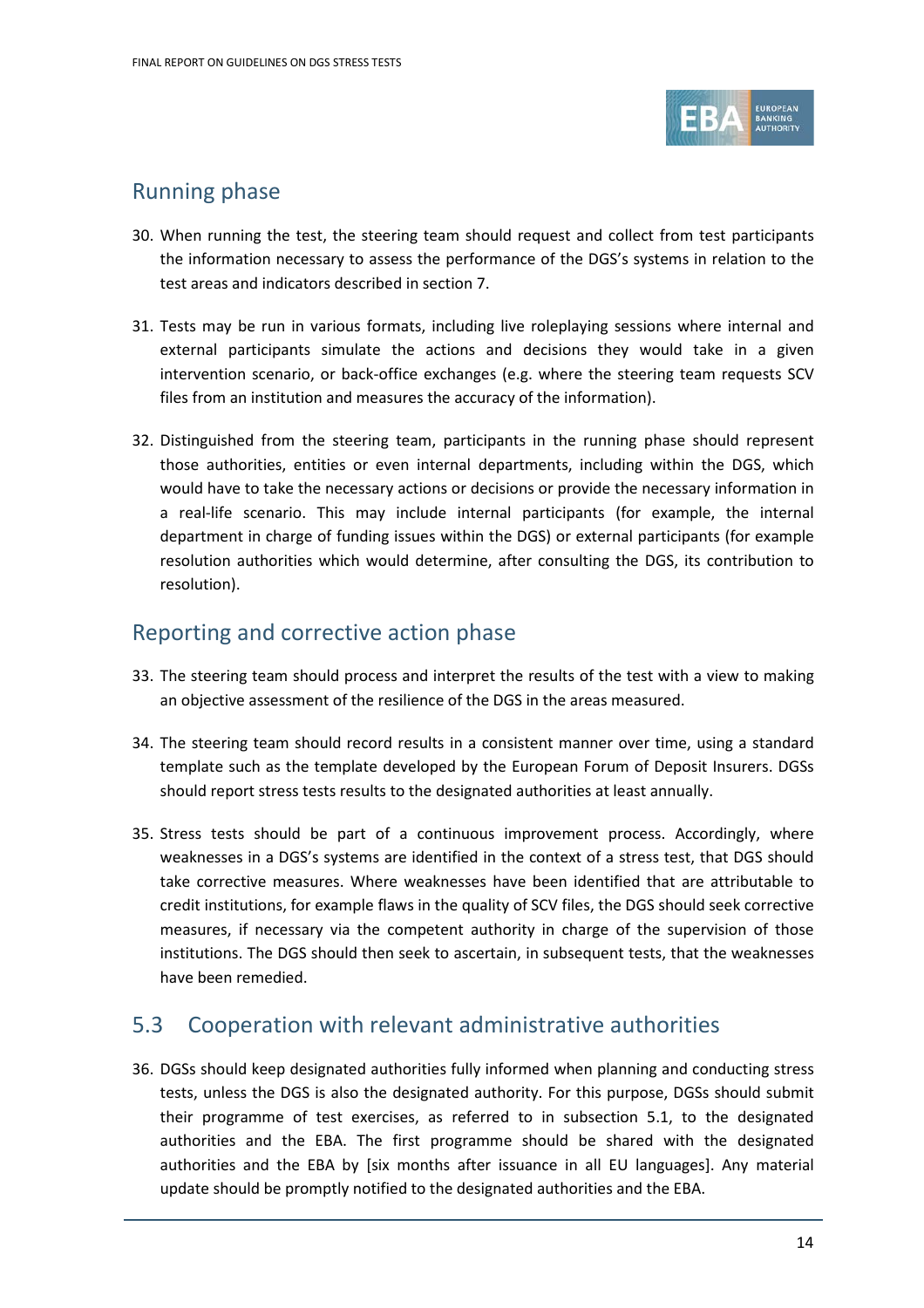

- 37. Subsequently, when planning each exercise, they should inform designated authorities of the scope of the test in terms of participating credit institutions, test areas, intervention scenarios, and any other relevant information as referred to in subsection 5.2 (planning phase), and allow sufficient time before the start of the exercise to allow the designated authorities to provide comments.
- 38. In addition, before testing an intervention scenario as defined in section 7, DGSs should inform the public authorities that would be involved in the kind of scenario being tested. At a minimum, the 'relevant administrative authority' identified pursuant to Article 3(1) of Directive 2014/49/EU, as well as the competent authority referred to in Article 2(1)(17) of the same Directive, should be informed when testing a repayment scenario. The competent and resolution authorities should be informed when testing a resolution scenario.
- 39. DGSs should seek the opinion of those authorities on assumptions for the test and offer them participation in the running phase. Where a DGS is separate from the designated authority, such participation or consultation may be organised via the designated authority.
- 40. Competent and resolution authorities should cooperate, directly or via designated authorities, with DGSs in defining scenarios and running tests.

## <span id="page-14-0"></span>6. Intervention scenarios

41. In order to comprehensively assess their capacity to effectively deal with cases of institution failure, DGSs should test intervention scenarios as prescribed in this section.

## <span id="page-14-1"></span>6.1 DGS functions to be covered by scenarios

- 42. DGSs should test their ability to fulfil their tasks in all the types of intervention set out in Directives 2014/49/EU and 2014/59/EU, namely:
	- to compensate depositors in the event of a credit institution's insolvency pursuant to Article 11(1) of Directive 2014/49/EU ('repayment function');
	- to finance the resolution of credit institutions in order to preserve continuous access to deposits in pursuant to Article 11(2) of Directive 2014/49/EU and Article 109 of Directive 2014/59/EU ('contribution to resolution function');
	- to use their available financial means for alternative measures in order to prevent the failure of a credit institution, if allowed under the law of the Member State where the DGS is established, pursuant to Article 11(3) of Directive 2014/49/EU ('Failure prevention function');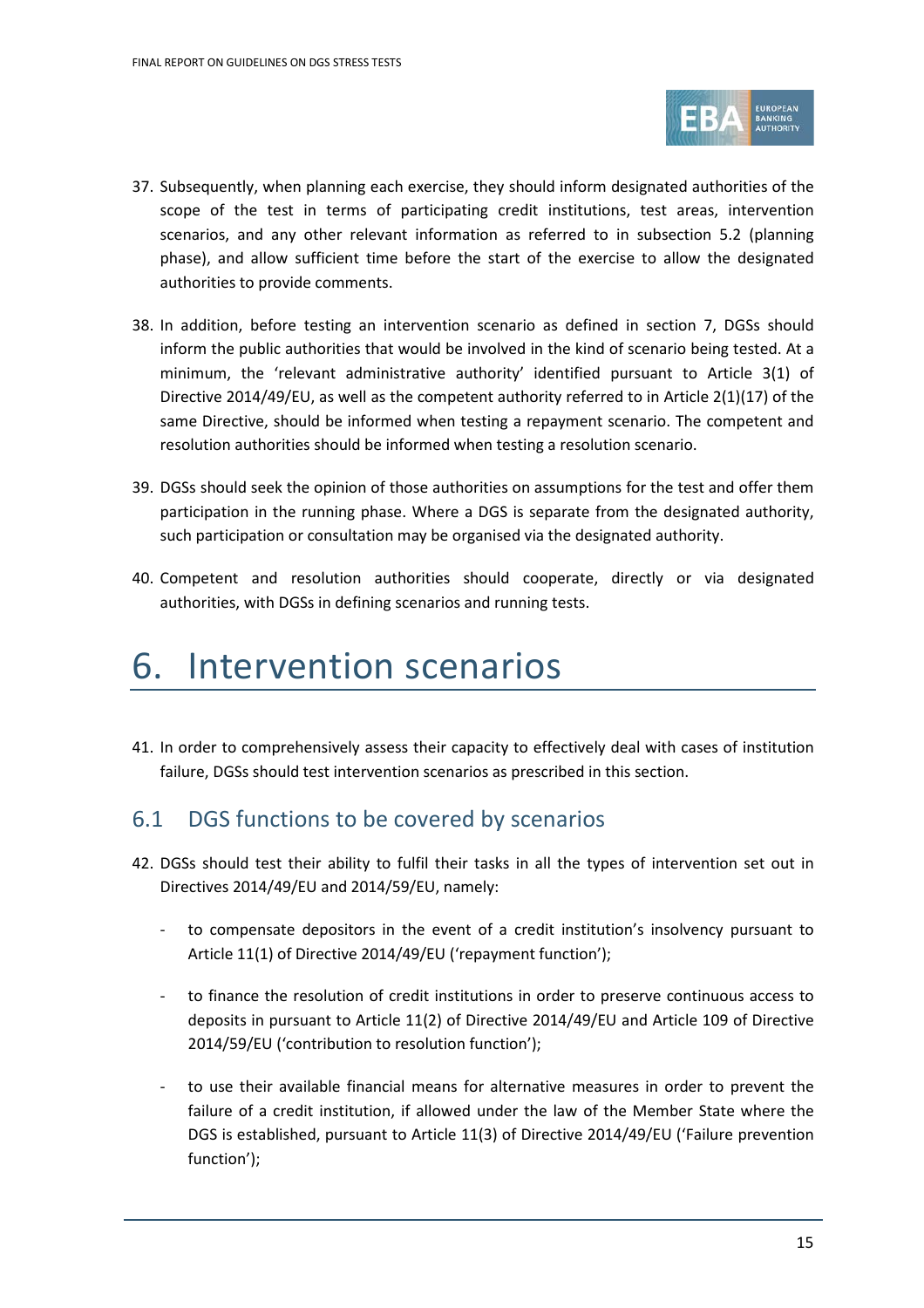

to use their available financial means to finance measures to preserve the access of depositors to covered deposits in the context of national insolvency proceedings, if allowed under the law of the Member State where the DGS is established, pursuant to Article 11(6) of Directive 2014/49/EU ('contribution to insolvency scenario').

### Repayment function

- 43. All DGSs should test their ability to repay depositors as provided for under Article 11(1) of Directive 2014/49/EU. No DGS should abstain from testing the repayment function on the grounds that it has tested the resolution or failure prevention functions described hereinafter, or that all affiliated credit institutions would fall under one of the categories described in paragraph 53.
- 44. In a repayment scenario, the DGS should simulate the failure of one or several credit institutions in order to assess whether the repayable amount as referred to in Article 7 of Directive 2014/49/EU would be available within the repayment periods prescribed in Article 8 of that Directive.
- 45. Over the time of the programme cycle, DGSs should test the areas and apply the indicators described in section 7.

## Contribution to resolution

- 46. Resolution scenarios should assume intervention in relation to an affiliated credit institution that has been placed under resolution in accordance with Directive 2014/59/EU and for which a DGS contribution is required under Article 109 of that Directive.
- 47. DGS stress tests under resolution scenarios may be performed on a stand-alone basis or may be part of a broader resolution test performed under the leadership of resolution authorities, provided that the areas and indicators described in section 7 are tested and applied, respectively.
- 48. Where a DGS stress test under a resolution scenario is performed on a standalone basis, the DGS should consult the resolution authority in designing the scenario and running the test, and should request it to participate in the test. Resolution authorities should cooperate with the DGSs and provide them with the necessary information, either directly or through the designated authorities, to design and run stress tests.
- 49. The assumed level of DGS contribution to resolution financing should be calibrated in consideration of the rules laid down in Articles 108 and 109 of Directive 2014/59/EU and the profile of credit institutions selected for the test involving a resolution scenario.
- 50. In exceptional cases, after consulting the resolution authority, a DGS may abstain from testing resolution scenarios where it conversely determines that no affiliated credit institution falls in any of the categories described in paragraph 53.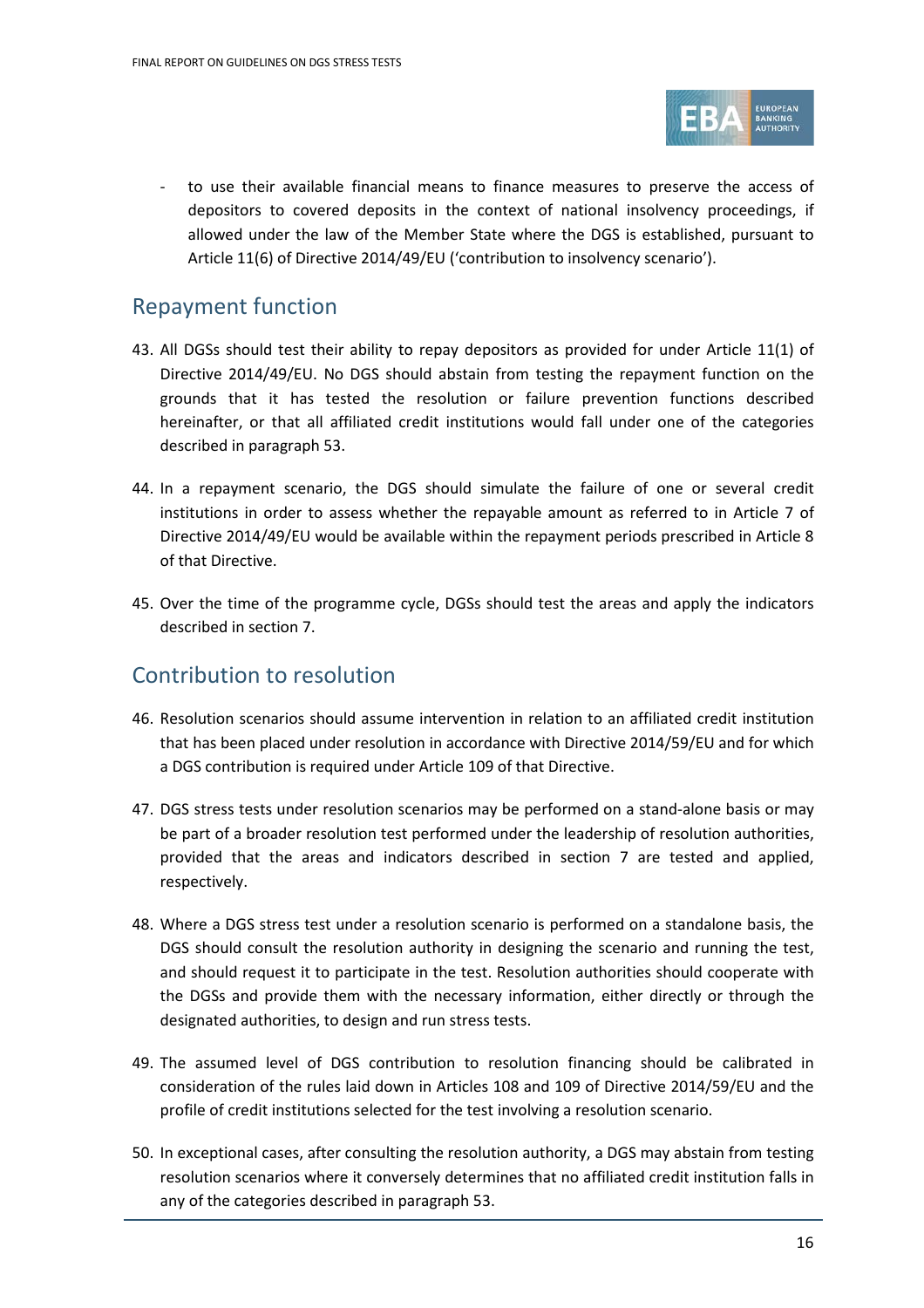

## Failure prevention

 $\overline{a}$ 

- 51. Where, pursuant to Article 11(3) of Directive 2014/49/EU, a DGS is allowed to use funds for the prevention of failure of a credit institution, it should perform at least two types of tests:
	- a test simulating a significant deterioration of the financial situation of one or several affiliated credit institutions, including their capital position, asset quality and liquidity position. In this context, the test should assess whether the DGS would be able to prevent failure under the conditions set out in Article 11(3) of Directive 2014/49/EU, including by considering the type of alternative measures that could be implemented and whether the DGS would have the funding capacity to provide the necessary support; and
	- a test of the risk monitoring systems of the DGS. Where distress situations have been recorded in the past, DGSs should determine whether the monitoring systems have been able to detect the imminence of the risk.

## <span id="page-16-0"></span>6.2 Selection of affiliated credit institutions to be included in intervention scenarios

- 52. With a view to testing an intervention scenario, a DGS should select one or more of its affiliated credit institutions whose profile is adequate in relation to the planned focus of the test, including the type of functions or areas tested, the severity and complexity of the scenario, and its geographical reach.
- 53. With a view to testing a resolution scenario, a DGS should select one or more affiliated credit institutions from the following categories:
	- a) credit institutions classified as significant supervised entities and directly supervised by the ECB in accordance with Part IV of Regulation (EU) 46[8](#page-16-1)/2014 $^8$ ;
	- b) credit institutions identified as global systemically important institutions (G-SIIs) or other systemically important institutions (O-SIIs) pursuant to Article 131 of Directive 2013/36/EU<sup>[9](#page-16-2)</sup>;
	- c) in case a resolution authority has set and made public indicative thresholds above which an institution would be likely, in case of failure, to be subject to a resolution action in accordance with Article 32(1) of Directive 2014/59/EU, credit institutions meeting such thresholds. This provision should not be construed as prescribing any partial or full

<span id="page-16-1"></span><sup>&</sup>lt;sup>8</sup> Regulation (EU) No 468/2014 of the European Central Bank of 16 April 2014 establishing the framework for cooperation within the Single Supervisory Mechanism between the European Central Bank and national competent authorities and with national designated authorities (SSM Framework Regulation) (ECB/2014/17) (OJ L 141, 14.5.2014, p.1).

<span id="page-16-2"></span> $^9$  Directive 2013/36/EU of the European Parliament and of the Council of 26 June 2013 on access to the activity of credit institutions and the prudential supervision of credit institutions and investment firms, amending Directive 2002/87/EC and repealing Directives 2006/48/EC and 2006/49/EC (OJ L 176, 27.6.2013, p.338).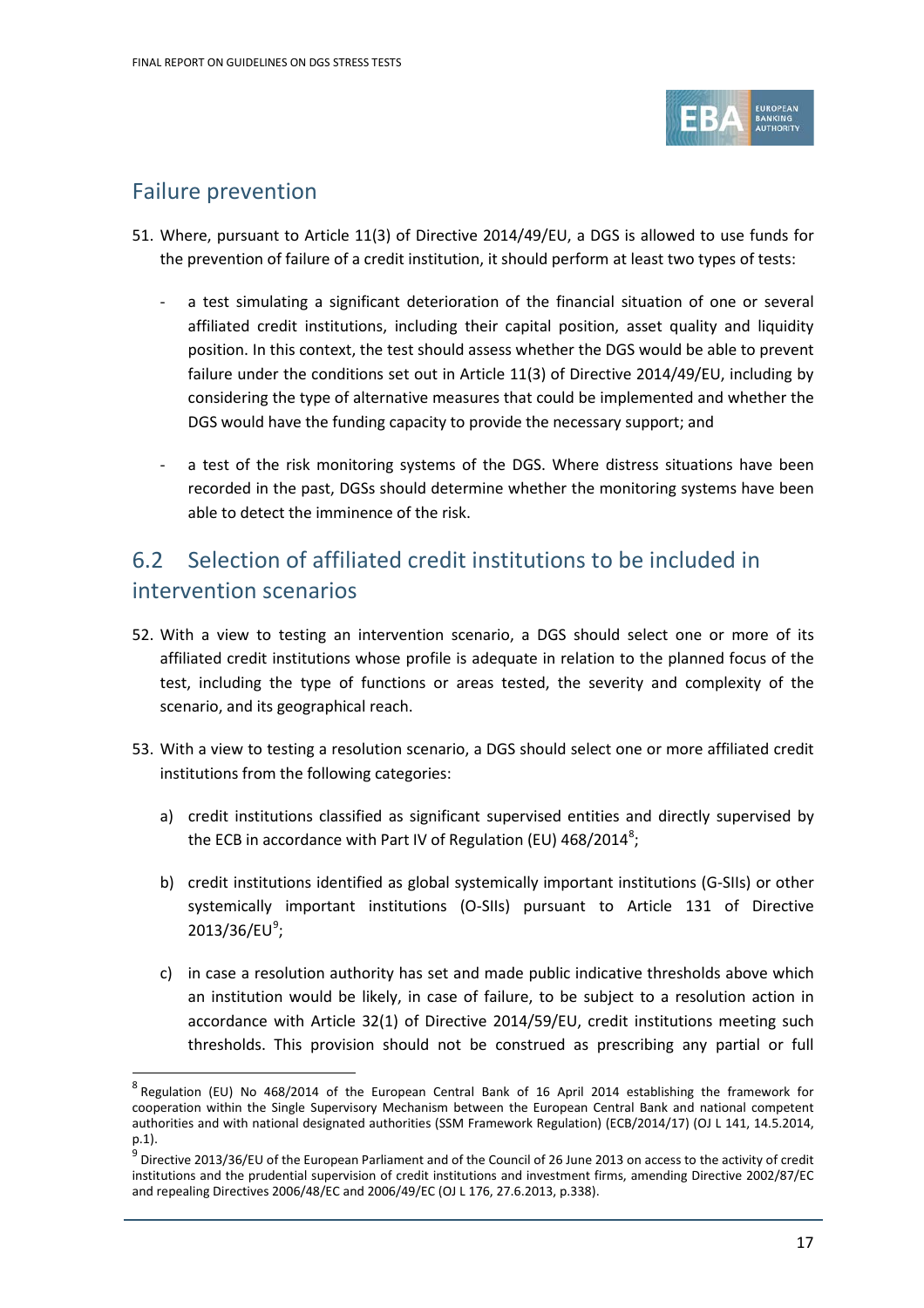

disclosure of the resolution plan or resolution strategy for the concerned institutions, nor as an obligation for resolution authorities to set or make public such thresholds.

## <span id="page-17-0"></span>6.3 Severity and complexity of scenarios

- 54. DGSs should test scenarios assuming different levels of severity and complexity. Over time DGSs should apply increasingly sophisticated and severe scenarios.
- 55. In order to ensure historical relevance, DGSs should, over the cycle, test scenarios assessing the capacity of their systems to deal with intervention cases of a type and intensity experienced in the past, and in particular during the 2008-2012 period.
- 56. This prescription is without prejudice to the need to test broader or more severe scenarios with a view to assessing the ability of the DGS to perform its functions in the future.
- 57. Different geographical scopes should be tested, with a progressive introduction of scenarios requiring intervention in support of depositors at branches established in other Member States. This requirement is not applicable where no affiliated credit institution has any branch in other Member States.

# <span id="page-17-1"></span>7. Test areas and indicators

58. Stress tests should cover two main risk areas:

- (i) operational risks, i.e. risks that the DGS cannot meet its obligations due to inadequate or failed internal processes, inadequate staffing and systems; and
- (ii) funding risks, i.e. risks that the funding sources provided for in Article 10 of Directive 2014/49/EU (regular contributions, extraordinary contributions and alternative funding arrangements) are insufficient to enable the DGS to meet its potential liabilities, or to meet them within the time periods required by national or Union law.
- 59. Stress tests should cover various operational stages of a DGS intervention, ranging from prefailure planning to preparation upon failure, to execution of intervention, including repayment, contribution to resolution, etc. They should apply both quantitative and qualitative indicators, and should at a minimum measure the indicators set out in this section.
- 60. Operational and funding capabilities should be tested under the intervention scenarios described in section 6. In addition, DGSs may also run targeted exercises independently of any scenario, for example regular checks of SCV files of a given institution.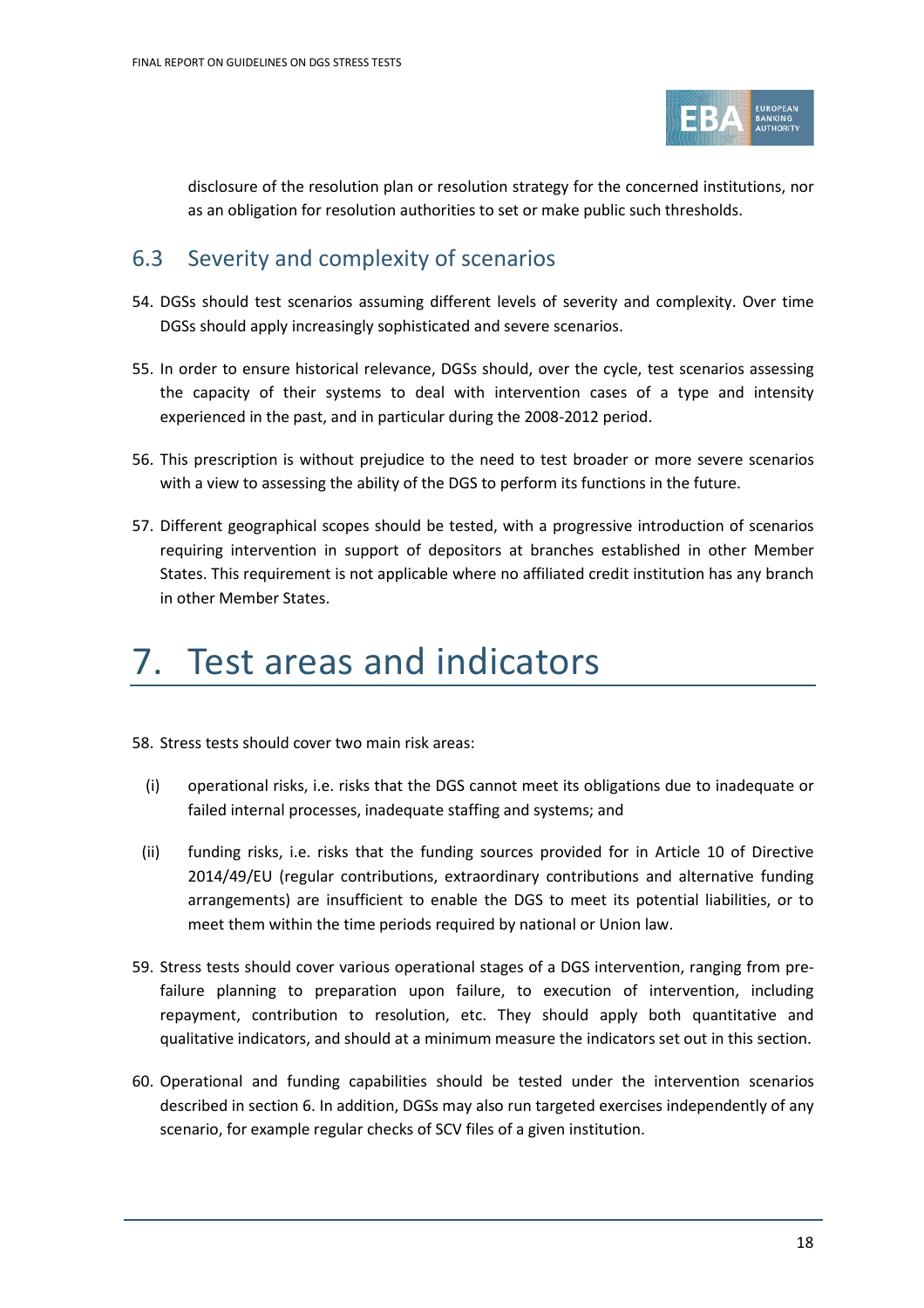

61. In relation to DGS intervention in resolution, test areas and indicators may focus on the collection of data, transmission of data to resolution authorities, and funding mechanisms and arrangements.

## <span id="page-18-0"></span>7.1 Operational capabilities

62. DGS stress tests should cover the DGS's capacity to run the processes and mechanisms involved in an intervention, including access to data, staff and other operational resources, communication, payment systems, time measurement, and home-host cooperation.

### **7.1.1 Access to data:**

63. Access to good quality data on credit institutions, depositors and deposits should be tested as a matter of priority in order to ensure that DGSs are prepared to perform their tasks at all times.

### a. Information on affiliated credit institutions, depositors and deposits

- 64. DGSs should test the arrangements in place for requesting and obtaining SCV files from affiliated credit institutions and assess the quality of those files and the timeliness of their transmission.
- 65. SCV file quality may be assessed in the context of a scenario-based test or in the context of regular routine tests with some or all of the affiliated credit institutions.
- 66. The quality of an institution's SCV files may be tested based on a sample covering a subset of depositors, provided the sampling method is determined by the DGS, not the institution, and provided the sample is sufficiently large and diversified to be representative of the institution's book of eligible deposits. This is without prejudice to the right of DGSs to test full SCV files.
- 67. The quality of the SCV files should be assessed in relation to whether it would provide the DGS, in case of failure, with all the information necessary to complete its intervention in relation to a depositor, including the identity of depositors, their contact details, accounts held and corresponding amounts, and amounts of eligible and covered deposits. For this purpose, DGSs should define criteria for a valid or invalid SCV file (e.g. incorrect identification numbers, incorrect addresses, different names with the same identification numbers, several records for the same depositor etc.) and measure the number of invalid SCV files as a share of the institution's records or, where applicable the sample.
- 68. Where insufficient quality has been observed at an institution, a follow-up check should be conducted within at least two years to assess progress. The DGS may adjust this two-year period where, considering the human and other resources available, it is necessary to prioritise tests at other credit institutions that raise concerns in terms the quality of SCV files' or on the basis of the DGS's general risk assessment of credit institutions.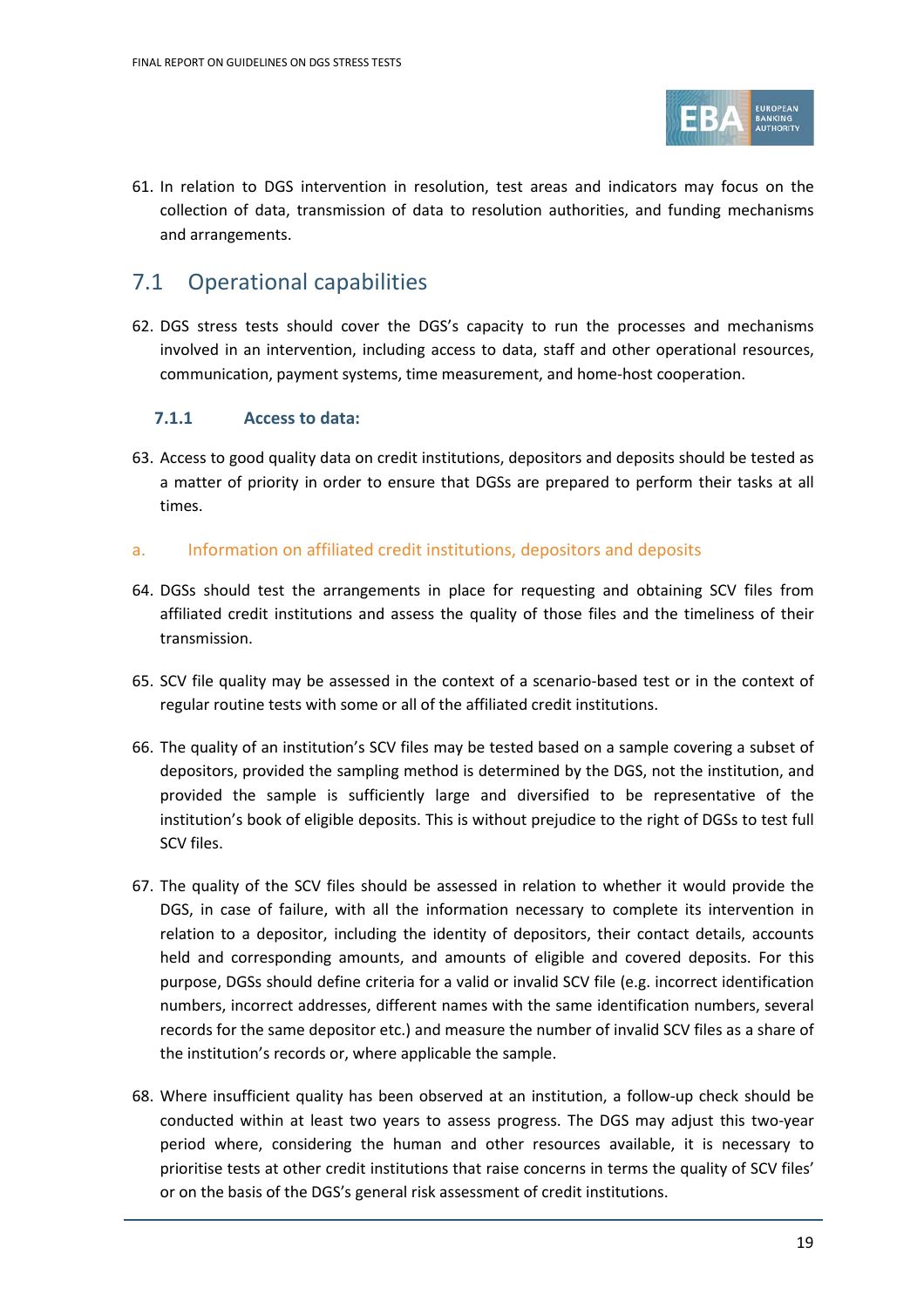

- 69. Where, according to national law, arrangements are in place to earmark, on a continuous basis, temporary high balances ('THBs') as defined in Article 6(2) of Directive 2014/49/EU or beneficiary accounts as governed by Article 7(3) of that Directive, those THBs should be included in the SCV files' tests. This prescription should not entail any obligation for the DGS or the affiliated credit institutions to request information from depositors as a result of the test.
- 70. DGSs should use the following indicators:
	- i1: Overall quality assessment of the SCV files resulting from the tests, main shortcomings, main reasons for shortcomings, expectation of future developments (qualitative)
	- i2: Quality assessment of arrangements in place for requesting and obtaining SCV files (qualitative)
	- i3: Time to obtain transmission of SCV files, from the day of the request to the affiliated credit institution (quantitative)
	- i4: Share of substandard SCV files or SCV files' entries (missing, inaccurate, or not containing the data necessary for processing and payment) (quantitative)
- b. Information on problems detected at a credit institution that are likely to give rise to the intervention of a DGS.
- 71. DGSs should assess the arrangements in place (legal or administrative provisions, memoranda of understanding, etc.) for obtaining, as provided for in Article 4(10) of Directive 2014/49/EU, information on problems detected at a credit institution that are likely to give rise to the intervention of a DGS. In this regard they should assess whether these arrangements would allow sufficiently early information, for example where competent authorities exercise powers under Article 27 of Directive 2014/59/EU (early intervention) or Article 104 of Directive  $2013/36/EU^{10}$  $2013/36/EU^{10}$  $2013/36/EU^{10}$  (supervisory powers), or where competent or resolution authorities determine under Article 32 of Directive 2014/59/EU that an institution is failing or likely to fail.
- 72. DGSs should use the following indicator:

 $\overline{a}$ 

i5: Quality of the arrangements in place for obtaining information from competent or resolution authorities on problems detected at a credit institution which could give rise to DGS intervention, including whether they ensure receiving timely information on early deterioration of an institution's financial situation (qualitative)

<span id="page-19-0"></span> $10$  Directive 2013/36/EU of the European Parliament and of the Council of 26 June 2013 on access to the activity of credit institutions and the prudential supervision of credit institutions and investment firms, amending Directive 2002/87/EC and repealing Directives 2006/48/EC and 2006/49/EC (OJ L176, 27.6.2013, p.338).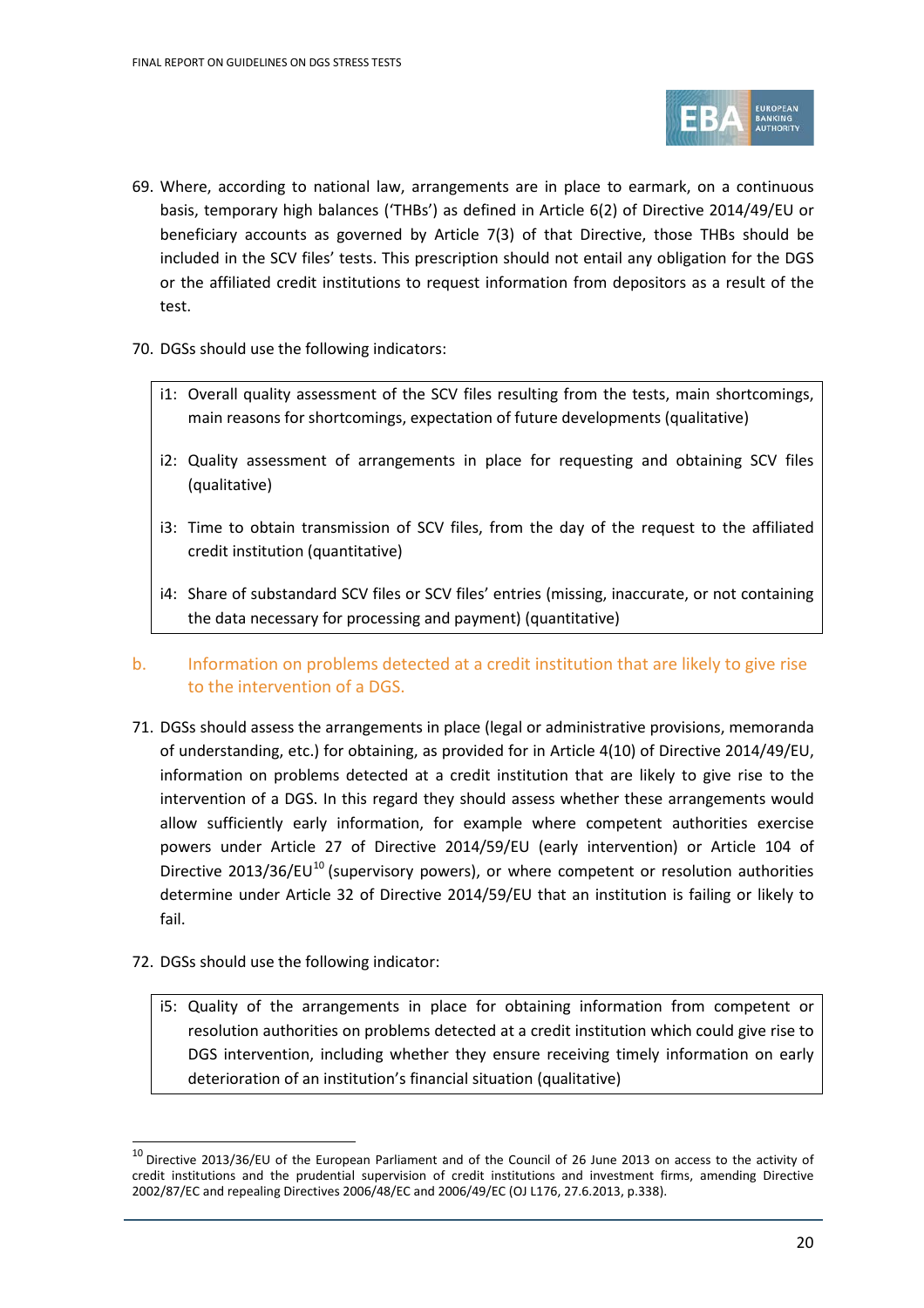

#### **7.1.2 Staff and other operational resources**

- 73. DGSs should test, under the scenarios described in section 6, whether they would have at their disposal the necessary resources to cope with the sudden increase in activity caused by an intervention, in terms of budget, staff, office space, IT equipment, call centres etc., including by reallocating existing permanent resources or entering into temporary outsourcing arrangements.
- 74. A conclusive assessment in this regard should not exclusively rely on a hypothetical budget increase but should at least in part reflect contingency mechanisms arranged for in good times (e.g. some provisioning for employing staff on a temporary basis).
- 75. DGSs should use the following indicators:
	- i6: Adequacy of the existing staff, budget and other resource that would be available in a real-life scenario (quantitative and qualitative)
	- i7: Adequacy of extra staff, budget and other resources that would be available at short notice when needed (quantitative and qualitative)

### **7.1.3 Communication with depositors and the wider public**

- 76. DGSs should make an assessment of the communication processes that would be applied on the occurrence of a repayment scenario, reviewing the communication strategy and resources.
- 77. DGSs should use the following indicators:
	- i8: Time to set up call centres and ad hoc websites or webpages (quantitative)
	- i9: Capacity of websites or call centres in terms of number of connections or calls (quantitative)

#### **7.1.4 Payment instruments**

- 78. DGSs should test their ability to proceed with payments to depositors, i.e. to effectively transfer the repayment amounts to depositors.
- 79. To that effect, they should assess the quality of existing processes for collecting payment details, the payment instruments available (e.g. bank transfers, cheques, prepaid cards), and where applicable their capacity to pay in foreign currencies.
- 80. Once they have reviewed the various processes and instruments available, they should verify their capacity to apply them swiftly in stress situations involving a high number of payments.
- 81. DGSs should use the following indicators: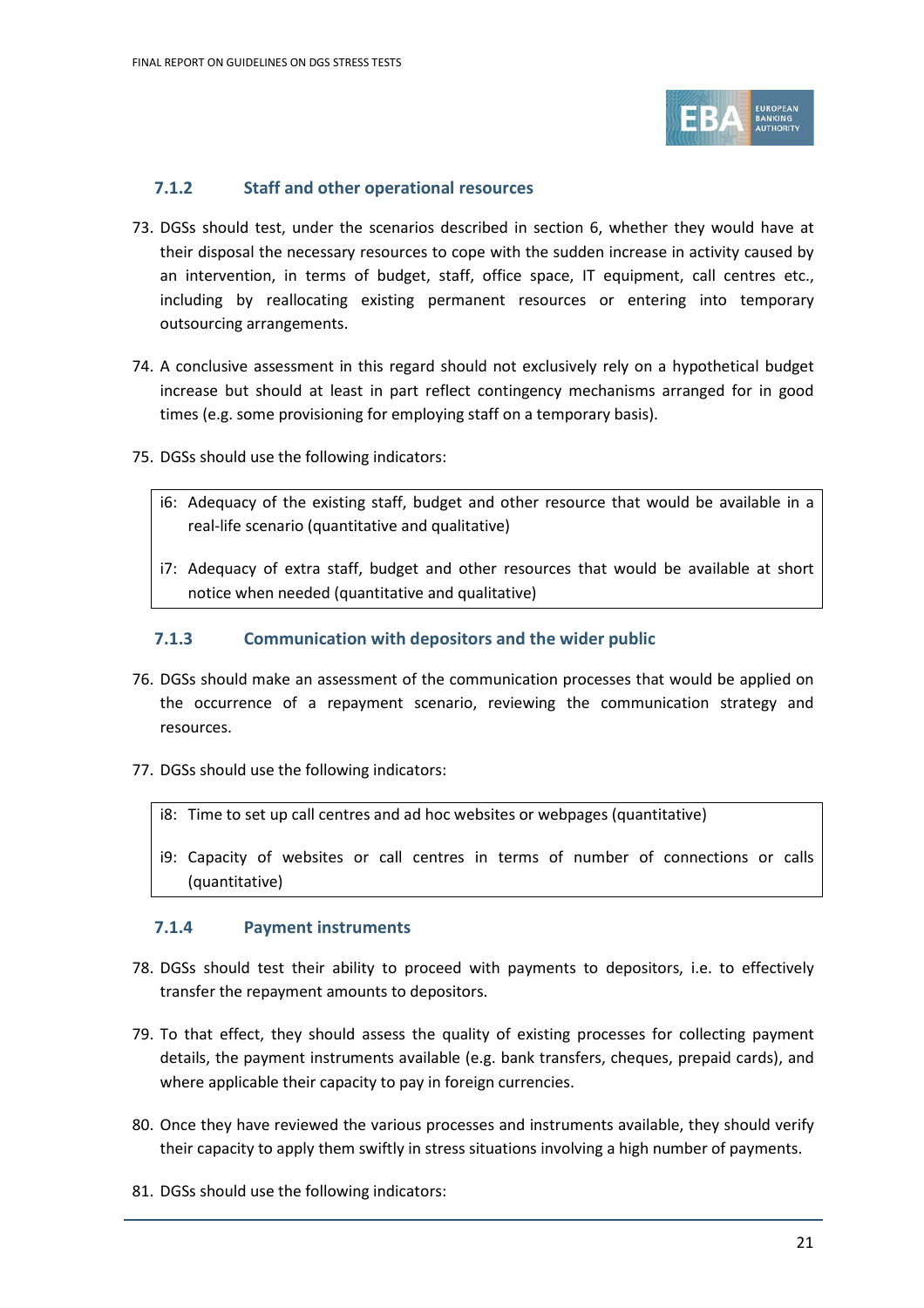

i10:Review of payment instruments available for payout scenarios (qualitative)

i11:Adequacy when applied to a high number of payments, as defined in the scenarios (qualitative)

### **7.1.5 Repayment and contribution periods**

- 82. DGSs should measure the time from the determination of unavailability of deposits until the point when the repayable amount must be available in accordance with Article 8(1) of Directive 2014/49/EU and, on that basis, measure any delay compared to the repayment periods provided for under Article 8(2) to 8(5) of such Directive.
- 83. Where applying resolution scenarios, DGSs should measure the time necessary to make their contribution pursuant to Article 11(2) of Directive 2014/49/EU.
- 84. DGSs should use the following indicators:
	- i12: For repayment scenarios, time from the determination of unavailability of deposits to the moment when the repayable amount is made available (quantitative)
	- i13:Where THBs or beneficiary accounts are earmarked on a continuous basis as described in paragraph 69, time elapsed from the determination of unavailability of deposits to the moment when the repayable amount is made available (quantitative)
	- i14: For resolution scenarios, time elapsed from the resolution authority's request to the payment of the contribution (quantitative)

### **7.1.6 Home-host cooperation**

- 85. DGSs should test the systems in place for repaying depositors at branches set up by their affiliated credit institutions in other Member States.
- 86. First, DGSs should verify that they are able to retrieve SCV files regarding depositors at such branches.
- 87. Second, they should measure the time taken to prepare payment instruction files and to submit them to the DGSs of host Member States within the deadlines provided for in the EBA Guidelines on cooperation agreements between deposit guarantee schemes under Directive  $2014/49$ /EU<sup>11</sup>.
- 88. Third, they should submit a sample payment instruction file to the DGSs of host Member States in order to test that communication channels are properly established and obtain confirmation from those DGSs that the file would contain all necessary information to effect a payment.

<span id="page-21-0"></span><sup>11</sup> EBA/GL/2016/02.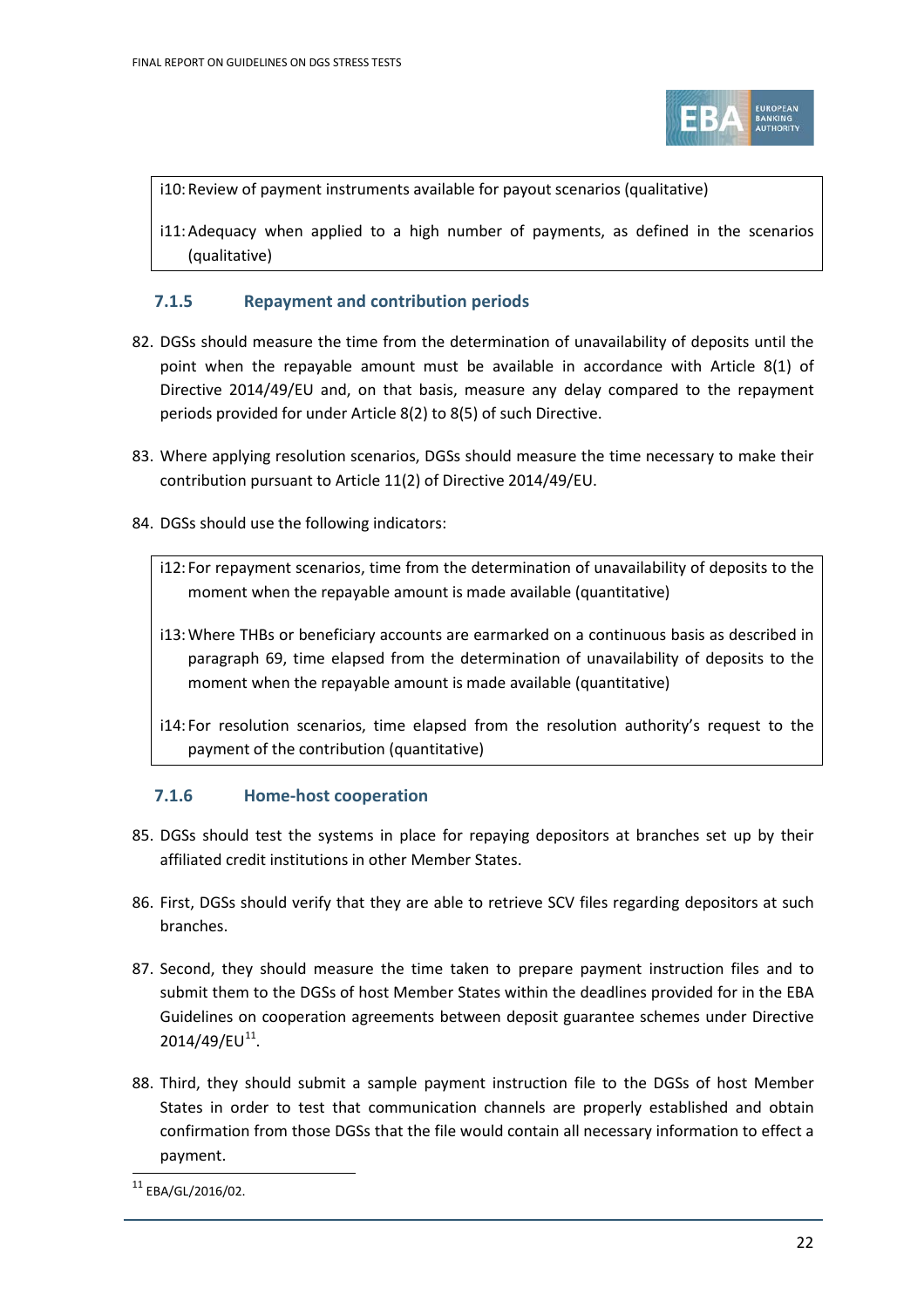

- 89. This subsection 7.1.6 does not apply to DGSs for which no affiliated credit institution has any branch in another Member State, or where the only affiliated credit institutions with branches in other Member States would fall in one of the categories described in paragraph 53.
- 90. DGSs should use the following indicators:
	- i15:Ability to extract earmarked SCV information on depositors at branches set up by their affiliated credit institutions in other Member States (qualitative)
	- i16: Time to produce and transmit to host authorities payment instruction files, from the transmission of SCV files by institution (quantitative)
	- i17:Quality assessment of channels for the transmission of payment instruction files
	- i18:Confirmation from host DGSs that the payment instruction files would be adequate for repaying depositors
	- i19:Ability to meet the deadlines laid down in the Guidelines on cooperation arrangements between deposit guarantee schemes under Directive 2014/49/EU

## <span id="page-22-0"></span>7.2 Funding capabilities

 $\overline{a}$ 

- 91. In addition to operational capabilities, DGSs should test the adequacy of their funding means in order to meet their payment obligations under the intervention scenarios described in section 6.
- 92. First, DGSs should assess the adequacy of the *ex ante* funding available at the time of the exercise for the necessary repayment or resolution contribution. In this regard, the adequacy test should consider the amounts that would effectively be available within the repayment period. This implies an assessment of the liquidity of the invested available financial means and payment commitments, including under market stress.
- 93. Second, where *ex ante* funding is insufficient, DGSs should assess the adequacy of extraordinary *ex post* contributions and alternative funding means to meet the shortfall within the repayment deadline. In this regard, reliance on *ex post* funding should take into account the constraints laid down in Article 10 (8) of Directive 2014/49/EU, including whether some institutions' payments may be deferred in whole or in part on the grounds that the payments would jeopardise their liquidity or solvency position<sup>12</sup>. Likewise, DGSs should consider whether the necessary extraordinary *ex post* contributions would meet the annual 0.5% ceiling laid down in that provision. Where this is not the case, they should make an explicit judgement as to whether they would be able to raise the 0.5% ceiling.

<span id="page-22-1"></span> $12$  See the delegated act to be adopted by the Commission pursuant to Articles 104(4) and 115 of Directive 2014/59/EU. [Insert instead the full title of the delegated act if published in the OJ together with the OJ reference].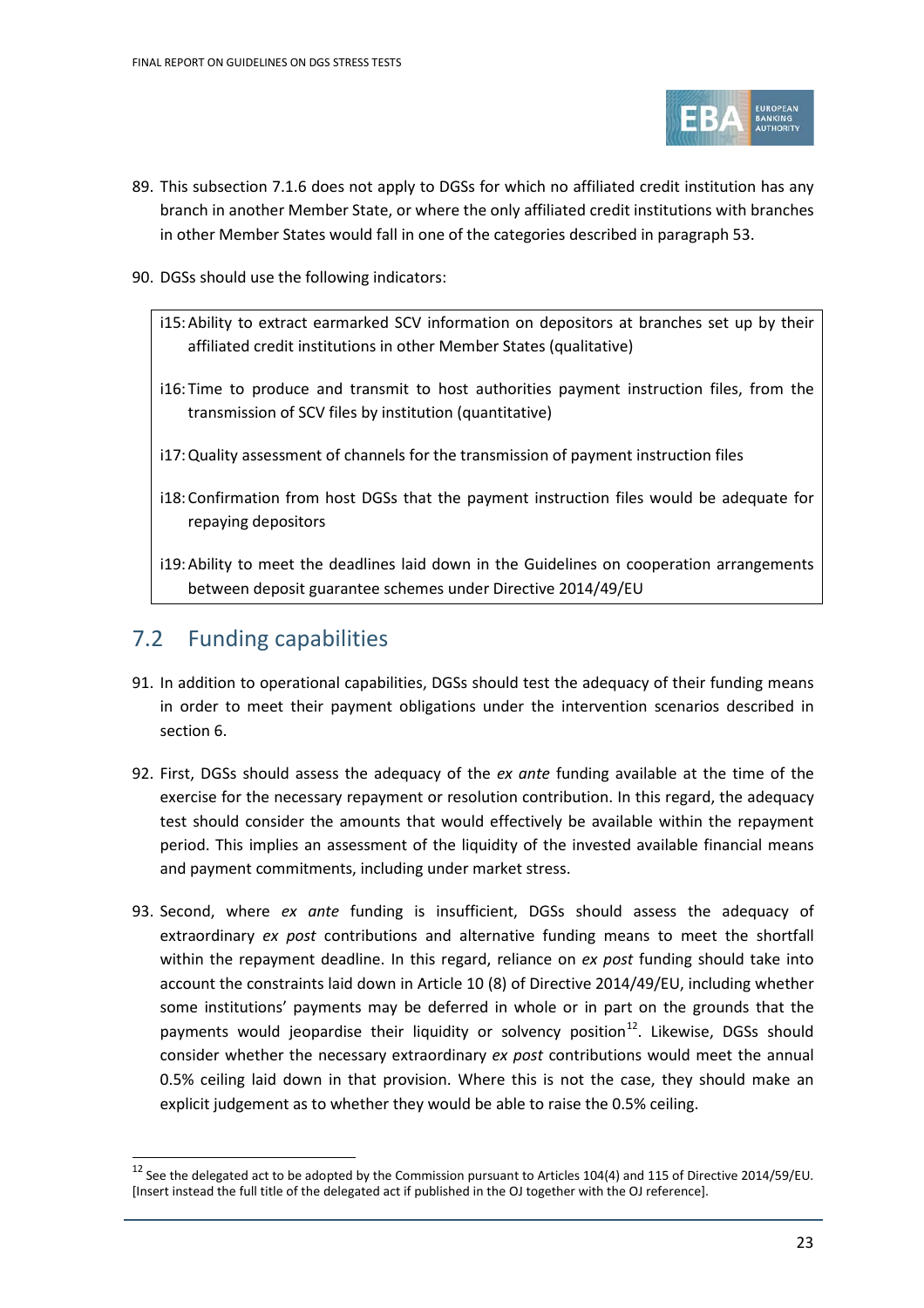

- 94. Reliance on alternative funding means, such as loans or credit lines from public or private third parties, should be based on an objective assessment of elements known at the time of the test, such as mutual lending commitments entered into via written cooperation agreements, formal credit lines, etc.
- 95. DGSs should use the following indicators:
- i20:Adequacy of *ex ante* funds to cover the funding need (shortfall in absolute value and as a share of the need)
- i21:Qualitative assessment of the DGS's ability to liquidate assets invested as part of the available financial means within the deadline
- i22:Adequacy of *ex post* and alternative funding means to cover the funding needs not covered by *ex ante* funds (shortfall remaining after exhausting *ex post* and alternative funding means) (quantitative)
- i23:Quality assessment of arrangements in place for accessing alternative funding means (reliability, quantity) (qualitative)

## <span id="page-23-0"></span>8. Priority tests

- 96. With a view to the first EBA peer review, by 3 July 2019 DGSs should perform and report results on the following tests:
	- 1) SCV file tests: formal routine checks of SCV files of all affiliated credit institutions. These tests should also ensure that the SCV files earmark deposits at branches in other Member States.
	- 2) An operational capability test: a test applying a payout scenario and measuring the operational capability indicators described in section 7. The test should be severe enough to challenge the ability of DGSs to deliver critical processes, resources and IT systems effectively and efficiently in stressed conditions. For this purpose, DGSs should select a credit institution with a number of depositors of no less than the second quartile of affiliated credit institutions not falling in any of the categories described in paragraph 53.
	- 3) An operational cross-border cooperation test: a test run in cooperation with at least one other DGS and assessing at least whether the DGS is able to effectively transmit to a host DGS a payment instruction file regarding depositors at a foreign branch of a given affiliated credit institution, with confirmation from the host DGS that the file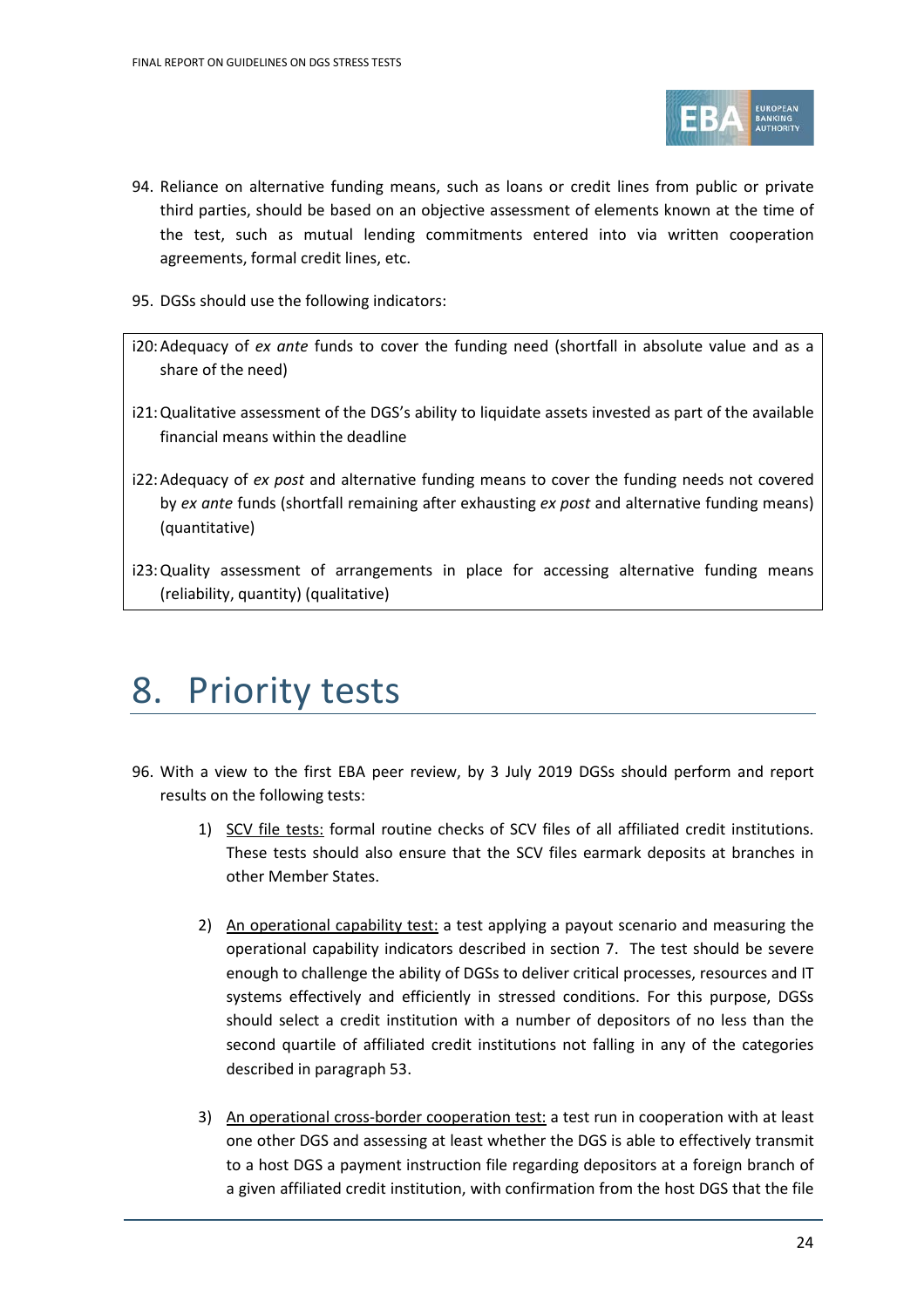

contains all the information necessary to effect the payment. This provision is not applicable to DGSs for which no affiliated credit institution has any branches in other Member States, or where the only affiliated credit institutions with branches in other Member States fall in one of the categories described in paragraph 53.

- 4) A funding capability test: a test measuring the financial capability areas and indicators described in section 7 in either a payout or a resolution scenario, involving a single or multiple failure, and assuming a DGS intervention of a level of at least 0.8% of covered deposits or, where a lower target level has been set in conformity with Article 10(6) Directive 2014/49/EU, that lower target level.
- 97. Any of the tests above may be conducted jointly.
- 98. DGSs should report results on the above priority tests to the designated authorities and the EBA using the template in Annex 1.
- 99. The first programme cycle referred to in subsection 5.1 should include the completion of the priority tests specified in this section.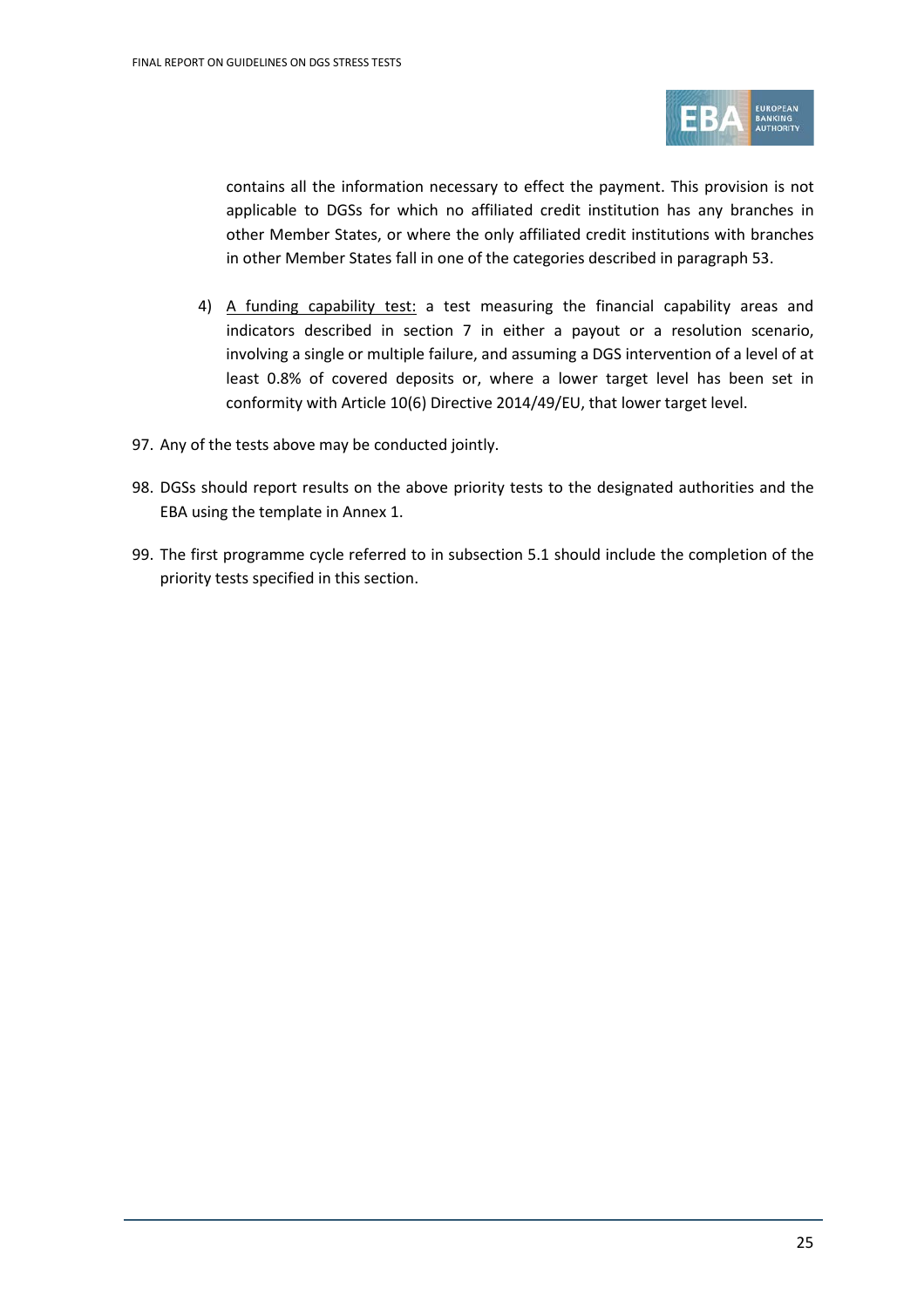

# Annex 1 – Template for reporting results

<span id="page-25-0"></span>

| 1ST<br><b>PEER</b><br><b>STRESS</b><br><b>EBA</b><br><b>REVIEW</b><br><b>DGS</b><br>ON.<br><b>SCHEMES</b>                   | <b>ARTICLE</b><br>4(10)<br><b>THE</b><br><b>DGSD</b><br><b>TESTING</b><br><b>PURSUANT</b><br>TO.<br>ΟF<br>RESULTS OF PRIORITY TESTS PERFORMED IN APPLICATION OF PARAGRAPH 96 OF SECTION 8 OF THE GUIDELINES ON STRESS TESTS OF DEPOSIT GUARANTEE |  |  |  |
|-----------------------------------------------------------------------------------------------------------------------------|--------------------------------------------------------------------------------------------------------------------------------------------------------------------------------------------------------------------------------------------------|--|--|--|
| ANSWERS (Where applicable, guidance is provided in italics. Also see instructions in<br><b>QUESTIONS</b><br>separate sheet) |                                                                                                                                                                                                                                                  |  |  |  |
| <b>A. GENERAL QUESTIONS</b>                                                                                                 |                                                                                                                                                                                                                                                  |  |  |  |
| Deposit Guarantee Scheme for which the results are reported                                                                 | Name of DGS                                                                                                                                                                                                                                      |  |  |  |
| Contact details of the designated authority                                                                                 | Name, email, mail address and phone number.                                                                                                                                                                                                      |  |  |  |
| Contact details of the deposit guarantee scheme if different from<br>designated authority                                   | Name, email, mail address and phone number.                                                                                                                                                                                                      |  |  |  |
| Period covered by the summary                                                                                               |                                                                                                                                                                                                                                                  |  |  |  |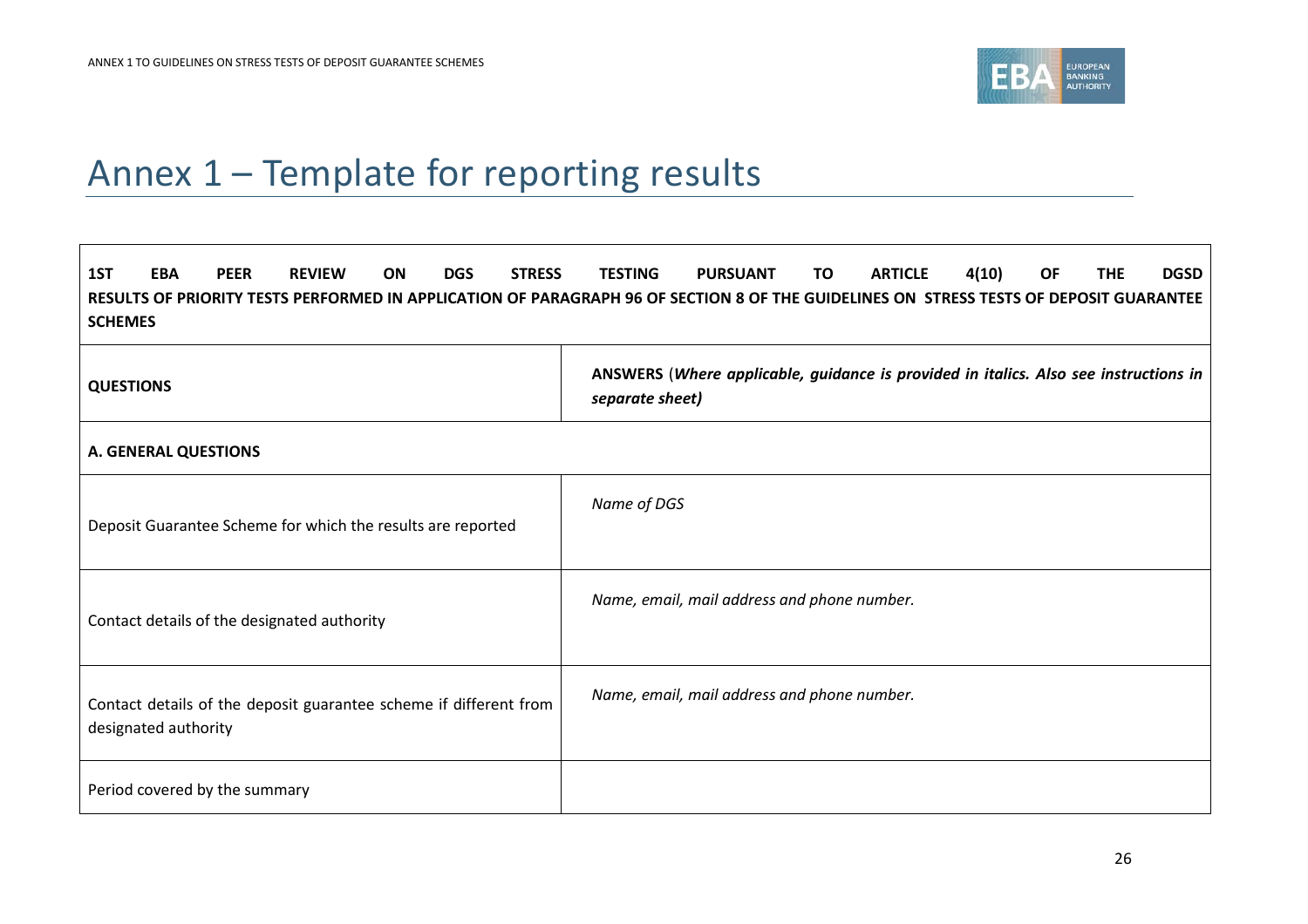

| Number of institutions which are members of the DGS                                                                                                                                | Number at the time of reporting |
|------------------------------------------------------------------------------------------------------------------------------------------------------------------------------------|---------------------------------|
| Repayment periods applicable to the DGS during the period<br>pursuant to Article 8(2) DGSD                                                                                         | E.g. 7 working days.            |
| <b>B. SCV FILES TESTS</b>                                                                                                                                                          |                                 |
| Number of institutions tested                                                                                                                                                      |                                 |
| Where applicable, reason for not testing all institutions                                                                                                                          |                                 |
| How many members were tested on the basis of samples                                                                                                                               |                                 |
| How many members were tested on the totality of their SCV files                                                                                                                    |                                 |
| Where sampling was used, describe the methods used to define<br>the sample and ensure representability of the sample                                                               |                                 |
| i1: Overall quality assessment of the SCV files resulting from the<br>tests, main shortcomings, main reasons for shortcomings,<br>expectation of future developments (qualitative) |                                 |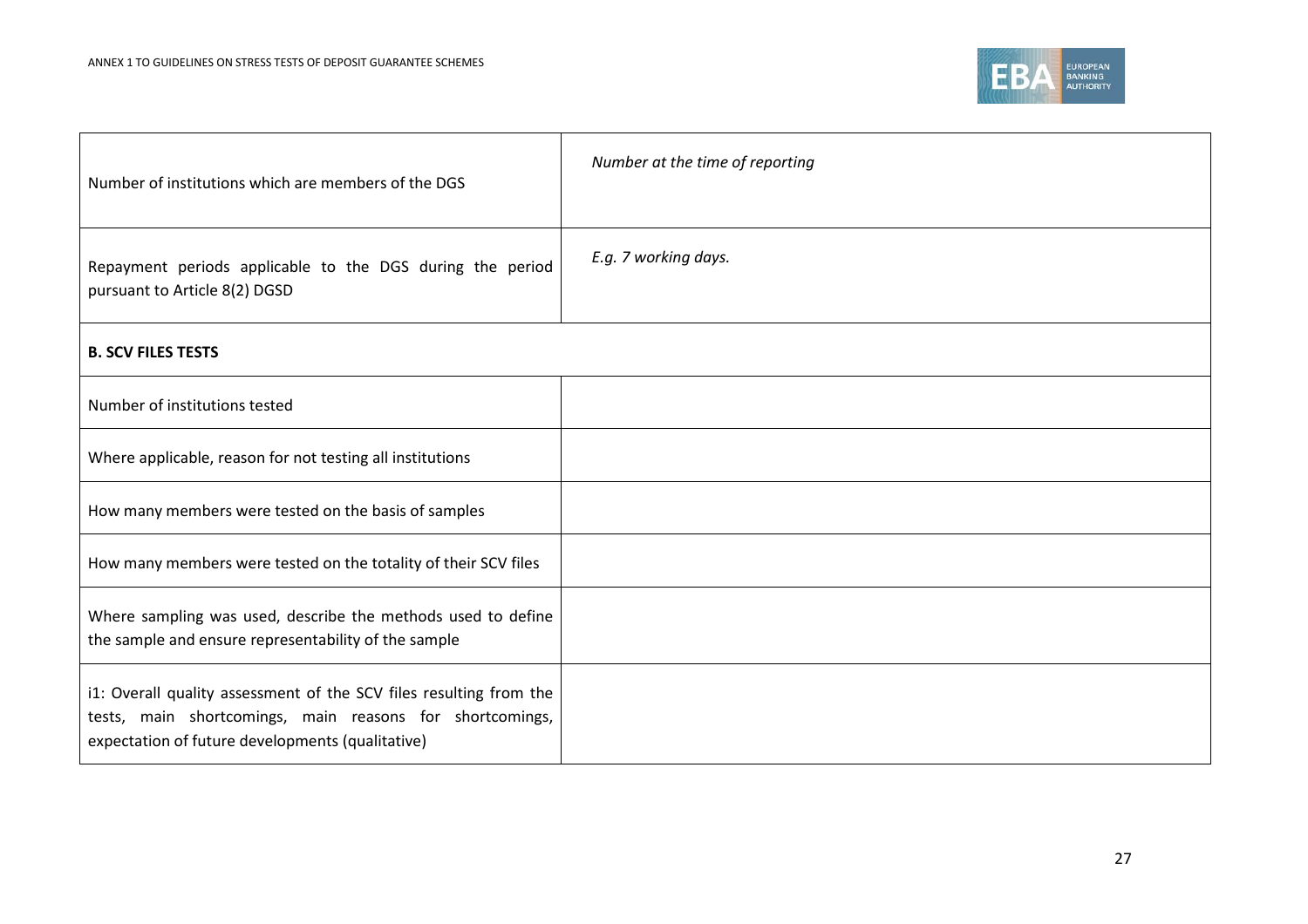

| i2: Qualitative assessment of arrangements in place for requesting<br>and obtaining SCV files (qualitative)                                       |                                                                                                                            |                             |                                    |                                 |
|---------------------------------------------------------------------------------------------------------------------------------------------------|----------------------------------------------------------------------------------------------------------------------------|-----------------------------|------------------------------------|---------------------------------|
| i3: Time to obtain transmission of SCV files, from request to<br>institution (quantitative)                                                       | Number of days. Indicate minimum and maximum as well as average                                                            |                             |                                    |                                 |
| i4: Share of substandard entries (missing, inaccurate, or not<br>containing the data necessary for treatment and payment)                         | Percentage as a share of an institution's total SCV files or sample. Average across all the<br>tests, range (min and max). |                             |                                    |                                 |
| <b>C. OPERATIONAL CAPABILITY TEST(S)</b>                                                                                                          |                                                                                                                            |                             |                                    |                                 |
| Describe the priority tests applied (intervention scenarios chosen,<br>type of institutions etc.). One column per test.                           | Leave empty                                                                                                                | Describe test 1             | Describe test 2 if<br>any          | Describe test 3 if<br>any       |
| Overall quality assessment resulting from the tests, main<br>shortcomings, reasons for these shortcomings, expectation of<br>future developments. | General assessment if<br>more than one test                                                                                | Assessment<br>tor<br>test 1 | Assessment<br>tor<br>test 2 if any | Assessment for test<br>3 if any |
| 1) Access to data                                                                                                                                 |                                                                                                                            |                             |                                    |                                 |
| a) Information on depositors and deposits                                                                                                         |                                                                                                                            |                             |                                    |                                 |
| i1: Overall quality assessment of the SCV files resulting from the<br>tests, main shortcomings, main reasons for shortcomings,                    | Leave empty                                                                                                                | Assessment<br>for<br>test 1 | Assessment<br>tor<br>test 2 if any | Assessment for test<br>3 if any |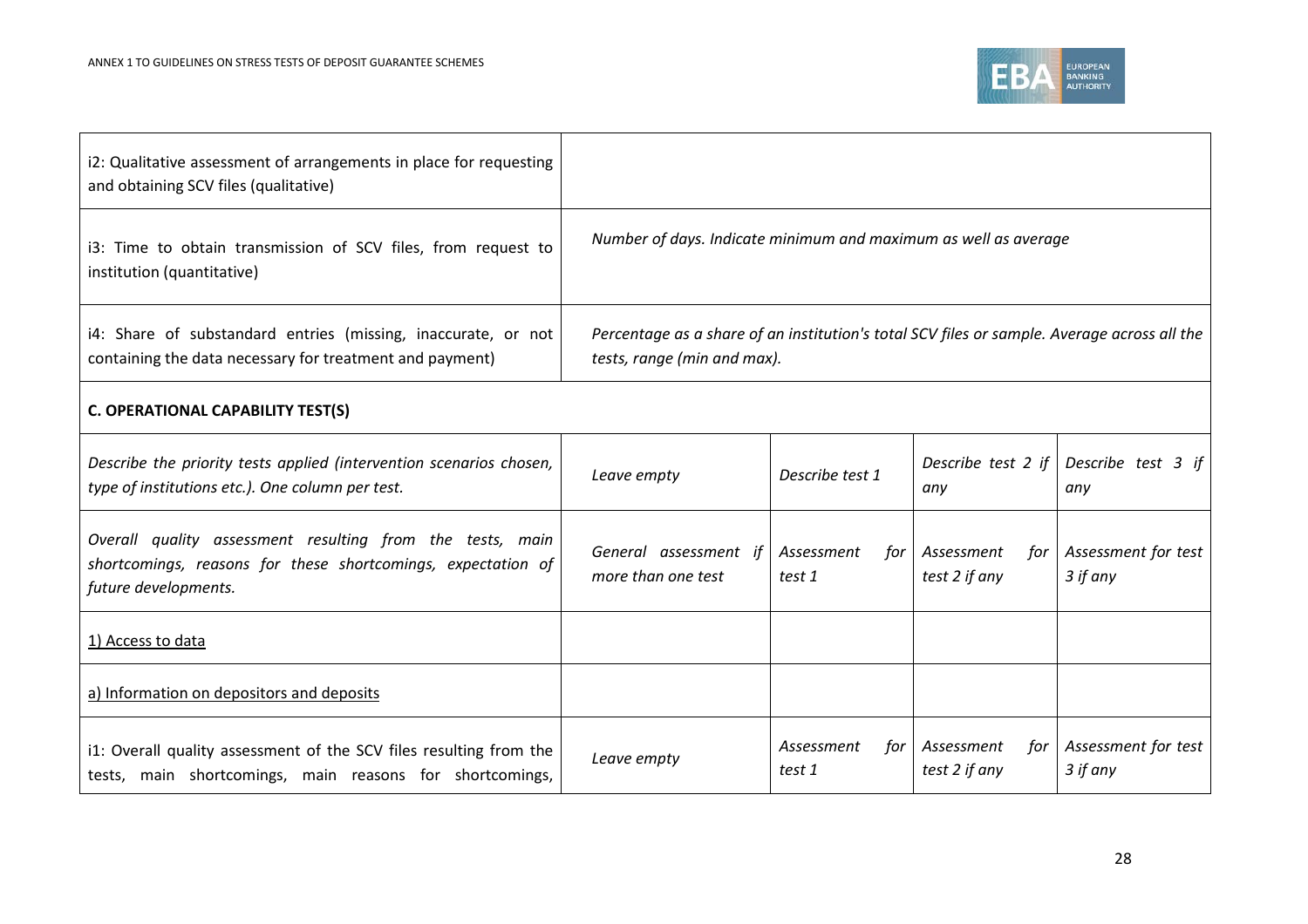

| expectation of future developments (qualitative)                                                                                                                                                                                                                                                                                                              |                                             |                             |                                    |                                 |
|---------------------------------------------------------------------------------------------------------------------------------------------------------------------------------------------------------------------------------------------------------------------------------------------------------------------------------------------------------------|---------------------------------------------|-----------------------------|------------------------------------|---------------------------------|
| i2: Quality assessment of arrangements in place for requesting and<br>obtaining SCV files (qualitative)                                                                                                                                                                                                                                                       | Leave empty                                 | Assessment<br>for<br>test 1 | Assessment<br>for<br>test 2 if any | Assessment for test<br>3 if any |
| i3: Time to obtain transmission of SCV files, from the day of the<br>request to the affiliated credit institution (quantitative)                                                                                                                                                                                                                              | Leave empty                                 | Assessment<br>for<br>test 1 | Assessment<br>tor<br>test 2 if any | Assessment for test<br>3 if any |
| i4: Share of substandard SCV files or SCV files' entries (missing,<br>inaccurate, or not containing the data necessary for processing<br>and payment) (quantitative)                                                                                                                                                                                          | Leave empty                                 | Assessment<br>for<br>test 1 | Assessment<br>for<br>test 2 if any | Assessment for test<br>3 if any |
| b) Information on problems that are likely to give rise to the<br>intervention of a DGS.                                                                                                                                                                                                                                                                      |                                             |                             |                                    |                                 |
| i5: Quality of the arrangements in place for obtaining information<br>from competent or resolution authorities on problems detected at<br>a credit institution which could give rise to DGS intervention,<br>including whether they ensure receiving timely information on<br>early deterioration of an institution's financial<br>situation<br>(qualitative) | General assessment if<br>more than one test | Assessment<br>for<br>test 1 | Assessment<br>tor<br>test 2 if any | Assessment for test<br>3 if any |
| 2) staff and other operational resources                                                                                                                                                                                                                                                                                                                      |                                             |                             |                                    |                                 |
| i6: Adequacy of the existing staff, budget and other resource that                                                                                                                                                                                                                                                                                            | General assessment if                       | Assessment<br>for           | Assessment<br>for                  | Assessment for test             |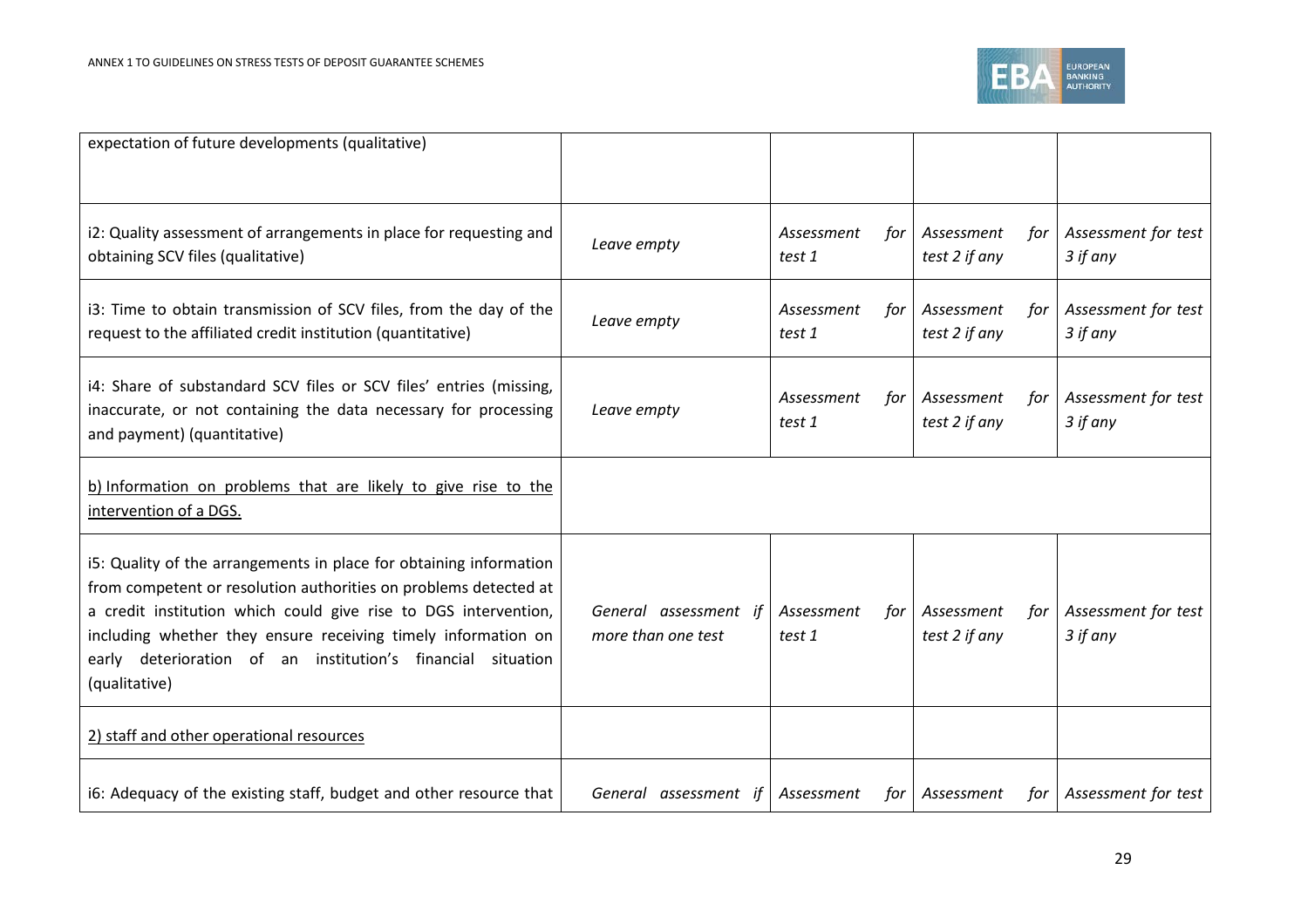

| would be available in a real-life scenario (quantitative and<br>qualitative)                                                                     | more than one test                          | test 1                      | test 2 if any                      | 3 if any                        |
|--------------------------------------------------------------------------------------------------------------------------------------------------|---------------------------------------------|-----------------------------|------------------------------------|---------------------------------|
| i7: Adequacy of extra staff, budget and other resources that would<br>be available at short notice when needed (quantitative and<br>qualitative) | General assessment if<br>more than one test | Assessment<br>for<br>test 1 | Assessment<br>for<br>test 2 if any | Assessment for test<br>3 if any |
| 3) Communication with depositors and the wider public                                                                                            |                                             |                             |                                    |                                 |
| i8: Time to set up call centres and ad hoc websites or webpages<br>(quantitative)                                                                | General assessment if<br>more than one test | Assessment<br>for<br>test 1 | Assessment<br>tor<br>test 2 if any | Assessment for test<br>3 if any |
| i9: Capacity of websites or call centres in terms of number of<br>connections or calls (quantitative)                                            | General assessment if<br>more than one test | Assessment<br>for<br>test 1 | Assessment<br>for<br>test 2 if any | Assessment for test<br>3 if any |
| 4) Payment means                                                                                                                                 |                                             |                             |                                    |                                 |
| i10: Review of payment instruments available for payout scenarios<br>(qualitative)                                                               | General assessment if<br>more than one test | Assessment<br>for<br>test 1 | Assessment<br>tor<br>test 2 if any | Assessment for test<br>3 if any |
| i11: Adequacy when applied to a high number of payments, as<br>defined in the scenarios (qualitative)                                            | General assessment if<br>more than one test | Assessment<br>for<br>test 1 | Assessment<br>for<br>test 2 if any | Assessment for test<br>3 if any |
| 5) Repayment and contribution periods                                                                                                            |                                             |                             |                                    |                                 |
| i12: For repayment scenarios, time from the determination of                                                                                     | General assessment if                       | Assessment<br>for           | Assessment<br>for                  | Assessment for test             |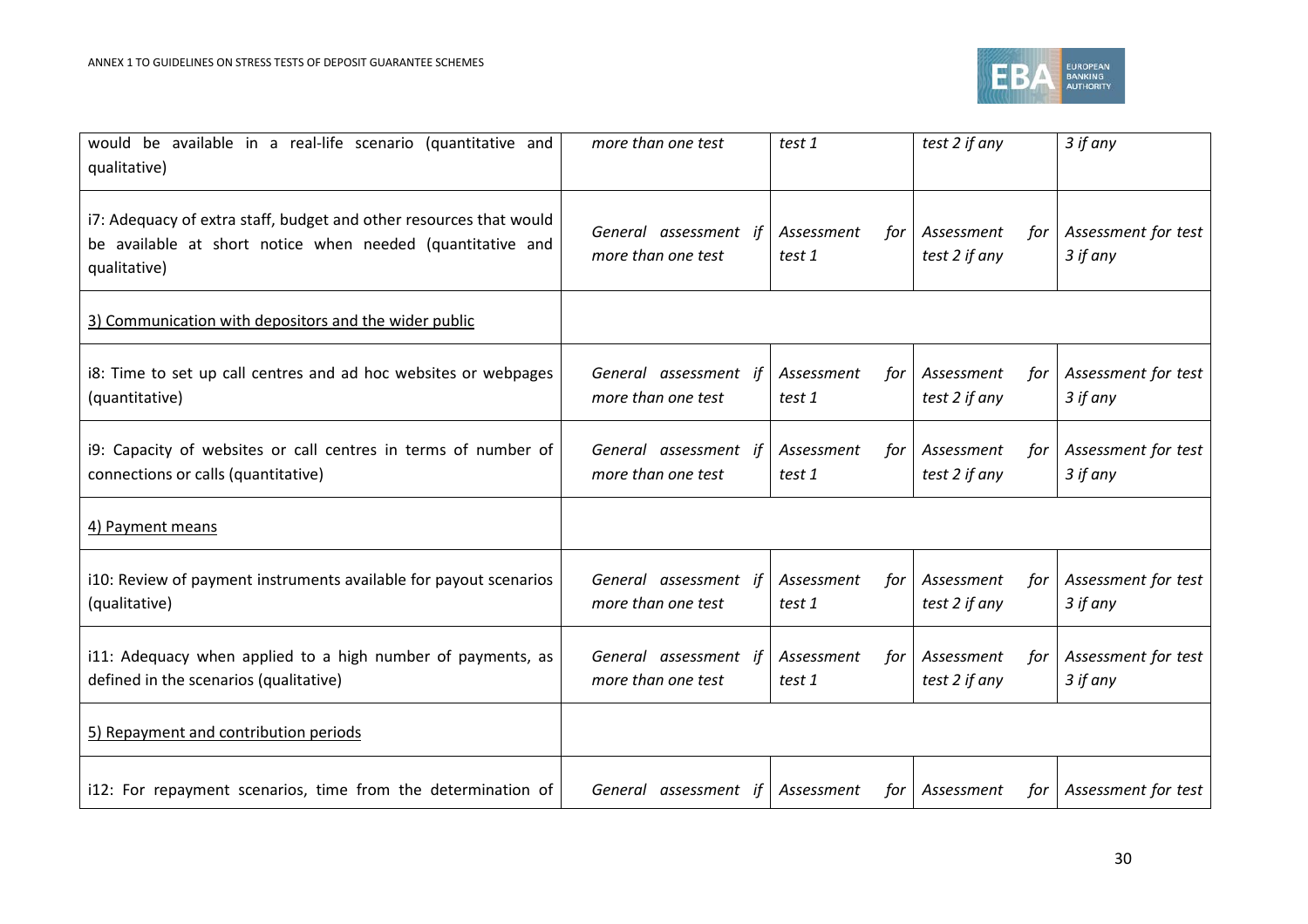

| unavailability of deposits to the moment when the repayable<br>amount is made available (quantitative)                                                                                                                                                                                                                   | more than one test                          | test 1                      | test 2 if any                      | 3 if any                        |
|--------------------------------------------------------------------------------------------------------------------------------------------------------------------------------------------------------------------------------------------------------------------------------------------------------------------------|---------------------------------------------|-----------------------------|------------------------------------|---------------------------------|
| i13: Where temporary high balances or beneficiary account are<br>earmarked on a continuous basis as described in paragraph 69 of<br>the guidelines on DGS stress tests, time elapsed from the<br>determination of unavailability of deposits to the moment when<br>the repayable amount is made available (quantitative) | General assessment if<br>more than one test | Assessment<br>for<br>test 1 | Assessment<br>tor<br>test 2 if any | Assessment for test<br>3 if any |
| i14: For resolution scenarios, time elapsed from the resolution<br>authority's request to the payment of the contribution<br>(quantitative)                                                                                                                                                                              | General assessment if<br>more than one test | Assessment<br>for<br>test 1 | Assessment<br>tor<br>test 2 if any | Assessment for test<br>3 if any |
| 6) Home-host cooperation (optional as part of the operational<br>capability test)                                                                                                                                                                                                                                        |                                             |                             |                                    |                                 |
| i15: Ability to extract earmarked SCV information on depositors at<br>branches set up by their affiliated credit institutions in other<br>Member States (qualitative)                                                                                                                                                    | General assessment if<br>more than one test | Assessment<br>for<br>test 1 | Assessment<br>for<br>test 2 if any | Assessment for test<br>3 if any |
| i16: Time to produce and transmit to host authorities payment<br>instruction files, from the transmission of SCV files by institution<br>(quantitative)                                                                                                                                                                  | General assessment if<br>more than one test | Assessment<br>for<br>test 1 | Assessment<br>tor<br>test 2 if any | Assessment for test<br>3 if any |
| i17: Quality assessment of channels for the transmission of<br>payment instruction files                                                                                                                                                                                                                                 | General assessment if<br>more than one test | Assessment<br>for<br>test 1 | Assessment<br>for<br>test 2 if any | Assessment for test<br>3 if any |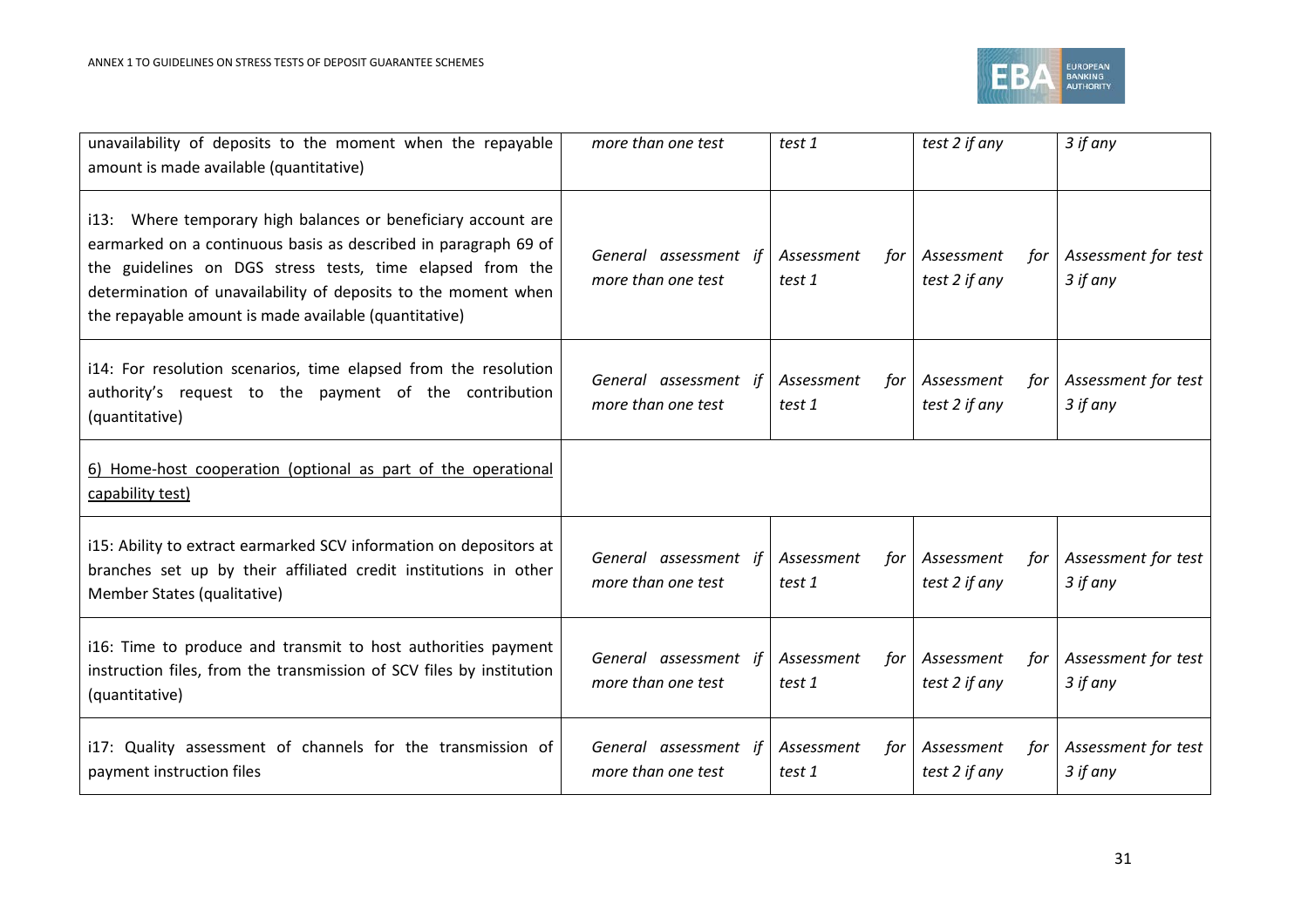

| i18: Confirmation from host DGSs that the payment instruction<br>files would be adequate for repaying depositors                                                       | General assessment if<br>more than one test | Assessment<br>for<br>test 1 | Assessment<br>tor<br>test 2 if any | Assessment for test<br>3 if any |
|------------------------------------------------------------------------------------------------------------------------------------------------------------------------|---------------------------------------------|-----------------------------|------------------------------------|---------------------------------|
| i19: Ability to meet the deadlines laid down in the Guidelines on<br>cooperation arrangements between deposit guarantee schemes                                        | General assessment if<br>more than one test | Assessment<br>tor<br>test 1 | Assessment<br>tor<br>test 2 if any | Assessment for test<br>3 if any |
| D. OPERATIONAL CROSS BORDER COOPERATION TEST                                                                                                                           |                                             |                             |                                    |                                 |
| Describe tests performed during the period and involving cross-<br>border cooperation.                                                                                 | Leave empty                                 | Describe test 1             | Describe test 2 if<br>any          | Describe test 3 if<br>any       |
| Overall assessment resulting from the tests, main shortcomings,<br>reasons for these shortcomings,<br>expectation of future<br>developments.                           | General assessment if<br>more than one test | Assessment<br>for<br>test 1 | Assessment<br>for<br>test 2 if any | Assessment for test<br>3 if any |
| i15: Ability to extract earmarked SCV information on depositors<br>at branches set up by their affiliated credit institutions in other<br>Member States (qualitative); | General assessment if<br>more than one test | Assessment<br>for<br>test 1 | Assessment<br>for<br>test 2 if any | Assessment for test<br>3 if any |
| i16: Time to produce and transmit to host authorities payment<br>instruction files, from the transmission of SCV files by institution<br>(quantitative);               | General assessment if<br>more than one test | Assessment<br>for<br>test 1 | Assessment<br>tor<br>test 2 if any | Assessment for test<br>3 if any |
| Quality assessment of channels for the transmission of<br>i17:<br>payment instruction files                                                                            | General assessment if<br>more than one test | Assessment<br>for<br>test 1 | Assessment<br>tor<br>test 2 if any | Assessment for test<br>3 if any |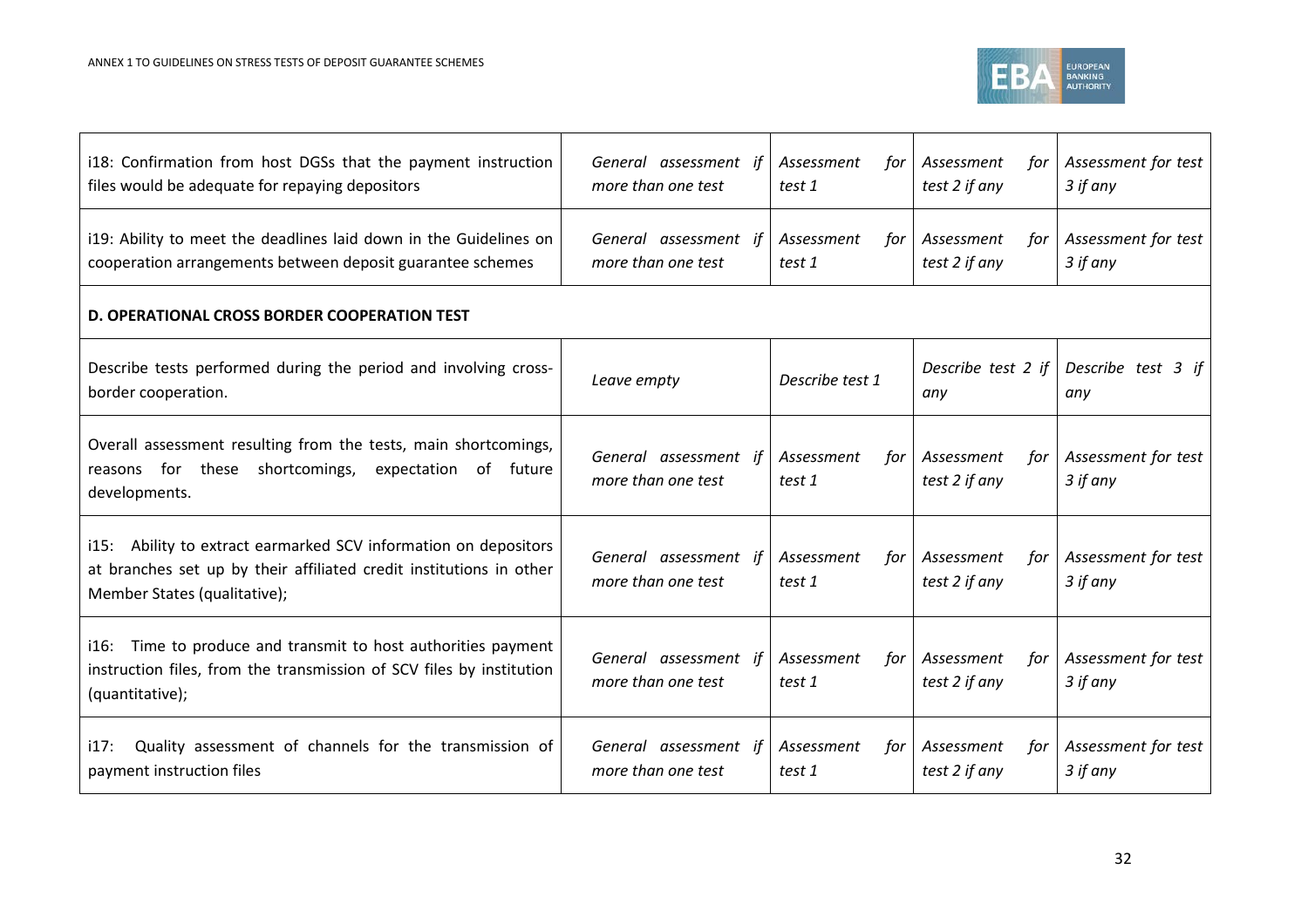

| Confirmation from host DGSs that the payment instruction<br>i18:<br>files would be adequate for repaying depositors                                                                                                                                                                     | General assessment if<br>more than one test | Assessment<br>for<br>test 1 | Assessment<br>tor<br>test 2 if any | Assessment for test<br>3 if any |
|-----------------------------------------------------------------------------------------------------------------------------------------------------------------------------------------------------------------------------------------------------------------------------------------|---------------------------------------------|-----------------------------|------------------------------------|---------------------------------|
| i19: Ability to meet the deadlines laid down in the Guidelines on<br>cooperation arrangements between deposit guarantee schemes                                                                                                                                                         | General assessment if<br>more than one test | Assessment<br>tor<br>test 1 | Assessment<br>tor<br>test 2 if any | Assessment for test<br>3 if any |
| <b>E. FUNDING CAPABILITY TEST</b>                                                                                                                                                                                                                                                       |                                             |                             |                                    |                                 |
| Describe the main tests (intervention scenarios chosen, type of<br>institutions etc.) involving funding capability testing                                                                                                                                                              | Leave empty                                 | Describe test 1             | Describe test 2 if<br>any          | Describe test 3 if<br>any       |
| Amount of funds required by the intervention                                                                                                                                                                                                                                            | General assessment if<br>more than one test | Assessment<br>for<br>test 1 | Assessment<br>tor<br>test 2 if any | Assessment for test<br>3 if any |
| Describe the funding mix obtained in the test: amount of funds<br>required by the intervention, amount of ex ante funds used,<br>including the amount of payment commitments called upon,<br>amount of ex post contributions collected, amount of alternative<br>funding means obtained |                                             | Assessment<br>for<br>test 1 | Assessment<br>tor<br>test 2 if any | Assessment for test<br>3 if any |
| Overall assessment of the results, main shortcomings, reasons for<br>these shortcomings, expectation of future developments.                                                                                                                                                            | General assessment if<br>more than one test | Assessment<br>for<br>test 1 | Assessment<br>for<br>test 2 if any | Assessment for test<br>3 if any |
| i20: Adequacy of ex ante funds to cover the funding need (shortfall<br>in absolute value and as a share of the need)                                                                                                                                                                    | General assessment if<br>more than one test | Assessment<br>for<br>test 1 | Assessment<br>tor<br>test 2 if any | Assessment for test<br>3 if any |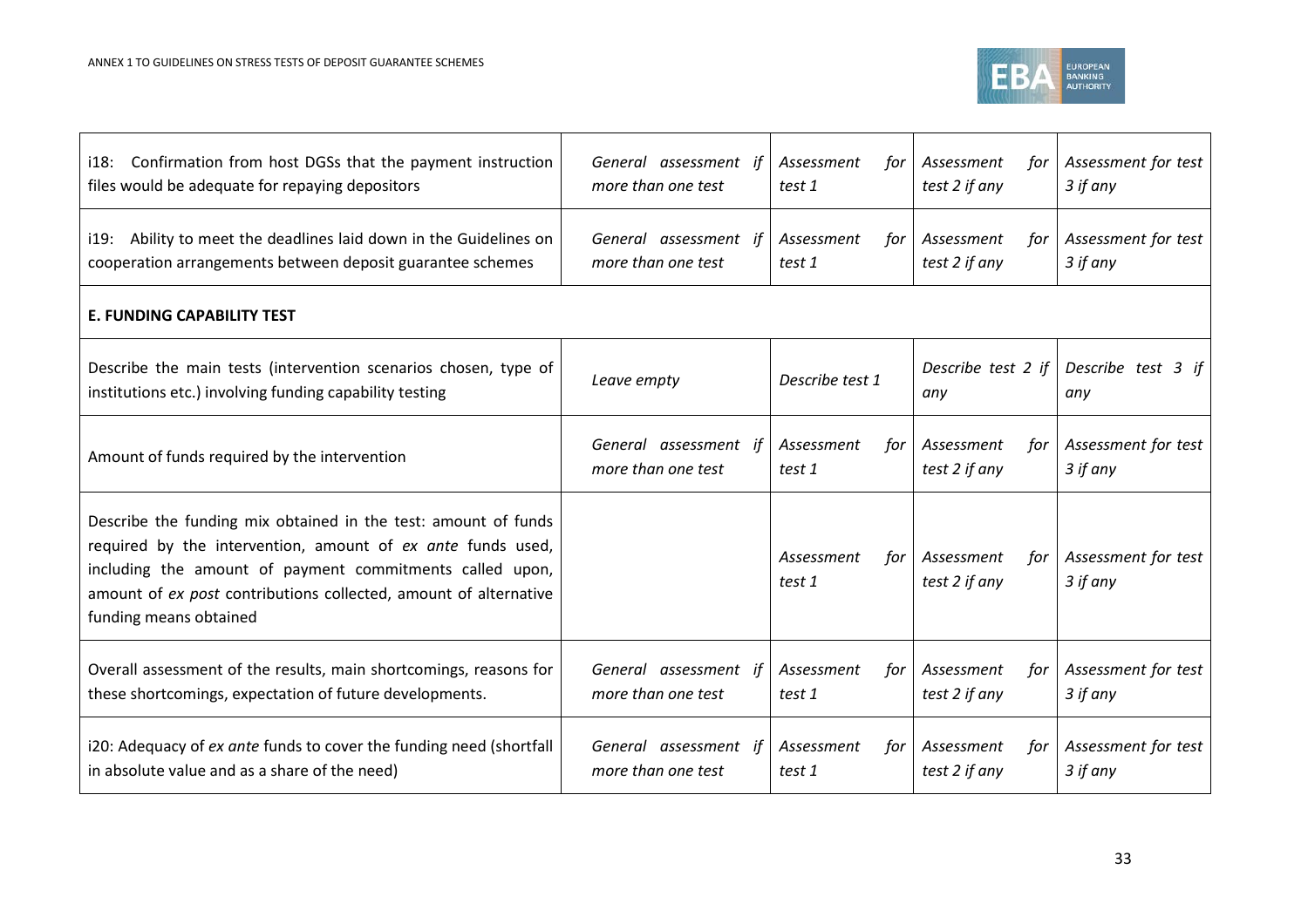

| i21: Qualitative assessment of the DGS's ability to liquidate assets<br>invested as part of the available financial means within the<br>deadline                                                                    | assessment if<br>General<br>more than one test | Assessment<br>tor<br>test 1 | Assessment<br>tor<br>test 2 if any | Assessment for test<br>3 if any |
|---------------------------------------------------------------------------------------------------------------------------------------------------------------------------------------------------------------------|------------------------------------------------|-----------------------------|------------------------------------|---------------------------------|
| i22: Adequacy of ex post and alternative funding means to cover<br>the funding needs not covered by ex ante funds (shortfall<br>remaining after exhausting ex post and alternative funding means)<br>(quantitative) | assessment<br>General<br>more than one test    | Assessment<br>tor<br>test 1 | Assessment<br>tor<br>test 2 if any | Assessment for test<br>3 if any |
| i23: Quality assessment of arrangements in place for accessing<br>alternative funding means (reliability, quantity) (qualitative)                                                                                   | General assessment if<br>more than one test    | Assessment<br>for<br>test 1 | Assessment<br>for<br>test 2 if any | Assessment for test<br>3 if any |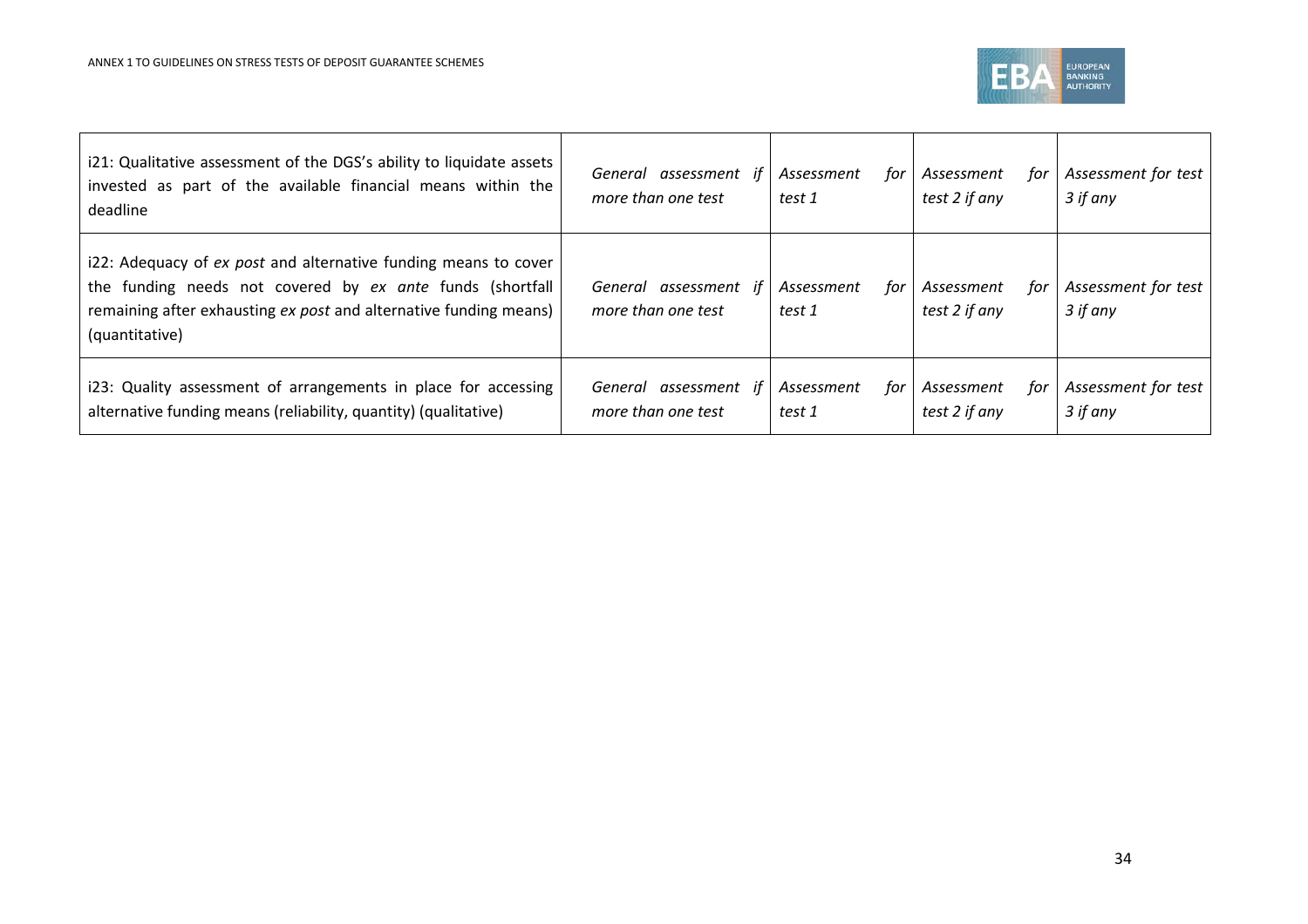

### **Instructions**

1. The present template should be filled in by deposit guarantee schemes. One form should be filled in for each DGS.

2. The DGS or designated authority should transmit the filled-in form to notifications@eba.europa.eu [subject to other transmission modalities specified by the EBA ahead of the deadline]

3. The deadline for transmission is 3 July 2019

4. This template serves for reporting results on priority tests as provided under paragraph 96 of the guidelines on DGS stress tests. For each of the categories provided under that paragraph, DGSs may run one or more tests. Where more than one priority test is performed, results should be reported on separate columns. DGSs are not required to report individually on more than 3 tests.

5. Whenever a qualitative assessment is required, the DGS should indicate both a literary judgment on the quality of the area which is assessed and a qualitative scoring using the following scores:

A - Optimal: the area measured requires no improvement

B- Fair: the area presents weaknesses but these are isolated and/or can easily be addressed at the point of failure, and are unlikely to affect the ability of the DGS to perform its tasks under the conditions of the DGSD

C- Poor: the area present weaknesses which are likely to complicate the ability of the DGS to perform its tasks under the conditions of the DGSD, and requires improvement [in which case indicate which measures have been taken or are scheduled]

E - Very poor: the area presents grave shortcomings which are likely to prevent the DGS from performing its tasks under the conditions of the DGSD and require immediate remedial [in which case indicate which measures have been taken or are scheduled]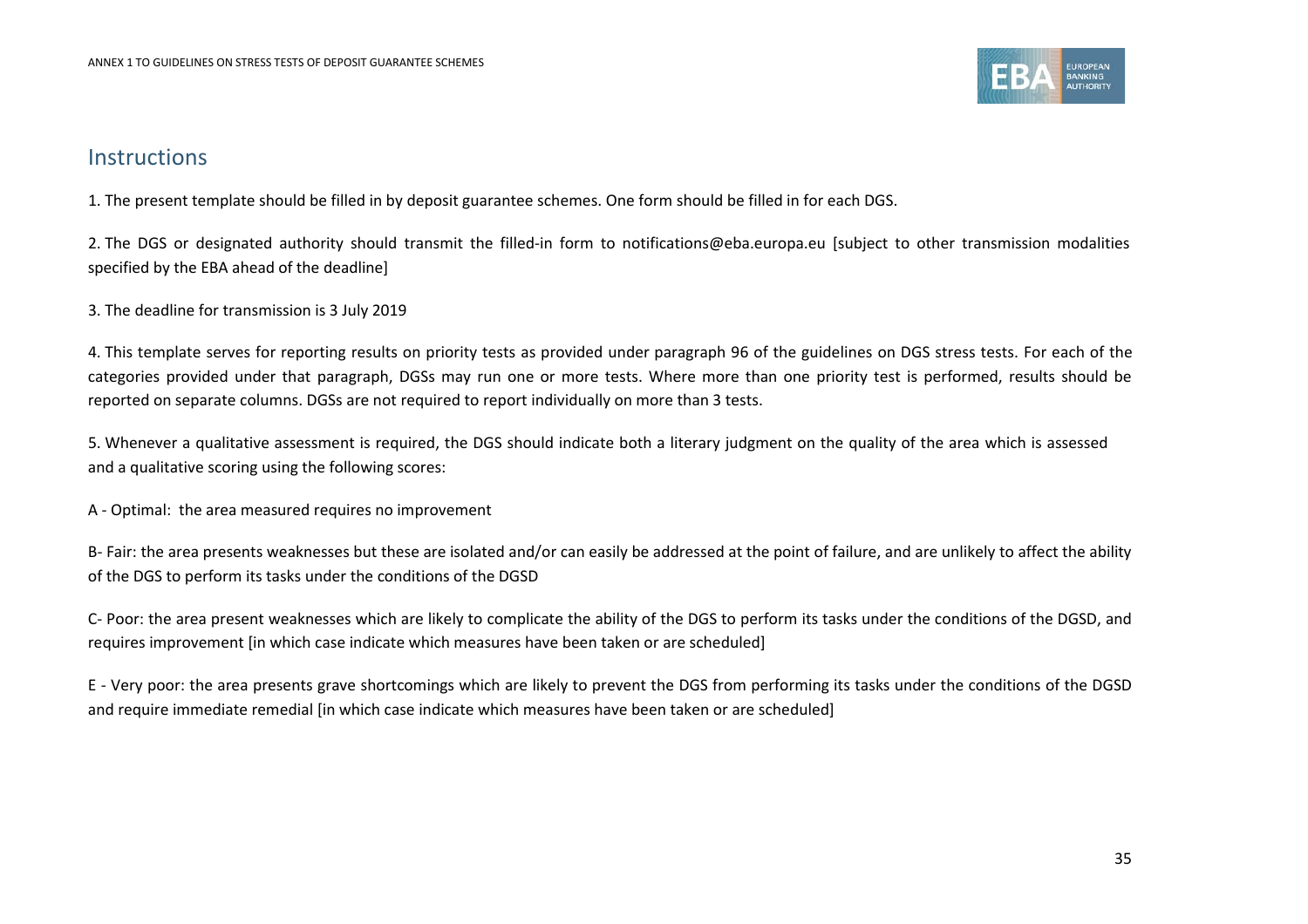

# <span id="page-35-0"></span>9. Accompanying documents

### <span id="page-35-1"></span>9.1 Impact assessment

Article 16(2) of the EBA Regulation provides that the EBA should carry out an analysis of 'the potential related costs and benefits' of any guidelines it develops. This analysis should provide an overview of the findings regarding the problem to be dealt with, the solutions proposed and the potential impact of these options.

### A. Problem identification

DGSs play an essential role in the protection of financial stability by building depositor confidence, protecting against bank runs, and preserving insured depositors from the consequences of a credit institution's failure.

The protection provided to depositors by DGSs has been strengthened in the 2009 and 2014 reforms of the DGSD, with an increased coverage level and shortened repayment periods.

In the meantime the amount of deposits and customer deposits in the balance sheets of large European banks covered by the EBA Key Risk Indicators has increased steadily over the last couple of years<sup>[13](#page-35-2)</sup>. This equally holds for the share of deposits to total liabilities as well as for the share of customer deposits to total deposits. According to a recent estimate, covered deposits in the EU amounted to around EUR 7 000 billion (end 2012), two thirds of eligible deposits (EUR 10 500 billion) and nearly half of the total deposits (EUR [14](#page-35-3) 650 billion) held with EU credit institutions<sup>14</sup>. The increasing importance of deposits and, in particular, customer deposits as funding sources can be observed across a large number of EU Member States.

Against this background, in order to efficiently fulfil their missions, which by definition are exercised in crisis situations, the new DGSD requires DGSs<sup>[15](#page-35-4)</sup> to regularly perform stress tests of their systems<sup>[16](#page-35-5)</sup> and, based on the results of these tests, entrusts the EBA with the task of conducting EU wide peer reviews of the resilience of DGSs.

In this context the problem which the EBA is faced with is twofold:

First, lacking guidance at EU level on the minimum content and methodologies of DGS stress tests, there is a risk that stress tests are performed with very different levels of sophistication and

 $\overline{a}$ 

<span id="page-35-2"></span><sup>13</sup> EBA: Risk Assessment of the European Banking System (June 2015)

<span id="page-35-3"></span> $14$  JRC: Technical report on updated estimates of EU eligible and covered deposits (2014)

<span id="page-35-4"></span><sup>15</sup> DGSD Article 4(10)

<span id="page-35-5"></span><sup>&</sup>lt;sup>16</sup> Those provisions of the DGSD are consistent with recommendations of the FSB: Thematic Peer Review on Deposit Insurance Schemes (2012) and IADI: Core Principles for Effective Deposit Insurance Systems (2014).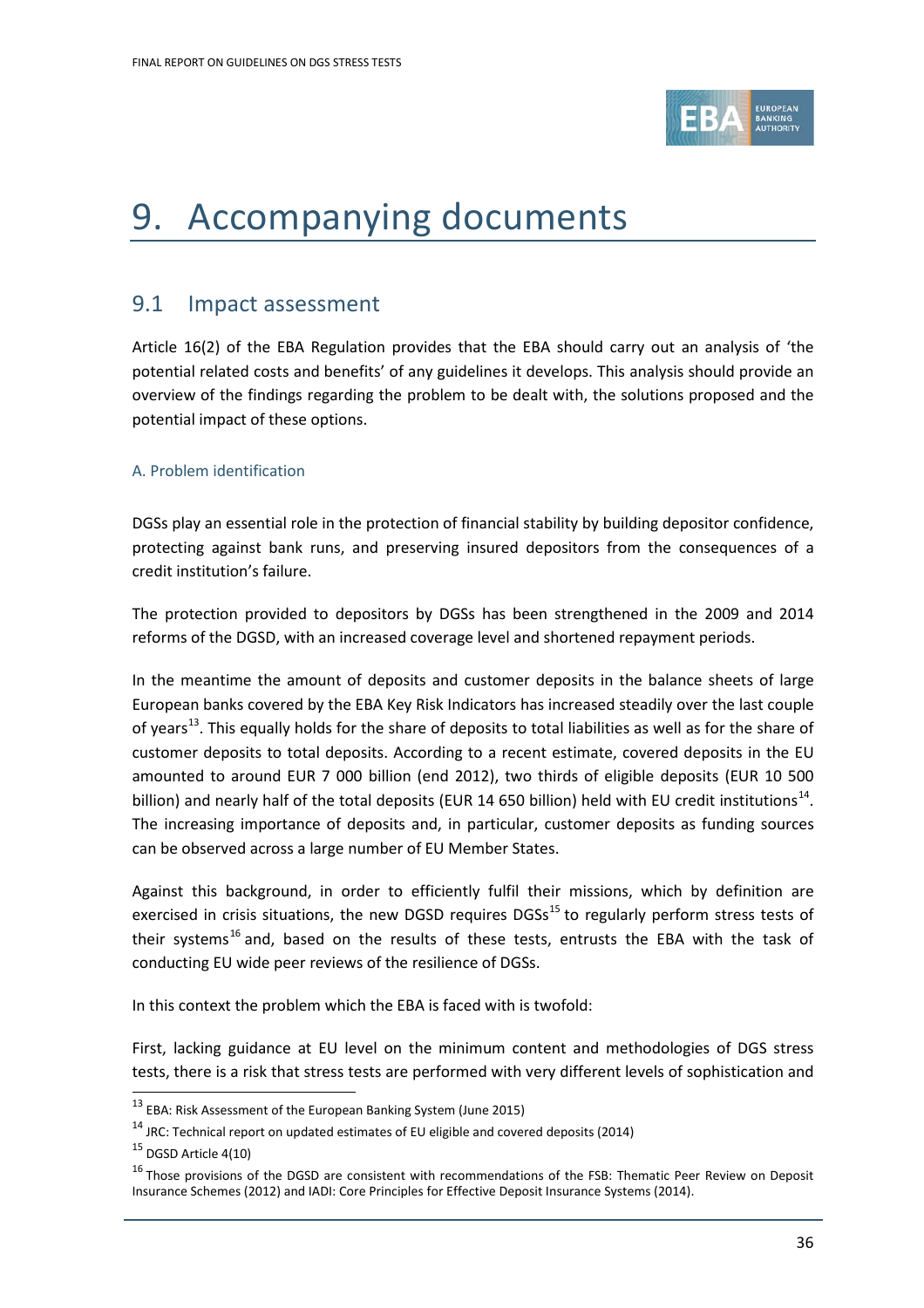

robustness, which could undermine the overall quality of the European system of national deposit guarantee schemes, particularly in cross-border crisis management situations<sup>1</sup>'.

Second, without sufficient consistency in the manner in which stress tests are performed, results could fall short of being comparable and reviewed effectively across Member States in the context of the peer review required under Article 4(10) of the DGSD.

### B. Policy objectives

At a high level, these guidelines are expected to contribute to enhancing the financial stability ensured by fully functioning and effective DGSs. These guidelines should facilitate the functioning of the Internal Market for banking services and the protection of depositors in the EU.

More specifically, these guidelines aim at increasing the resilience of the European system of deposit guarantee schemes and strengthening the credibility of national stress tests by<sup>[18](#page-36-1)</sup> ensuring that DGS stress tests:

- (i) test the ability of deposit guarantee schemes to fulfil their missions;
- (ii) identify areas requiring improvements; and
- (iii) produce results in a manner allowing comparability and peer reviews.

At the operational level, these guidelines are intended to ensure that national DGS stress tests cover a sufficient range of elements and ensure a minimum level of consistency and quality in stress tests performed at national level. They should provide national schemes with good practices and tools.

### C. Baseline scenario and options considered

 $\overline{a}$ 

Under the baseline scenario, pursuant to Article 4(10) of the DGSD, Member States shall ensure that DGSs perform stress tests of their systems. Based on the results of the stress tests, the EBA shall, at least every five years, conduct peer reviews pursuant to Article 30 of the EBA Regulation in order to examine the resilience of DGSs.

The first set of options considered by the EBA refers to:

C1. Regulatory intervention on stress tests, and whether the EBA should:

<span id="page-36-0"></span><sup>&</sup>lt;sup>17</sup> JRC: Investigating the Efficiency of EU Deposit Guarantee Schemes (2008) and IADI: Cross-Border Deposit Insurance Issues raised by the Global Financial Crisis (2011)

<span id="page-36-1"></span><sup>&</sup>lt;sup>18</sup> For comparison with guidance on stress test methodology for the EU banking sector see EBA: Methodological Note on EU-wide Stress Test (2014) and for the EU insurance sector EIOPA: Insurance Stress Test (2014).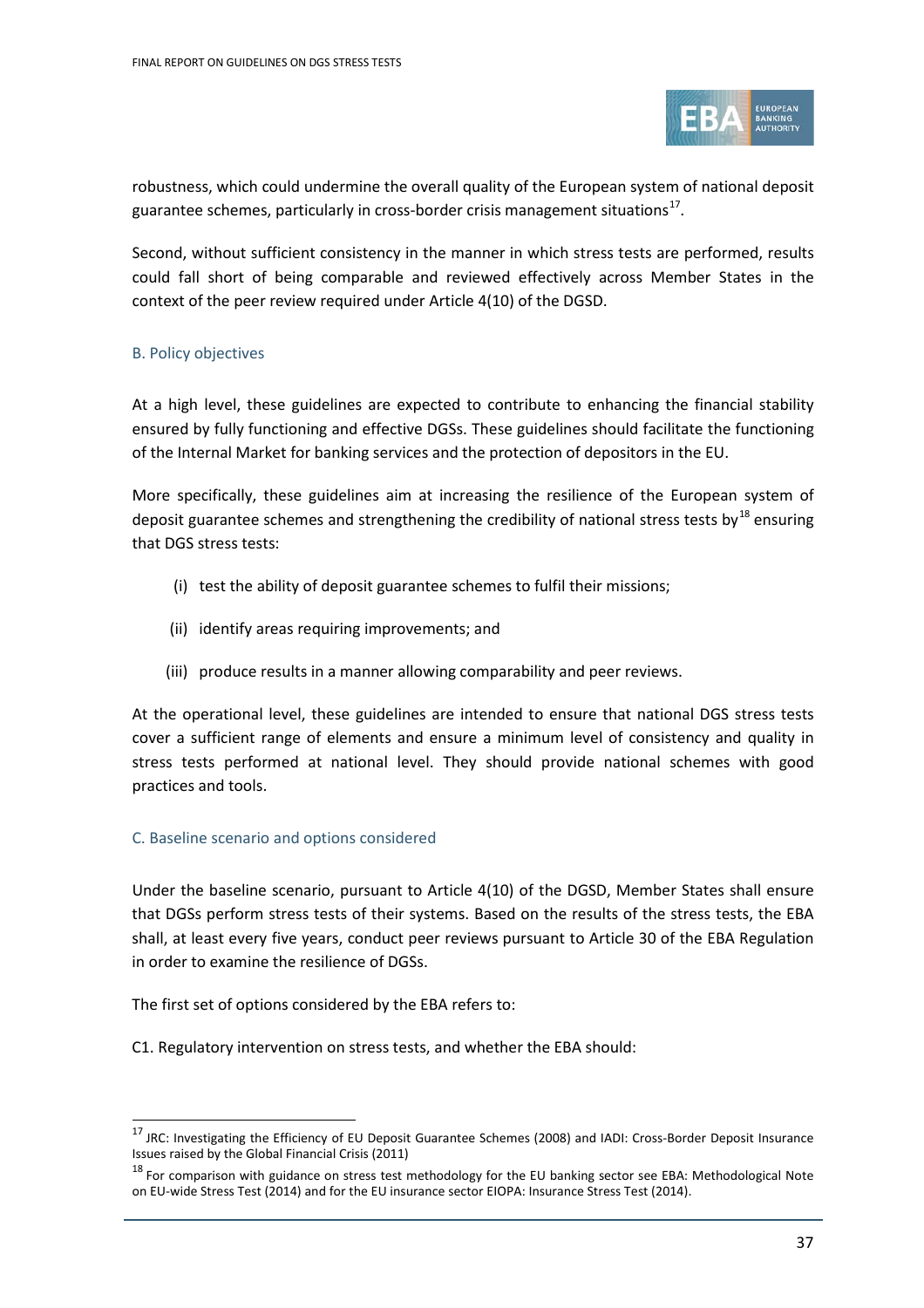

- (i) abstain from additional regulatory intervention on peer reviews of DGS stress tests (Option 1.1);
- (ii) issue guidelines on its own initiative pursuant to Article 16 of the EBA Regulation (Option 1.2).

Concerning the content of these guidelines, five further sets of options have been considered concerning the following issues:

C2. The organisation of stress tests:

(i) abstain from providing guidance on the organisation of stress tests (Option 2.1);

- (ii) provide guidance on the organisation of stress tests (Option 2.2).
- C3. Test scenarios should:
	- (i) not only cover liquidation or resolution or early intervention (3.1.1), but all types of interventions (3.1.2);
	- (ii) cover not only domestic (3.2.1), but also cross-border failures (3.2.2);
	- (iii) cover not only mid-size (3.3.1), but also large and multiple failures (3.3.2).

C4. Test areas:

- (i) test the operational capability of DGS (Option 4.1);
- (ii) test the financial capacity of DGS (Option 4.2);
- (iii) test both the operational capability and the financial capacity of DGS (Option 4.3).

C5. Concrete tests to be required ahead of the first EBA peer review:

- (i) do not ask specific tests to be prioritised (Option 5.1);
- (ii) define priority tests to be run and reported by mid-2018, to feed into an early peer review exercise which itself could provide useful input to the 2019 review of the Directive (Option 5.2);
- (iii) define priority tests to be run and reported by mid-2019 for review in mid-2020, without connection to the 2019 review of the Directive (Option 5.3).
- C6. Prioritisation of tests:

(i) Priorities in C.5 should be defined top-down by setting concrete figures in terms of the minimum size of failure or intervention (Option 6.1).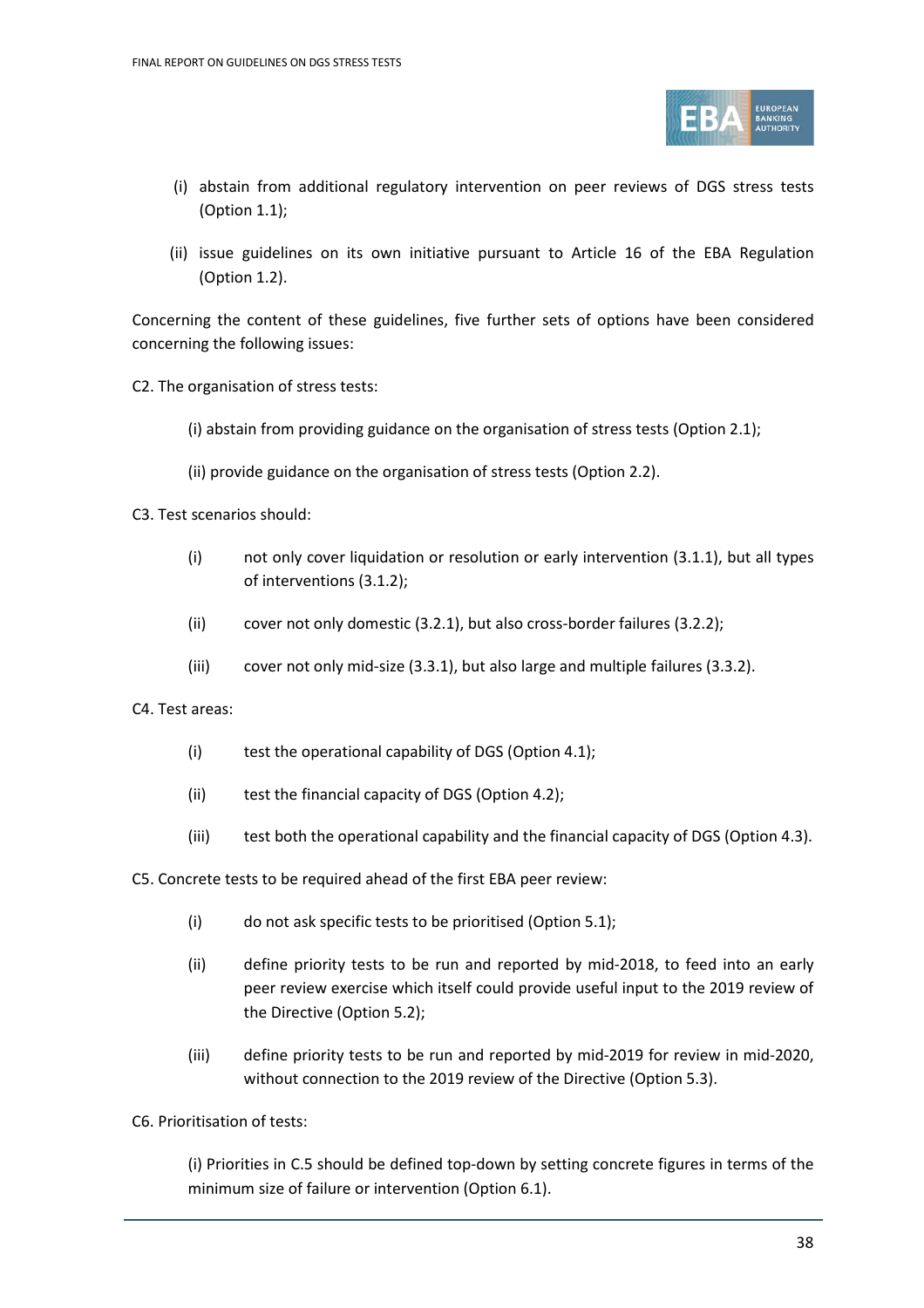

E.g. a failure involving a DGS payout of 1.3% of covered deposits; an average failure of the 2008 crisis; or a bank of a certain determined size.

(ii) Priorities should be defined bottom-up by providing an analytical framework which DGS should apply to their membership in order to define themselves the tests to be prioritised (Option 6.2).

E.g. apply a loss distribution model and deduce, in line with a certain confidence level, the quantity of DGS intervention which should be tested.

### D. Cost-Benefit Analysis<sup>[19](#page-38-0)</sup> and preferred options

In April 2015, the EBA conducted a special survey amongst national DGS and designated authorities. Sixteen Member States responded to that survey (out of which 10 were Euro Area Member States). In total, eighteen DGSs answered the questionnaire because for one Member State three DGS responded.

### D1. Options concerning regulatory intervention on stress tests

Whereas two-thirds of the respondents indicated that they, or the DGSs they supervise, conduct some type of stress test, one-third currently does not test their scheme at all. Furthermore, amongst those already conducting some form of stress test, every third DGS is only tested with respect to its operational capacity. Other test characteristics (frequency, type of scenarios, areas) vary widely across Member States. Overall, practices on DGS stress tests are very heterogeneous<sup>[20](#page-38-1)</sup>, with a significant number of respondents not conducting any dedicated stress test at all. In order to achieve the aims of the DGS peer reviews, stress tests carried out at national level should cover a sufficient range of elements and produce comparable results that can inform the EU-wide exercise. Against this background, the EBA has decided to adopt owninitiative guidelines on the content of stress tests that would contain scenarios and a template (Option 1.2).

### D2. Options concerning the organisation of stress tests

 $\overline{a}$ 

Besides guidance on stress scenarios and areas, these guidelines could also provide guidance on the organisation of stress tests (phases of the test). The provision of guidance on the organisation of national stress tests would probably cause only small incremental costs.

<span id="page-38-0"></span><sup>&</sup>lt;sup>19</sup> Complementary, refer to EC: Impact assessment accompanying the Directive on Deposit Guarantee Schemes and report on its review (2010)

<span id="page-38-1"></span><sup>&</sup>lt;sup>20</sup>This finding is consistent with earlier surveys at global level, published in IADI: Organizational Risk Management for Deposit Insurers (2007) and IADI: Evaluation of Deposit Insurance Fund Sufficiency on the Basis of Risk Analysis (2011).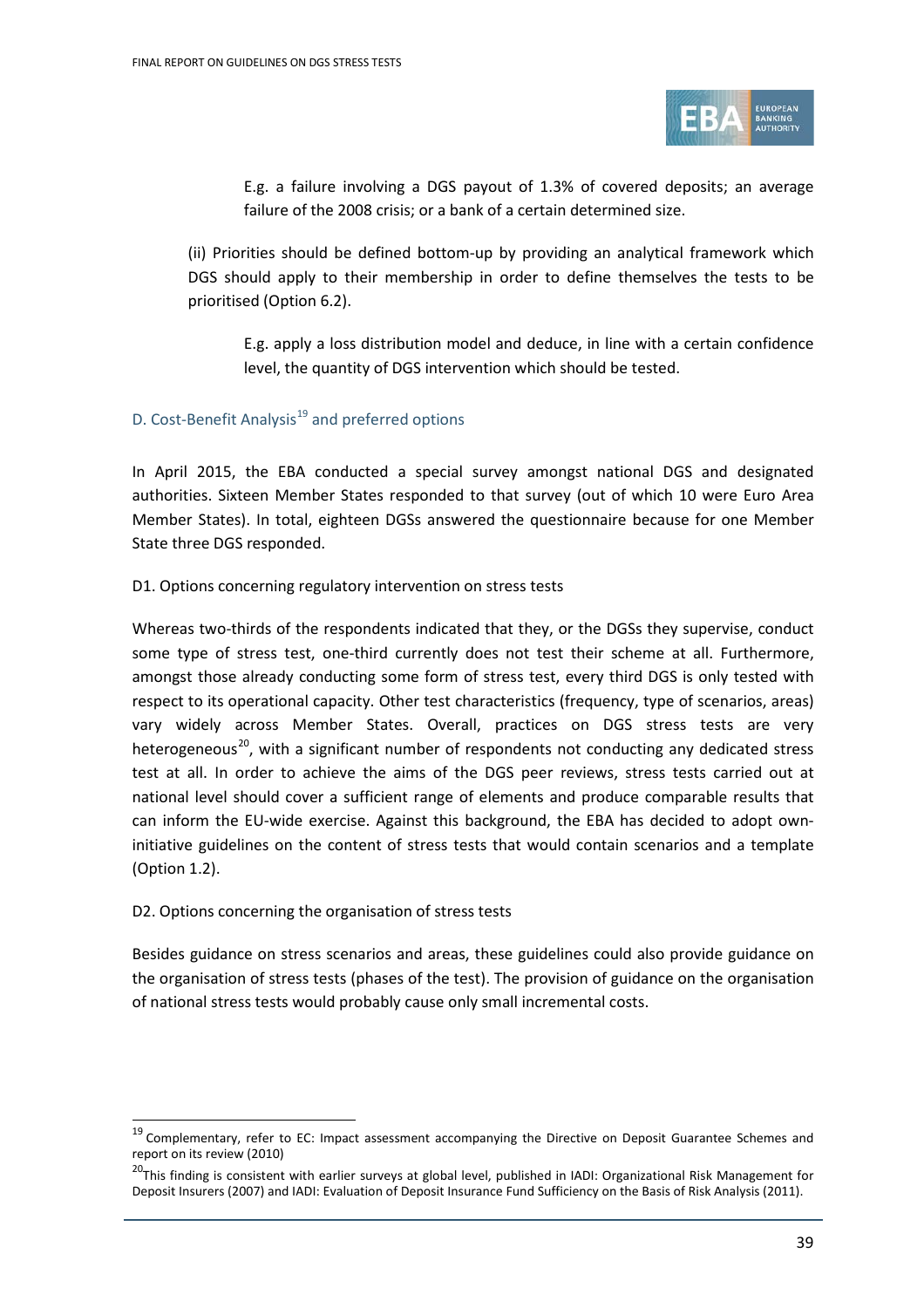

At the same time, a more harmonised approach to the organisation of DGS stress tests (Option 2.2) would contribute to making the results more comparable and reliable and consequently is the preferred option.

#### D3. Options concerning concrete test scenarios

More generally, concerning the test scenarios the guidelines could either only cover a narrow set (Options 3.1.1, 3.2.1, 3.3.1) or extend to a broader set of scenarios (Options 3.1.2, 3.2.2, 3.3.2) regarding the type of interventions, geographical scope and severity. In general, the broader the set of scenarios covered, the higher the costs for DGS and other safety net participants, and credit institutions for conducting the stress tests. Similarly, the benefits for depositors, and the financial system and real economy at large should be higher in case of a broader set of scenarios tested. The protection of depositors, financial resources of the DGS and potentially other safety net participants and the stability of the financial system would benefit from a broader coverage of scenarios. Taking into account the objectives of these guidelines, the broader coverage of scenarios with respect to types of failure, geographical scope and severity is generally the preferred option (Option 3.1.2, Option 3.2.2, Option 3.3.2) $^{21}$ .

#### D4. Options concerning concrete test areas

In general, the more areas are tested, the higher the costs for DGS and other safety net participants, and credit institutions for conducting the stress tests. According to the survey results, half of DGSs currently conduct some kind of operational stress test, in particular related to the timely availability and quality of information (SCV files). Of those who responded, only a few Member States currently conduct systematic tests of the availability of sufficient funding. The harmonisation and (on average) increase of the coverage level to EUR 100 000 was only introduced by the 2010 revision of the Directive. Given the possibility of inter-DGS borrowing, the use of DGS resources for resolution purposes and the prevailing risk of failure of cross-border groups, the financial capacities of DGSs are increasingly important in the new European DGS framework. For DGSs to effectively establish credibility and fulfil their function, both the operational capability as well financial capacity are crucial. Consequently operational and financial areas should both be tested (Option 4.3).

#### D5. Options concerning the concrete tests to be required ahead of the first EBA peer review

The guidelines aim at laying down good principles for the conduct of tests in all Member States and for all schemes. On the basis of those principles each and every DGS will be able to design and apply tests that are most adequate in relation to their situation. In Option 5.1 it would be assumed that the minimum principles are sufficiently straightforward to ensure that, by the time the first peer review is exercised, the EBA will have at its disposal results on a sufficiently consistent range of tests in order to be able to draw conclusions on the overall resilience of DGSs in Europe. This is not realistic because starting points are different across Europe in terms of level

 $\overline{a}$ 

<span id="page-39-0"></span> $21$  EBA: Guidelines on the range of scenarios to be used in Recovery Plans (2014)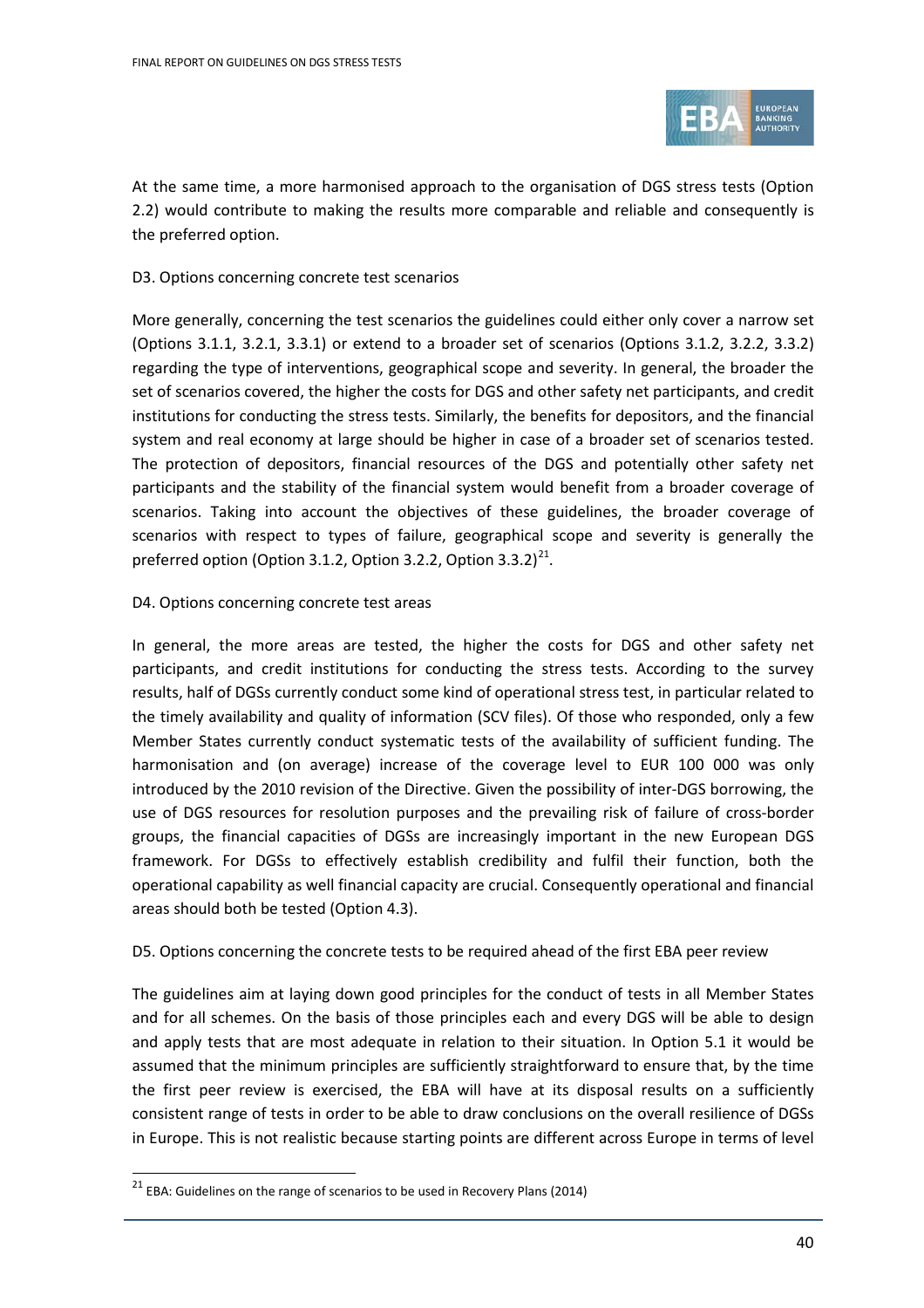

of expertise and experience in stress testing. It is therefore necessary, in order for the EBA peer review to be based on a sufficiently common ground, to at least define a small set of tests which should be consistently performed by all DGSs.

In terms of timing, two options were considered bearing in mind that a review of the application of the Directive is foreseen in 2019 with a Commission report and several EBA contributions. In this regard it was envisaged to collect some results and conduct a peer review that would produce a useful conclusion ahead of the 2019 review (Option 5.2). However, considering that the first tests are due in mid-2017, that a peer review would take at least a few months and that for the Commission to produce its report in 2019 the EBA should deliver its own contribution several months in advance, results would have to be collected in 2018, which would leave little time for DGSs to conduct a meaningful series of tests.

In contrast, it seems preferable to define a compact series of tests to be prioritised by 1 July 2019, for the first peer review to be delivered in mid-2020 five years after the transposition deadline (Option 5.3).

D6. Options concerning the way of defining the concrete tests to be prioritised ahead of the first EU-wide peer review

The principles laid down in these guidelines are defined in broad terms, leaving to each DGS the task of applying them in the manner that best suits their situation and that of their members (the tailor-made approach). Many DGSs regularly conduct very sophisticated stress tests and will keep on doing so beyond the scope of tests that will be required ahead of the peer review.

In contrast, the EU wide peer review should be based on tests relying on sufficiently homogeneous assumptions in order to produce meaningful comparisons. For that purpose, the tailor-made approach would not produce the desired effects. Therefore, without prejudice to other tests which DGSs will conduct in applying these guidelines, it seems indispensable to define, using benchmarks such as intervention amounts, concrete tests to be prioritised ahead of the peer review. Whenever possible, the priorities are defined in a relative manner (e.g. as a percentage of covered deposits) or allow significant margin of appreciation (for example the funding scenario defines an intervention amount but leaves to the DGS the choice between a payout or a resolution scenario) to avoid undesirable rigidity (Option 6.2). Setting concrete figures (top-down) for the prioritisation of specific test areas would risk not taking national circumstances sufficiently into account (Option 6.1).

The list of priorities set out for the first peer review has been defined with a view to striking a balance between the need to cover sufficient ground ahead of the first peer review, without the aim for an exhaustive series of tests which would not be realistic by mid-2019. In this regard, the priority regarding funding capability testing is calibrated around the target level because it is assumed that, in the steady phase, as a result of the introduction of the financing requirements in the DGSD, DGSs should at least be able to bear an intervention of that level. At the same time it is expected that by the time DGSs run this test many of them will not have reached the target level.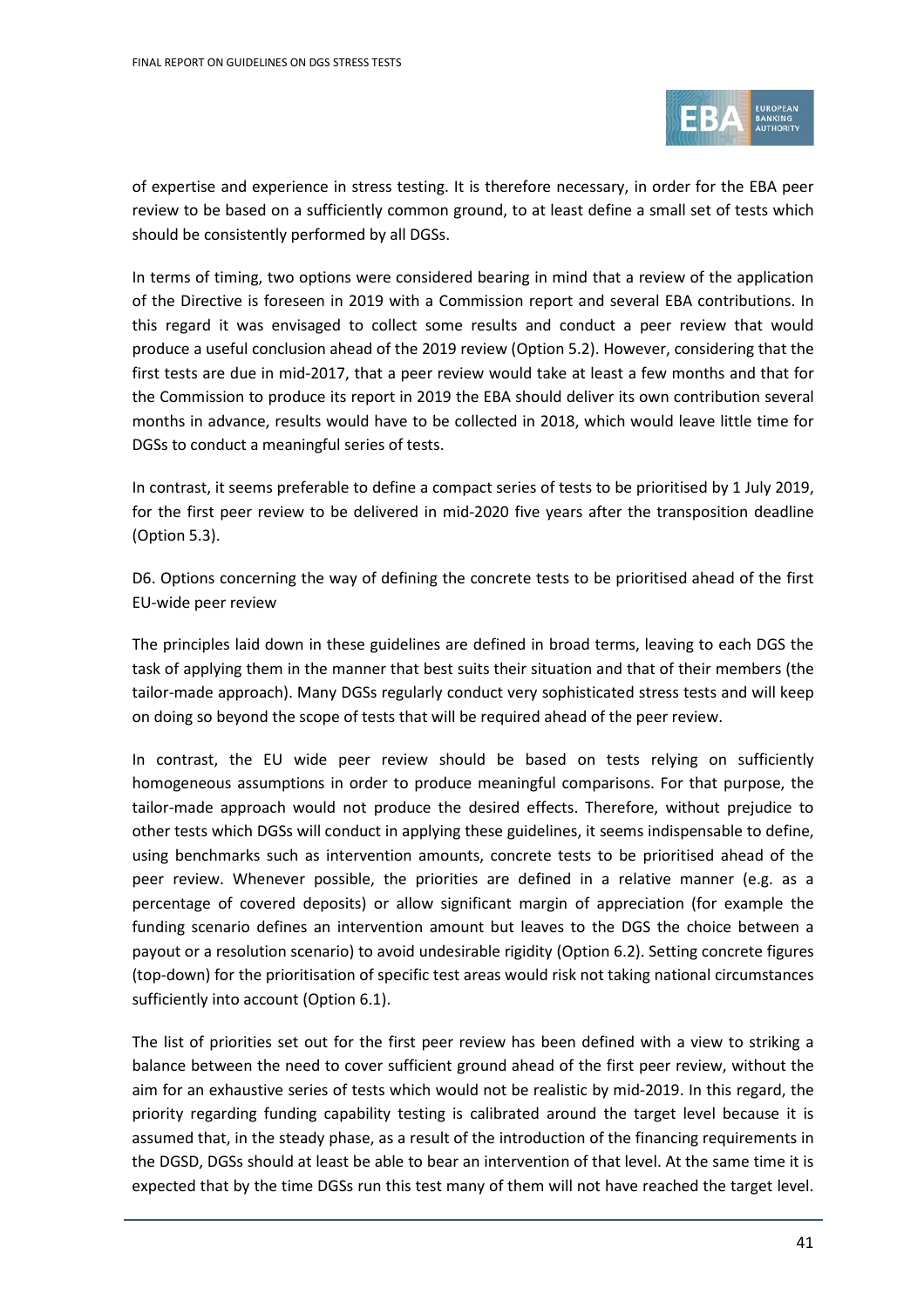

Far from being an obstacle to the conduct of that test, this will allow for an assessment of the progress in the build-up of financing capacity and the ability of schemes to activate other types of funding means such as *ex post* contributions and alternative funding means.

## <span id="page-41-0"></span>9.2 Views of the Banking Stakeholder Group (BSG)

The BSG supported the EBA's initiative to issue the guidelines, justified in its view by the importance of promoting consistent stress tests across DGSs.

The BSG agreed on the main methodological prescriptions, such as the planning cycle and phases for individual exercises. The BSG agreed with the importance to ensure objectivity of the stress testing processes but pointed to the need to balance costs and benefits.

The BSG considered that the requirement for DGSs to report stress test results to the designated authorities at least annually was too demanding considering that the DGSD only requires them to perform stress tests of their systems at least every three years.

On intervention scenarios and test areas, the BSG agreed that DGSs should test their ability to fulfil their tasks in all types of intervention scenarios as well as a broad range of operational and financial capabilities. The BSG agreed with the proposal to consult the resolution authority in order to identify credit institutions which, given their size, would be subject to resolution proceedings.

The BSG cautioned that the results of back tests on *ex ante* funding should not to give rise to an automatic increase in institutions' contributions, because funding gaps can be temporary.

As regards SCV file tests, the BSG agreed with the proposal to perform them on the basis of randomly-selected samples, following usual statistical techniques to ensure the representativeness of that sample.

The BSG agreed on the need to undertake, at least at a very general level and in a qualitative way, an assessment of the arrangements in place in order to identify THBs and deposits on beneficiary accounts upon failure.

The BSG agreed with the list of priority tests proposed and considers that operational tests should focus on payout. However, the BSG expressed concern that, in its currently proposed calibration, the funding priority test which assumes a DGS intervention of a level at least equal to the target level set under national law may lack comparability across DGSs. The BSG considered that a limited cross border test is sufficient.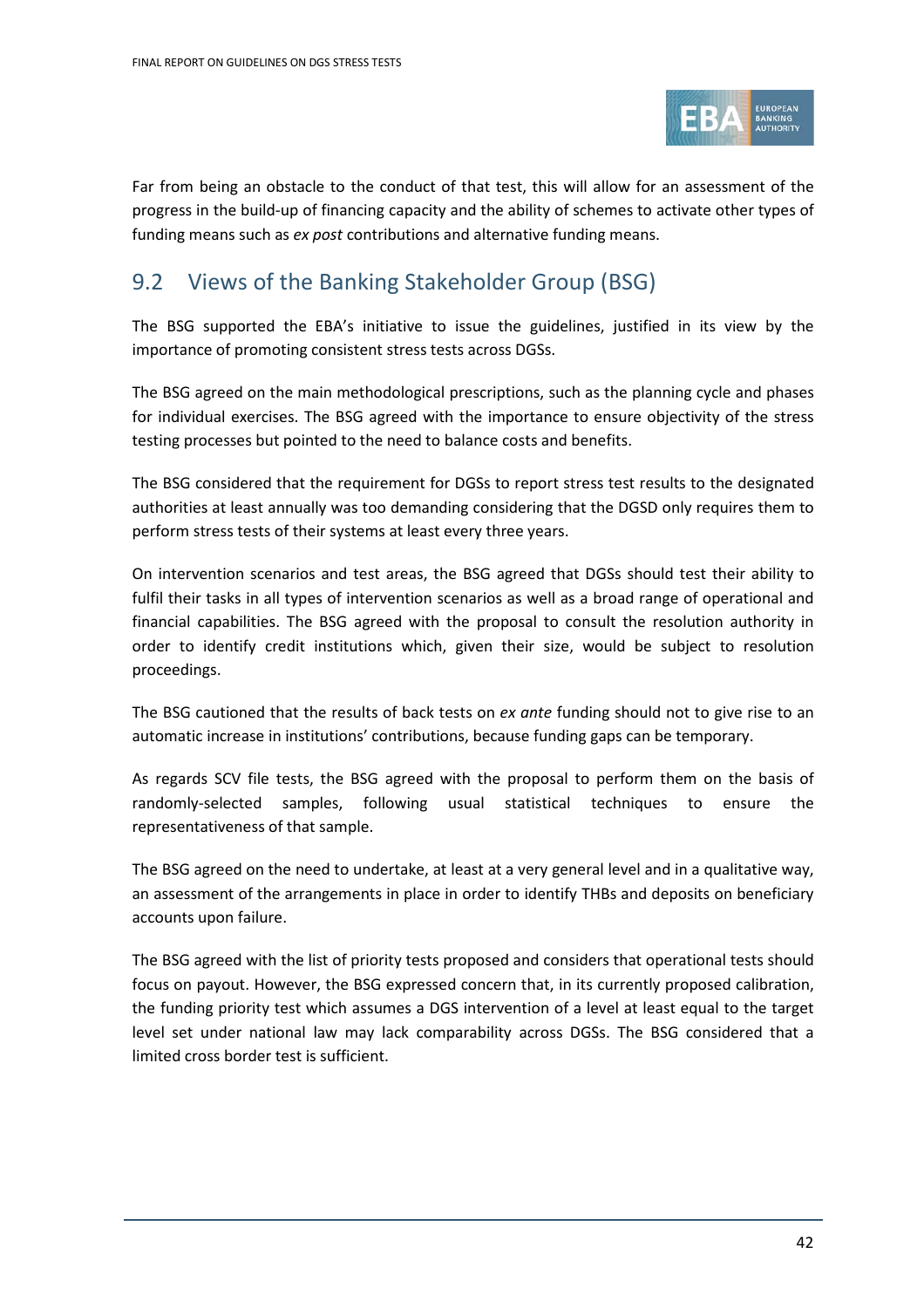

## <span id="page-42-0"></span>9.3 Feedback on the public consultation and on the opinion of the BSG

The EBA publicly consulted on the draft proposal contained in this paper.

The consultation period lasted for three months and ended on 8 February 2016. A total of 6 responses were received, of which 4 were published on the EBA website. A public hearing was also held on 19 January 2016.

This paper presents a summary of the key points and other comments arising from the consultation, the analysis and discussion triggered by these comments and the actions taken to address them, if deemed necessary.

Changes to the draft guidelines have been incorporated as a result of the responses received during the public consultation.

### **Summary of key issues and the EBA's response**

The public consultation showed overall support for the draft guidelines. In addition the Banking Stakeholders Group of the EBA issued an opinion which supported the initiative, stressing the importance of promoting consistent stress tests across DGSs. The main points addressed in the final guidelines are as follows.

### 1. Proportionality and option to identify institutions which are, in case of failure, likely to be subject to resolution proceedings (paragraph 53)

The guidelines aim at striking the right balance between the need for comprehensiveness and consistency on the one hand, and the need for tests to be adequate in relation to the specific circumstances.

As a result DGSs are required to test a broad series of intervention scenarios encompassing all the functions mandated on them pursuant to the DGSD, but are also given significant flexibility in applying tests that suit the circumstances.

In this spirit, the guidelines leave to DGSs the responsibility of selecting institutions whose profile would be adequate for inclusion in a resolution scenario, but do so on the basis of objective criteria. The original draft relied solely on the SSM thresholds, drawing an analogy from a methodology developed by the Commission pursuant to Article 10(6) of the DGSD. After consulting the resolution authority, the DGS could earmark institutions that were directly supervised by the SSM or, for institutions based outside the banking union, institutions that would meet the SSM thresholds. During the public consultation, respondents insisted that flexibility and proportionality were important for respecting national practices outside the banking union. They pointed out that the guidelines should reflect the possibility, illustrated in recent events, that an institution below the thresholds could likely be subject to resolution proceedings rather than payout scenarios. Therefore, the thresholds should only be considered as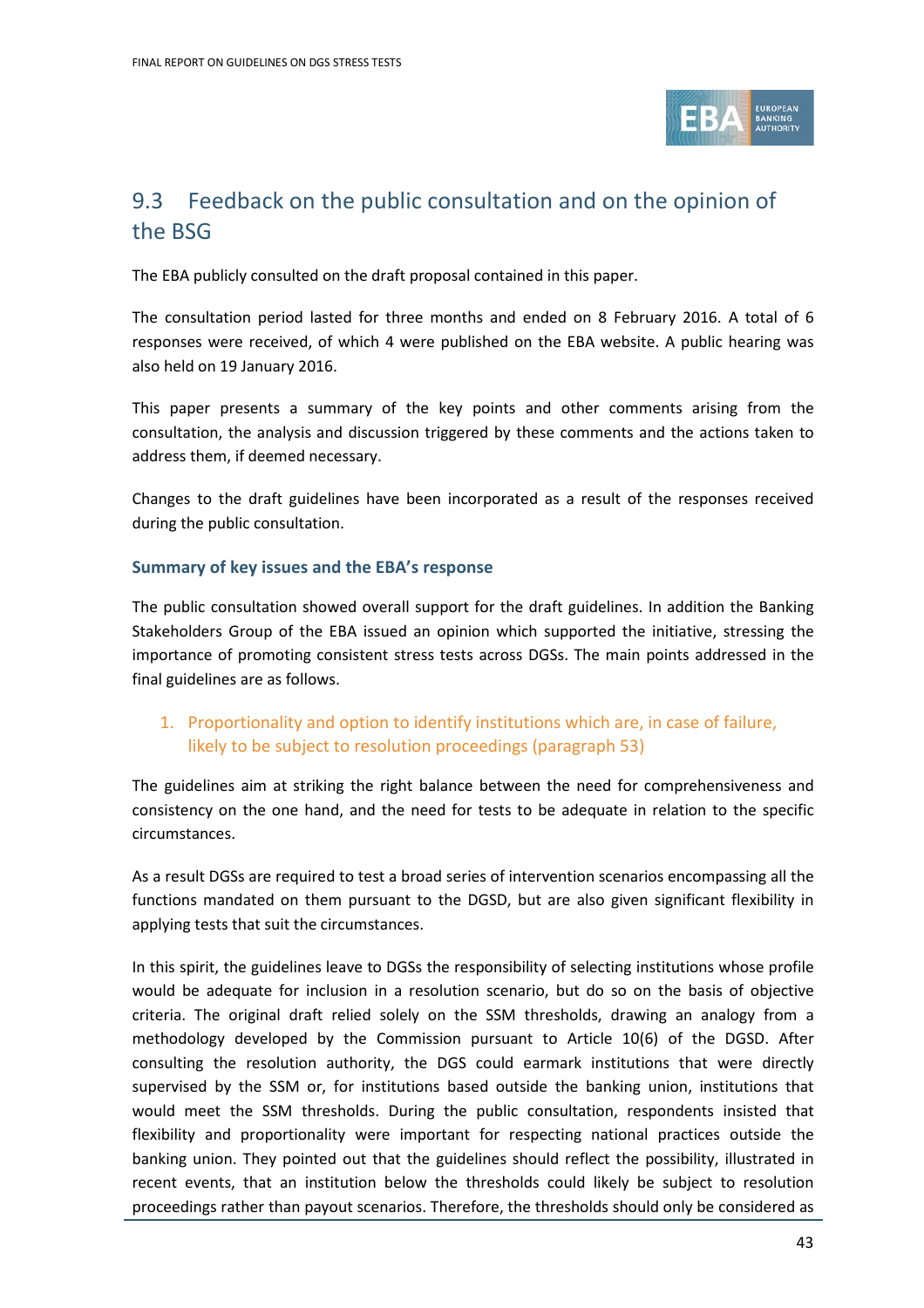

a minimum within SSM participating Member States and could be complemented or substituted by domestic criteria. In order to address these comments while preserving credible and objective criteria, the final guidelines provide for three categories among which DGSs will be able to select one or more institutions for inclusion in a resolution scenario: a) credit institutions classified as significant supervised entities and directly supervised by the ECB, b) credit institutions identified as global systemically important institutions (G-SIIs) or other systemically important institutions (O-SIIs) pursuant to Article 131 of the CRD, and c) institutions that would meet indicative thresholds which the resolution authority would have made public and above which an institution would be likely, in case of failure, to be subject to resolution proceedings.

In contrast, the option to run intervention scenarios on the basis of fictitious institutions has been removed as it was felt that DGSs dispose of sufficient information on their members to base scenarios on existing institutions. A general reminder of DGSs' obligations in relation to data protection has nevertheless been introduced in order to highlight the necessary protection of depositor and other client information received and used in the context of stress tests.

### 2. Temporary high balances

Most respondents underlined the practical difficulty of testing the impact of temporary high balances (THB) and beneficiary accounts on payout processes and funding capacity, because THBs are generally only identified at the point of failure.

As a result, it is only where DGSs have in place existing arrangements to earmark, on a continuous basis, THBs or beneficiary accounts, that those THBs should be included in SCV files' tests. It is also clarified that this prescription should not entail any obligation for the DGS or the affiliated credit institutions to request information from depositors as a result of the test.

### 3. Calibration of priority tests

Some respondents expressed concerns that the priority funding test would impose simulating an intervention equivalent to 0.8% of covered deposits even where a lower target level has been authorised. Accordingly, the calibration of the funding test was clarified to ensure that DGSs simulate a level of at least 0.8% of covered deposits or, where a lower target level has been set in conformity with Article 10(6) of the DGSD, that lower target level. Hence, a scheme that has been authorised to set a lower target level between 0.5% and 0.8% of covered deposits is not obliged to test a higher level of intervention. Where a DGS has a target level higher than the level required by the Directive, it may limit the test at 0.8%.

Moreover, the operational payout test is now calibrated. Originally, this test could be applied to any institution 'regardless of size', based on the idea that size would be mostly relevant for funding tests while the key element in this test was to ensure that processes were in place. However, after due reflection it is considered that size should not be overlooked, as elements such as the quantity of data to be processed, number of claims to be handled, number of depositors likely to access communication channels, etc. are key in assessing the operational capabilities of the DGS. In order to set a reasonable standard, it is now prescribed that a DGS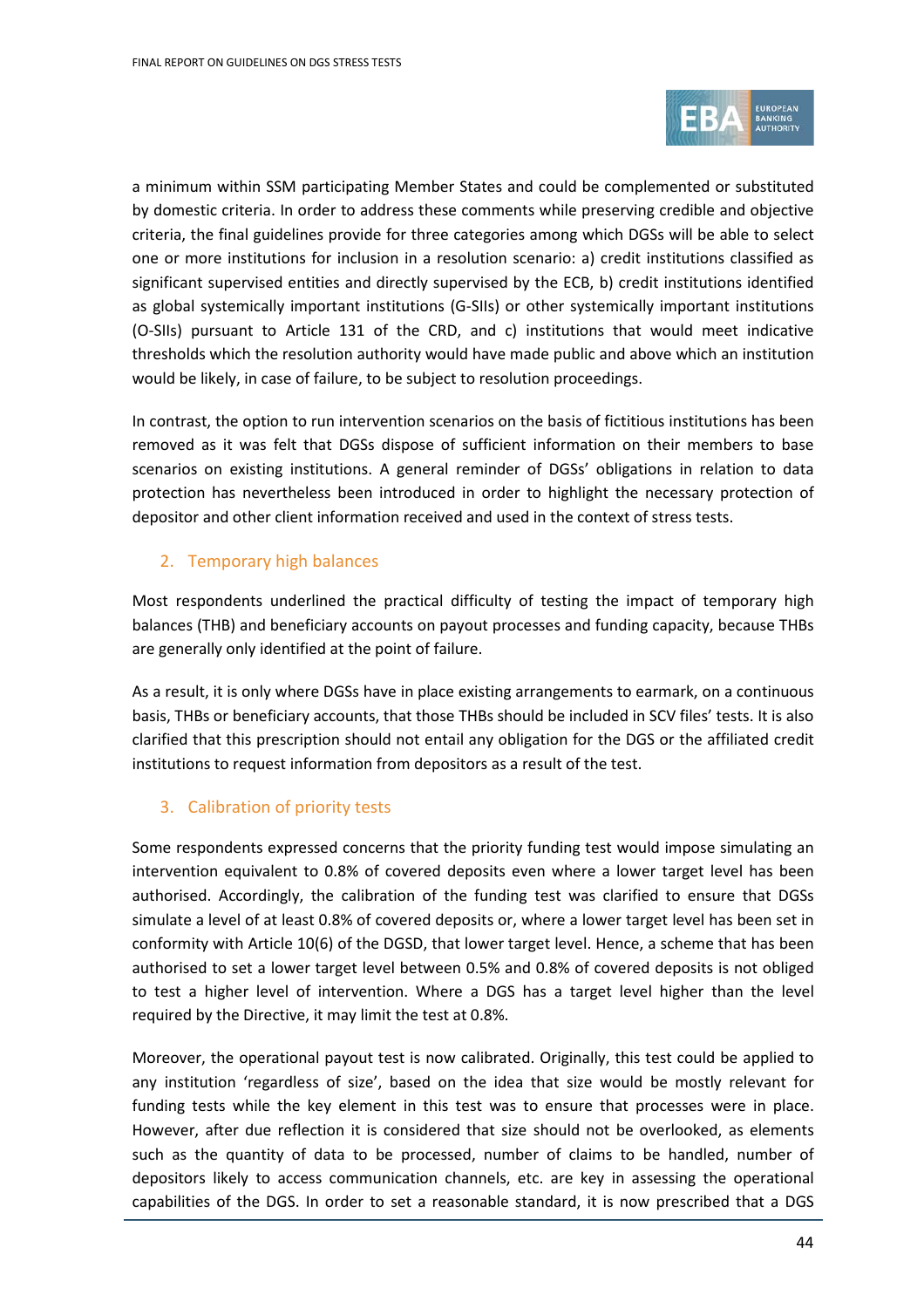

should test the failure of an institution with a number of depositors of no less than the second quartile of affiliated credit institutions not falling in any of the three categories described above for the selection of institution for resolution scenarios.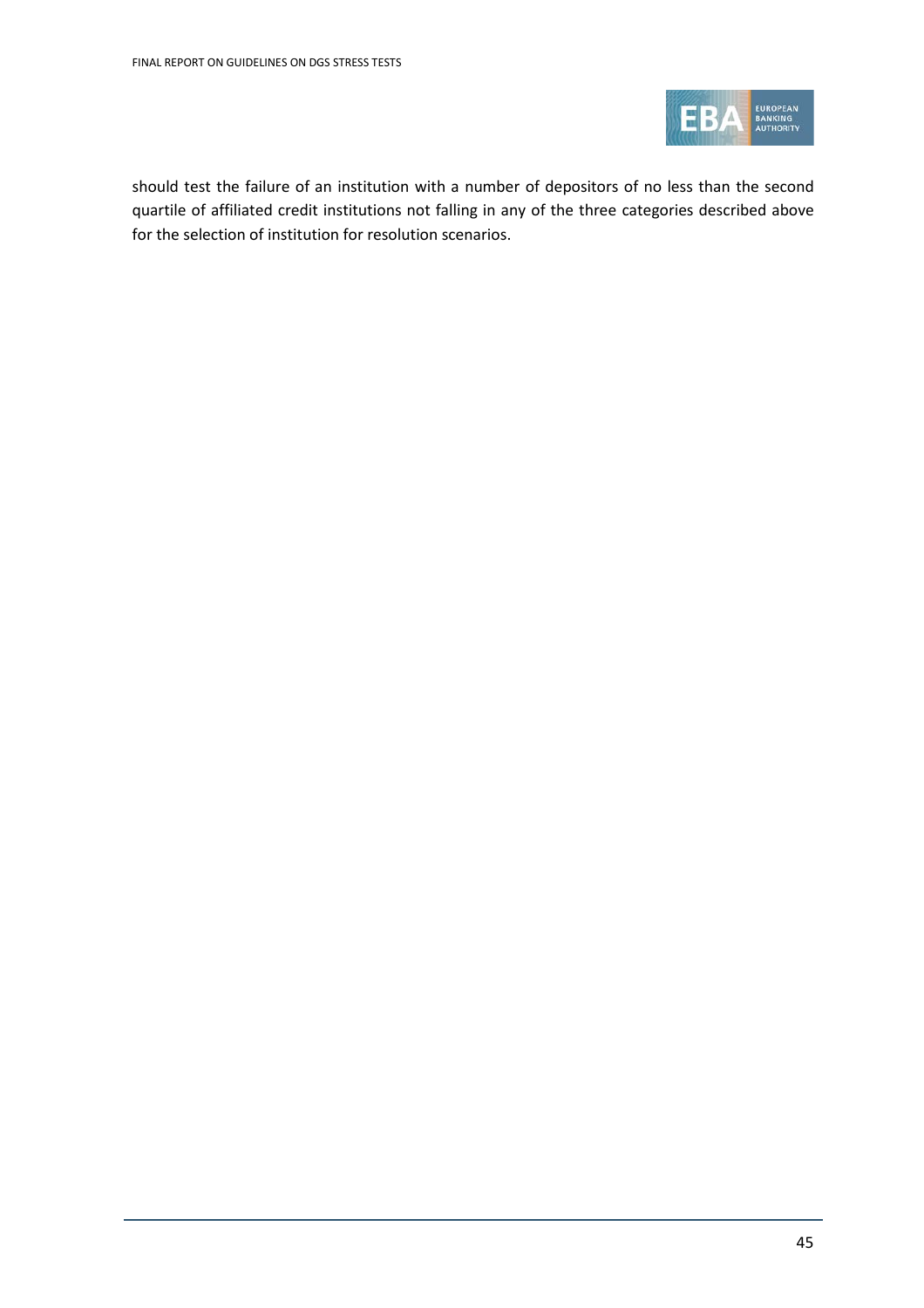

### **Summary of responses to the consultation and the EBA's analysis**

| <b>Comments</b>          |                         | <b>Summary of responses received</b>                                                                                                                                                                                                                                                                           | <b>EBA analysis</b>                                                                                                                                                                                                                                                                                                                                                                                                                                                                                                                                                                                                                                                                                                                           | Amendments to the proposals |  |  |  |  |
|--------------------------|-------------------------|----------------------------------------------------------------------------------------------------------------------------------------------------------------------------------------------------------------------------------------------------------------------------------------------------------------|-----------------------------------------------------------------------------------------------------------------------------------------------------------------------------------------------------------------------------------------------------------------------------------------------------------------------------------------------------------------------------------------------------------------------------------------------------------------------------------------------------------------------------------------------------------------------------------------------------------------------------------------------------------------------------------------------------------------------------------------------|-----------------------------|--|--|--|--|
|                          | <b>General comments</b> |                                                                                                                                                                                                                                                                                                                |                                                                                                                                                                                                                                                                                                                                                                                                                                                                                                                                                                                                                                                                                                                                               |                             |  |  |  |  |
| <b>The</b><br>competence | EBA's<br>own-initiative | One respondent questioned the<br>EBA's competence to issue own-<br>initiative guidelines on stress<br>In contrast the<br><b>BSG</b><br>testing.<br>supported it very much and<br>considered it necessary to promote<br>the performance of high quality and<br>consistent stress tests across<br>Member States. | Pursuant to Article 16(1) of the EBA $\vert$ No amendment.<br>Regulation 'the Authority shall,<br>with a view to establishing<br>consistent, efficient and effective<br>supervisory practices within the<br>ESFS, and to ensuring the common,<br>uniform and consistent application<br>of Union law, issue guidelines and<br>recommendations addressed to<br>competent authorities or financial<br>institutions'. Unlike for the issuance<br>of technical standards, the EBA<br>Regulation does not refer to any<br>specific<br>empowerment<br>in<br>with<br>guidelines.<br>connection<br>Therefore the EBA may, on its own<br>initiative without the need for an<br>explicit legislative empowerment,<br>issue guidelines provided they fall |                             |  |  |  |  |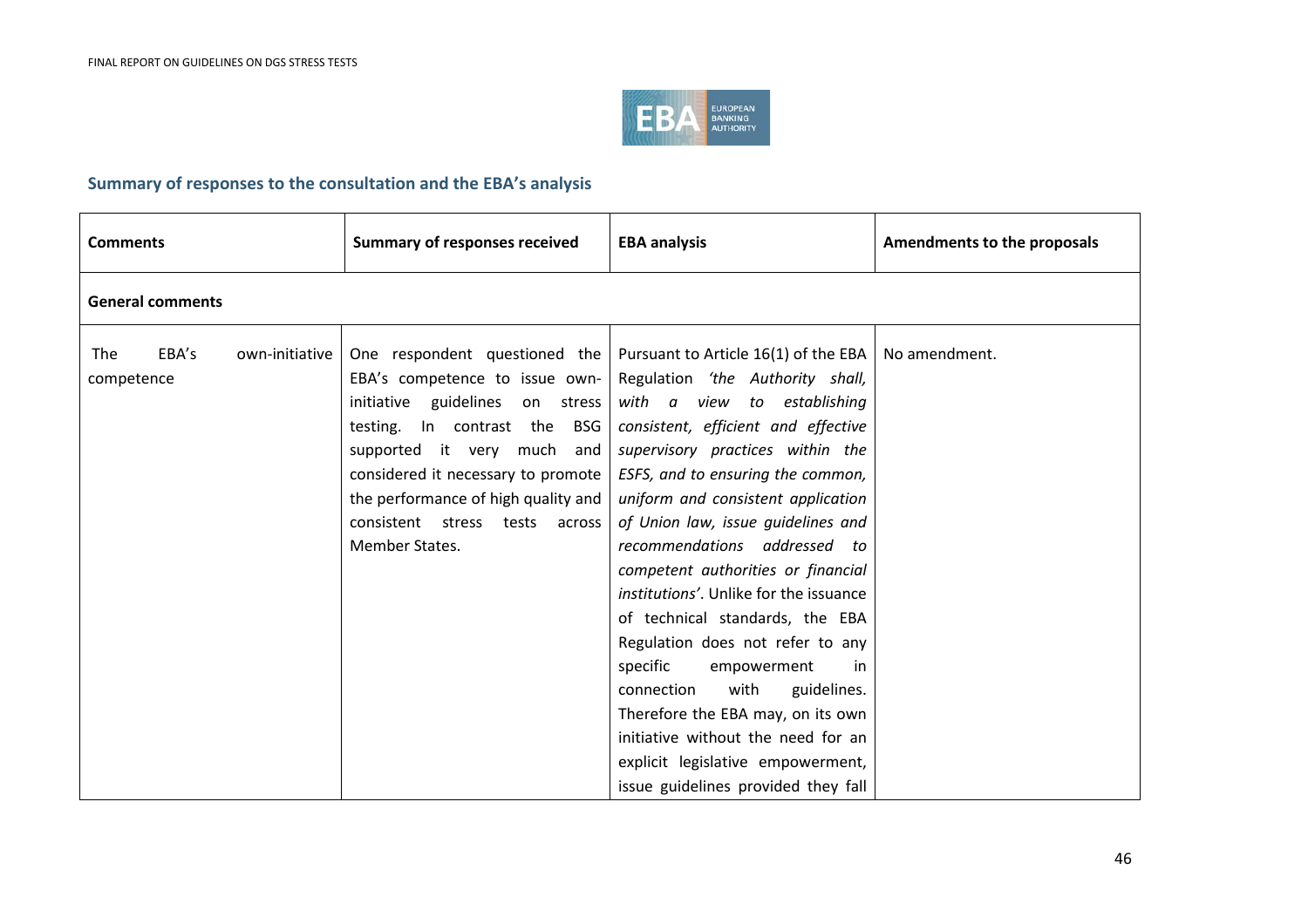

|                 |      |             |         | into its scope of action defined in                                         |
|-----------------|------|-------------|---------|-----------------------------------------------------------------------------|
|                 |      |             |         | Articles $1(2)$ and $1(3)$ of the EBA                                       |
|                 |      |             |         | Regulation and provided they fulfil                                         |
|                 |      |             |         | the general objectives of Article 16.                                       |
|                 |      |             |         | The aim of the scope analysis is not                                        |
|                 |      |             |         | to search for a special mandate,                                            |
|                 |      |             |         | but to establish the appropriate                                            |
|                 |      |             |         | link to the provisions of the Union                                         |
|                 |      |             |         | acts listed in Article 1(2) of the                                          |
|                 |      |             |         | Regulation. If no such link can be                                          |
|                 |      |             |         | established, the EBA<br>should                                              |
|                 |      |             |         | consider Article 1(3) and verify if                                         |
|                 |      |             |         | the guidelines are necessary to                                             |
|                 |      |             |         | ensure the effective and consistent                                         |
|                 |      |             |         | application of the listed Union acts.                                       |
|                 |      |             |         | In the case of the EBA guidelines on                                        |
|                 |      |             |         | DGS stress tests, the link is clearly                                       |
|                 |      |             |         | established as they fall under the                                          |
|                 |      |             |         | scope of the DGSD and more                                                  |
|                 |      |             |         | precisely the requirement in Article                                        |
|                 |      |             |         | 4(10) of the DGSD, and aim at                                               |
|                 |      |             |         | establishing uniform and consistent                                         |
|                 |      |             |         | application of the stress test                                              |
|                 |      |             |         | requirement as well as facilitating                                         |
|                 |      |             |         | the EBA peer review role.                                                   |
| Proportionality | Many | respondents | require | acknowledged<br>the $\sqrt{$ Paragraph 96(4) is amended as<br>by<br>As<br>a |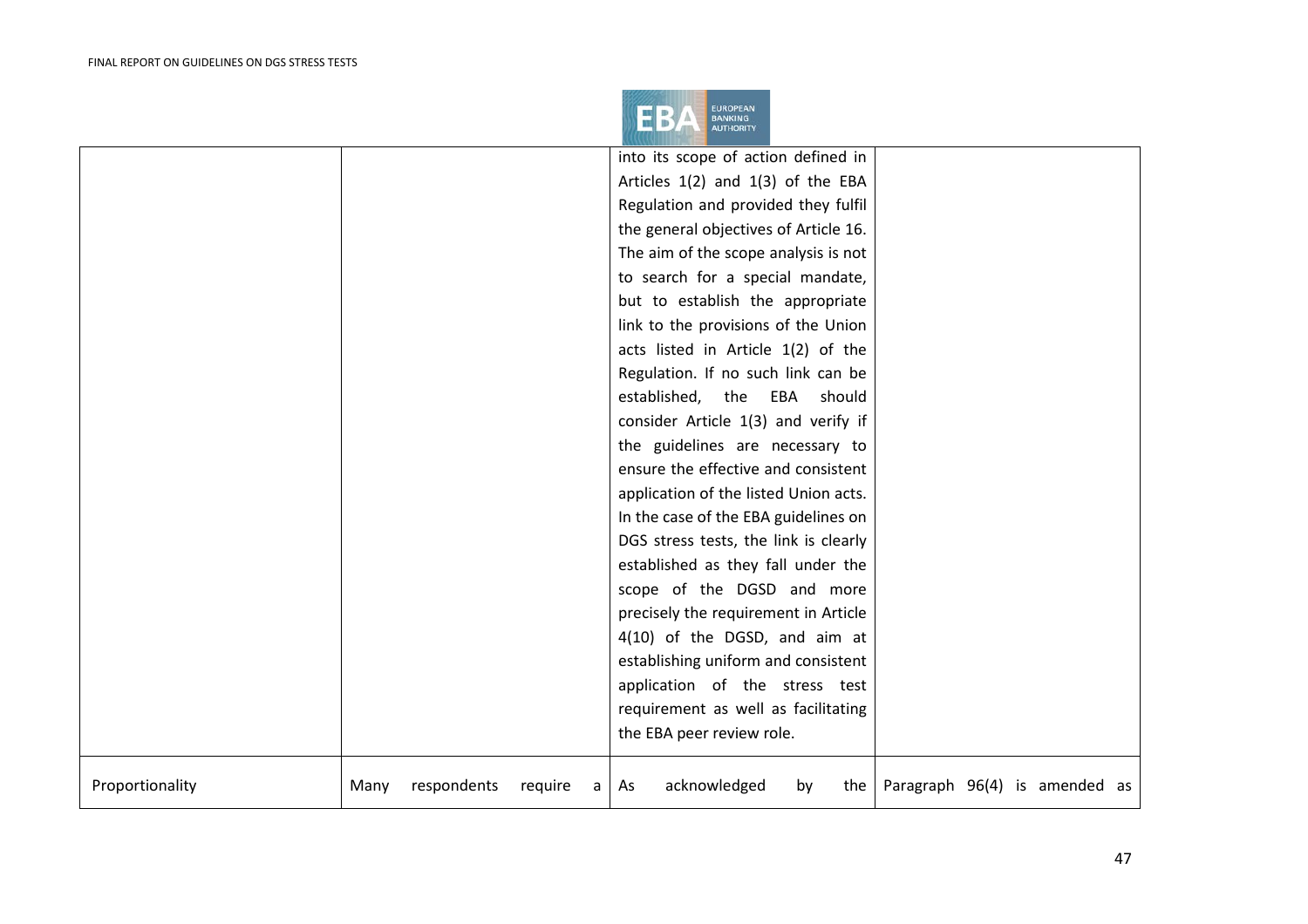

| proportionate approach. While they    | respondents, the guidelines are          | follows:                              |
|---------------------------------------|------------------------------------------|---------------------------------------|
| acknowledge that these guidelines     | underpinned by a proportionality         |                                       |
| do reflect this imperative, they      | principle. They aim at striking the      | 4) A funding capability test - a test |
| highlight the need to preserve        | right balance between, on the one        | the<br>financial<br>measuring         |
| proportionality also in relation to   | hand, the need for sufficient            | capability areas and indicators       |
| affiliated institutions and having    | quality and comparability in the         | described in section 7 in either a    |
| regard to the national options in     | performance of stress tests, and on      | payout or a resolution scenario,      |
| the Directive such as the possibility | the other the need for DGSs to           | involving a single or multiple        |
| to set reduced target levels          | sufficient<br>of<br>retain<br>margin     | failure, and assuming a DGS           |
| pursuant to Article 10(6) of the      | manoeuvre in order to best fit their     | intervention of a level of at least   |
| DGSD.                                 | particular banking environment.          | 0.8% of covered deposits or,          |
|                                       | Accordingly, the guidelines lay          | where a lower target level has        |
|                                       | mostly<br>principle-based<br>down        | been set in conformity with of        |
|                                       | prescriptions and mandates and           | Directive<br>2014/49/EU,<br>that      |
|                                       | few detailed prescriptions, for          | lower target level                    |
|                                       | example on the indicators and the        |                                       |
|                                       | priority tests. In addition, a number    |                                       |
|                                       | of prescriptions ensure that DGSs        |                                       |
|                                       | are not obliged to test intervention     |                                       |
|                                       | scenarios or areas that are not          |                                       |
|                                       | meaningful in relation to a              |                                       |
|                                       | particular situation. For example,       |                                       |
|                                       | <b>DGSs</b><br>identify<br>may<br>credit |                                       |
|                                       | institutions which, given their size,    |                                       |
|                                       | would be likely in case of failure to    |                                       |
|                                       | resolution<br>subject<br>to<br>be        |                                       |
|                                       | proceedings and would be included        |                                       |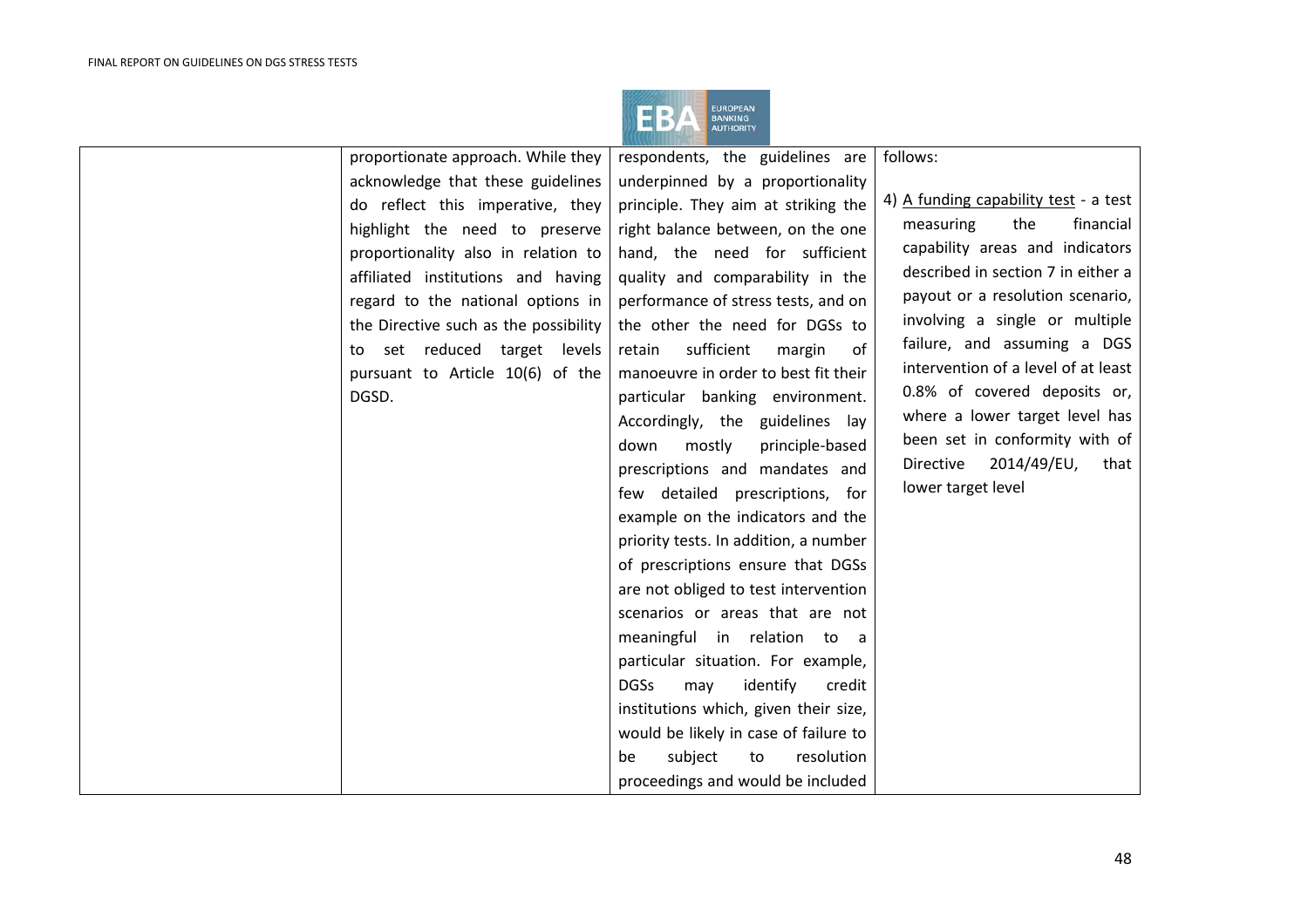

|                                     |                                     | only in resolution<br>scenarios.<br>Likewise, cross-border tests are not<br>required in relation to DGSs for |              |
|-------------------------------------|-------------------------------------|--------------------------------------------------------------------------------------------------------------|--------------|
|                                     |                                     | which<br>affiliated<br>no<br>credit                                                                          |              |
|                                     |                                     | institution has any branch in other                                                                          |              |
|                                     |                                     | Member States.                                                                                               |              |
|                                     |                                     |                                                                                                              |              |
|                                     |                                     | With regard to the calibration of                                                                            |              |
|                                     |                                     | the priority funding capability test,                                                                        |              |
|                                     |                                     | the guidelines<br>are explicitly                                                                             |              |
|                                     |                                     | referring to 'the target level set                                                                           |              |
|                                     |                                     | under national law application of                                                                            |              |
|                                     |                                     | Article 10(2) and (4) of Directive                                                                           |              |
|                                     |                                     | 2014/49/EU'. A reference to                                                                                  |              |
|                                     |                                     | paragraph (6) of Article 10 could                                                                            |              |
|                                     |                                     | bring further clarification in                                                                               |              |
|                                     |                                     | relation to the respondent's                                                                                 |              |
|                                     |                                     | comment.                                                                                                     |              |
|                                     |                                     |                                                                                                              |              |
| Imbalance<br>between<br><b>DGSs</b> | Two respondents questioned the      | The difference between these two                                                                             | No amendment |
| administered by a designated        | difference in treatment between     | kinds of DGSs is justified as the                                                                            |              |
| authority and DGSs which are        | DGSs administered by a designated   | decisions of DGSs managed by a                                                                               |              |
| privately run and supervised by a   | authority and DGSs which are        | designated authority are already                                                                             |              |
| designated authority                | privately run and supervised by a   | approved by the authority.                                                                                   |              |
|                                     | designated authority, as only the   |                                                                                                              |              |
|                                     | latter need to seek for the         |                                                                                                              |              |
|                                     | consultation or approval of another |                                                                                                              |              |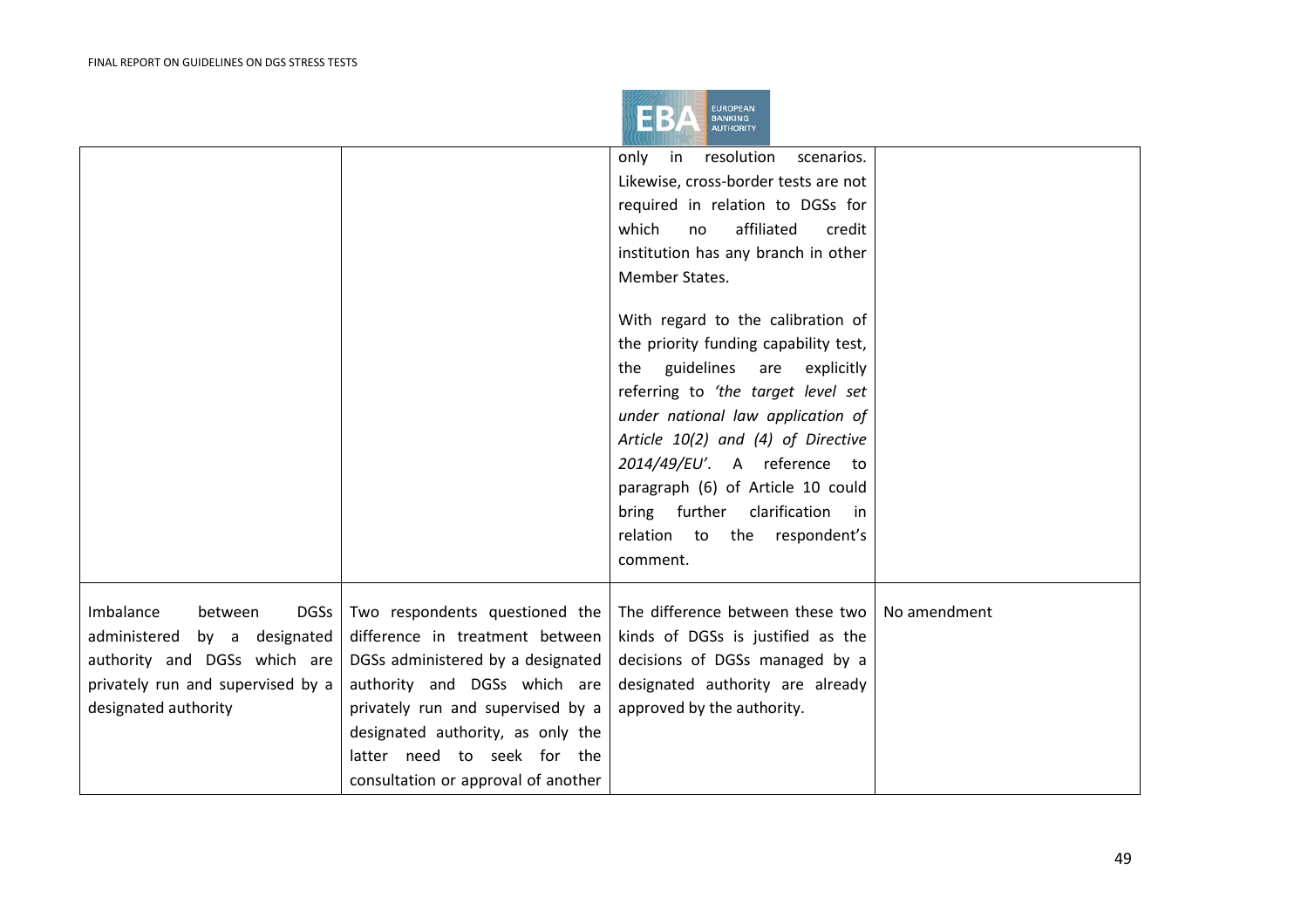

|                                                    | authority for the planning, design,<br>running and reporting of the stress<br>tests.                                                                                                          |                                                                                                                                                                                                                                                                                                                                                                                                                                                                                                                                                                                                                                                                                                                                                       |              |
|----------------------------------------------------|-----------------------------------------------------------------------------------------------------------------------------------------------------------------------------------------------|-------------------------------------------------------------------------------------------------------------------------------------------------------------------------------------------------------------------------------------------------------------------------------------------------------------------------------------------------------------------------------------------------------------------------------------------------------------------------------------------------------------------------------------------------------------------------------------------------------------------------------------------------------------------------------------------------------------------------------------------------------|--------------|
| Role of the DGS for testing<br>resolution measures | Two respondents opposed testing<br>DGS systems in resolution, except<br>funding<br>their<br>capacities.<br>for<br>testing should<br>Resolution<br>be<br>directed to the relevant authorities. | Contribution to resolution funding<br>in support of depositor protection<br>is a compulsory mandate of all<br>DGSs and should therefore be<br>tested.<br>The EBA acknowledges that DGSs<br>which<br>resolution<br>are<br>not<br>authorities have limited capacity to<br>establish the assumptions or<br>simulate the sequence of events<br>inherent in a resolution scenario.<br>For this reason the guidelines<br>establish a reasonable approach<br>both in terms of which elements of<br>the resolution should be tested and<br>terms of modalities<br>for<br>in<br>performing such scenarios.<br>In terms of elements to be tested,<br>DGSs are only required to test the<br>extent to which they would be able<br>perform their tasks in a<br>to | No amendment |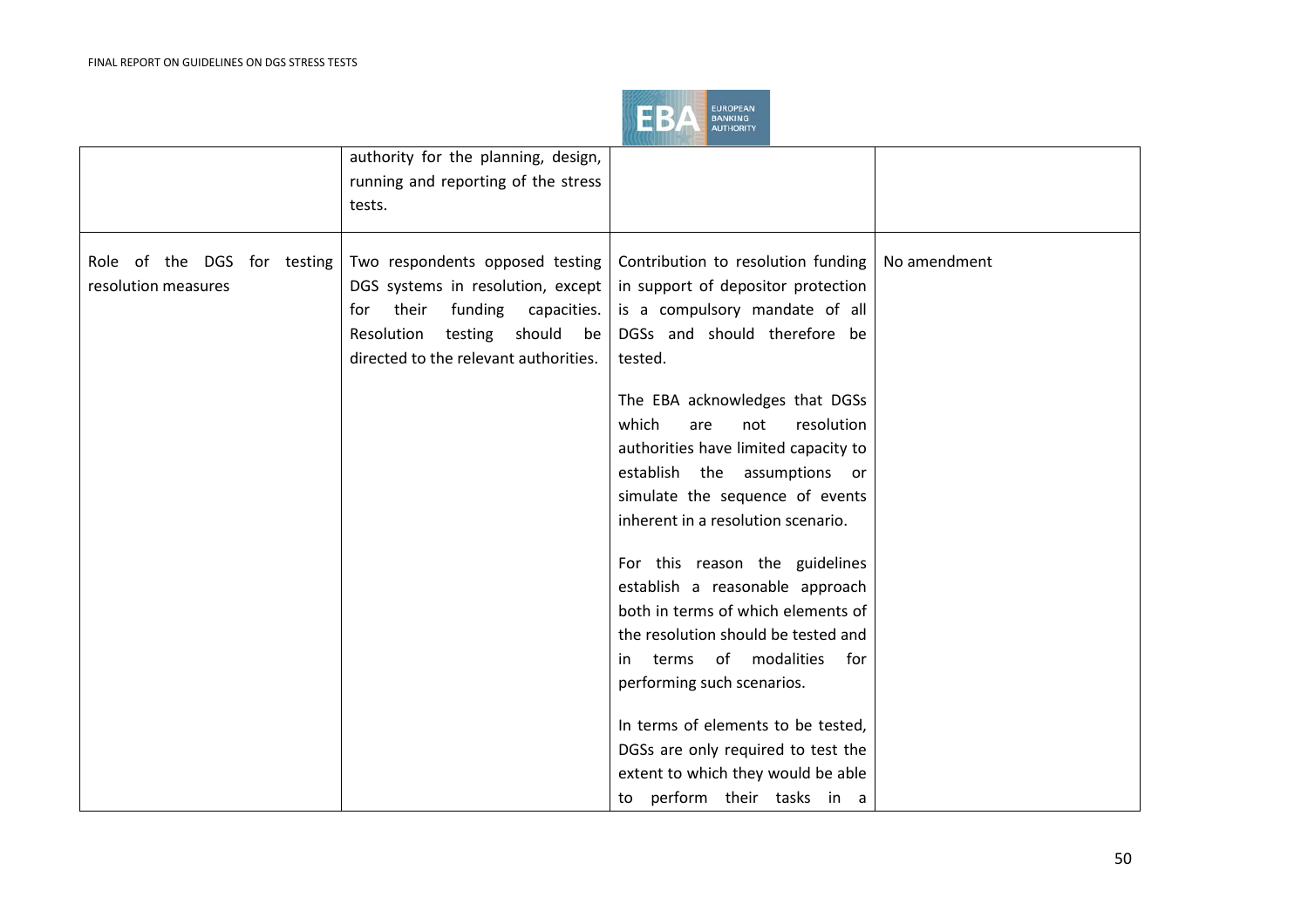

|  | resolution, such as communication     |  |
|--|---------------------------------------|--|
|  | channels with the supervisor to       |  |
|  | ensure sufficiently early detection,  |  |
|  | the ability to deliver information on |  |
|  | deposits to the resolution authority  |  |
|  | as necessary to perform resolution,   |  |
|  | and the ability to meet a             |  |
|  | contribution request under Article    |  |
|  | 109 of the BRRD.                      |  |
|  |                                       |  |
|  | In contrast, it is clear the          |  |
|  | assumptions to be made as to the      |  |
|  | scenario (profile of the institution  |  |
|  | to be tested, level of loss and DGS   |  |
|  | contribution,<br>timelines<br>for     |  |
|  | providing information and funds to    |  |
|  | the resolution authority) will        |  |
|  | require extensive<br>involvement      |  |
|  | from the resolution authority. This   |  |
|  | is why it is envisaged that either    |  |
|  | the DGS resolution test is carried    |  |
|  | out in the context of a resolution    |  |
|  | performed<br>exercise<br>by<br>the    |  |
|  | resolution authority in which the     |  |
|  | DGS participates, or the DGS          |  |
|  | requests from the resolution          |  |
|  | authorities<br>the<br>necessary       |  |
|  | cooperation to establish the          |  |
|  |                                       |  |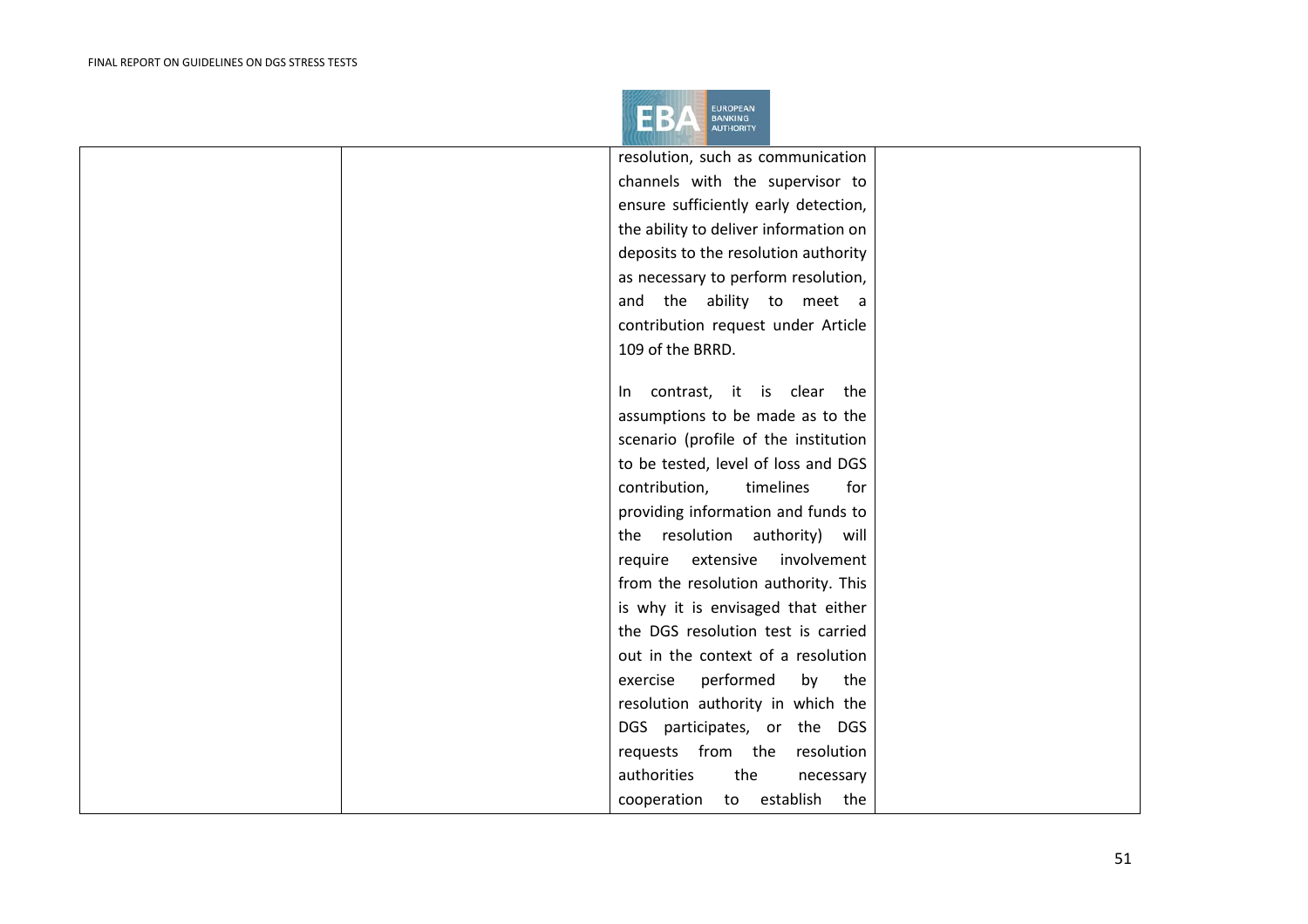

|                                                           |                                       | assumptions for its own tests (e.g.    |                    |  |
|-----------------------------------------------------------|---------------------------------------|----------------------------------------|--------------------|--|
|                                                           |                                       | selection of the institution, level of |                    |  |
|                                                           |                                       | loss and level of DGS contribution).   |                    |  |
|                                                           |                                       | In line with recital 51 and Article    |                    |  |
|                                                           |                                       | 3(2) of the DGSD competent             |                    |  |
|                                                           |                                       | authorities, designated authorities,   |                    |  |
|                                                           |                                       | resolution authorities and relevant    |                    |  |
|                                                           |                                       | administrative                         | authorities<br>are |  |
|                                                           |                                       | under a duty to cooperate with         |                    |  |
|                                                           |                                       | each other and it is therefore         |                    |  |
|                                                           |                                       | from<br>expected                       | resolution         |  |
|                                                           |                                       | authorities to lend the necessary      |                    |  |
|                                                           |                                       | cooperation to that purpose, if        |                    |  |
|                                                           |                                       | need be via the designated             |                    |  |
|                                                           |                                       | authority. This is also why the        |                    |  |
|                                                           |                                       | guidelines are also addressed to       |                    |  |
|                                                           |                                       | the resolution authorities.            |                    |  |
|                                                           |                                       |                                        |                    |  |
| Responses to specific questions in the Consultation Paper |                                       |                                        |                    |  |
|                                                           |                                       |                                        |                    |  |
| Question 1)                                               | Nearly all respondents agreed that    | It is believed that the text for       |                    |  |
|                                                           | it is important to ensure that stress | consultation<br>strikes the            | right              |  |
|                                                           | tests are carried out and reported    | balance between the need to            |                    |  |
| What is the best way to ensure                            | objectively and conflicts of interest | ensure objectivity and the need to     |                    |  |
|                                                           | are avoided. They mostly supported    | avoid unnecessary burden. DGSs         |                    |  |
| the objectivity of the stress tests                       | the idea that the steering staff      | are required to                        | adopt<br>and       |  |
| assumptions and process? Do you                           | should be separate from the testing   | document<br>arrangements               | for                |  |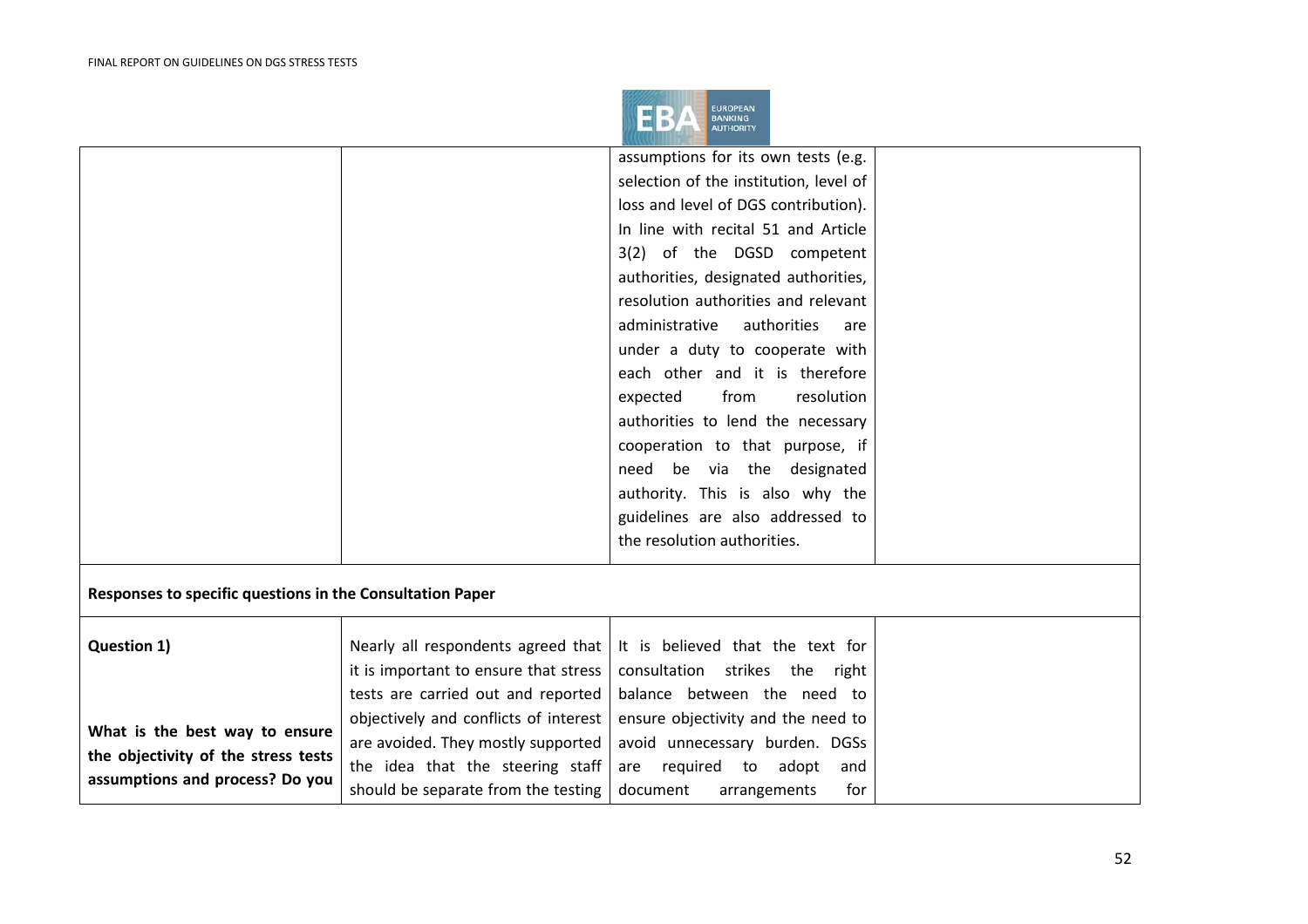

| support systematically requiring    | staff, but only to the extent that    | avoiding conflicts of interest. While |  |
|-------------------------------------|---------------------------------------|---------------------------------------|--|
| separation between the steering     | this is practicable to the DGS. Some  | separation is requested as a default  |  |
| staff and stress test participants? | stated that full and systematic       | option an alternative is envisaged,   |  |
| If not, do you support concrete     | separation or segregation is not      | which consists of involving external  |  |
| alternatives, for example external  | necessary and may be impossible to    | observers. This alternative should    |  |
| audit? What additional details      | achieve in practice, especially for   | not be difficult to arrange as        |  |
| could be laid down with regard to   | smaller DGSs with few staff           | observers can be chosen among a       |  |
| external intervention?              | members.<br>Some<br>respondents       | wide range of persons, namely the     |  |
|                                     | pointed out that the need to          | designated authorities, where they    |  |
|                                     | prevent conflicts of interest should  | are not themselves administering      |  |
|                                     | not only to<br>internal<br>apply      | schemes,<br>other<br>the<br>public    |  |
|                                     | participants, but to all participants | authorities, consultancy firms or     |  |
|                                     | and during all phases.<br>External    | other DGSs. In no way do the          |  |
|                                     | participants such as designated       | guidelines impose the appointment     |  |
|                                     | authorities could also be subject to  | of external consultants which could   |  |
|                                     | conflicts of interest. Some pointed   | increase costs for the DGSs. The      |  |
|                                     | to Board control as an alternative to | decision to hire external auditors is |  |
|                                     | staff separation. All respondents     | left to DGSs.                         |  |
|                                     | against any<br>mandatory<br>were      |                                       |  |
|                                     | support by external auditors. One     |                                       |  |
|                                     | respondent suggested that external    |                                       |  |
|                                     | observers could be used for a         |                                       |  |
|                                     | second-level control (auditing) of    |                                       |  |
|                                     | stress test compliance with the       |                                       |  |
|                                     | formal procedures adopted by the      |                                       |  |
|                                     | DGS.                                  |                                       |  |
|                                     |                                       |                                       |  |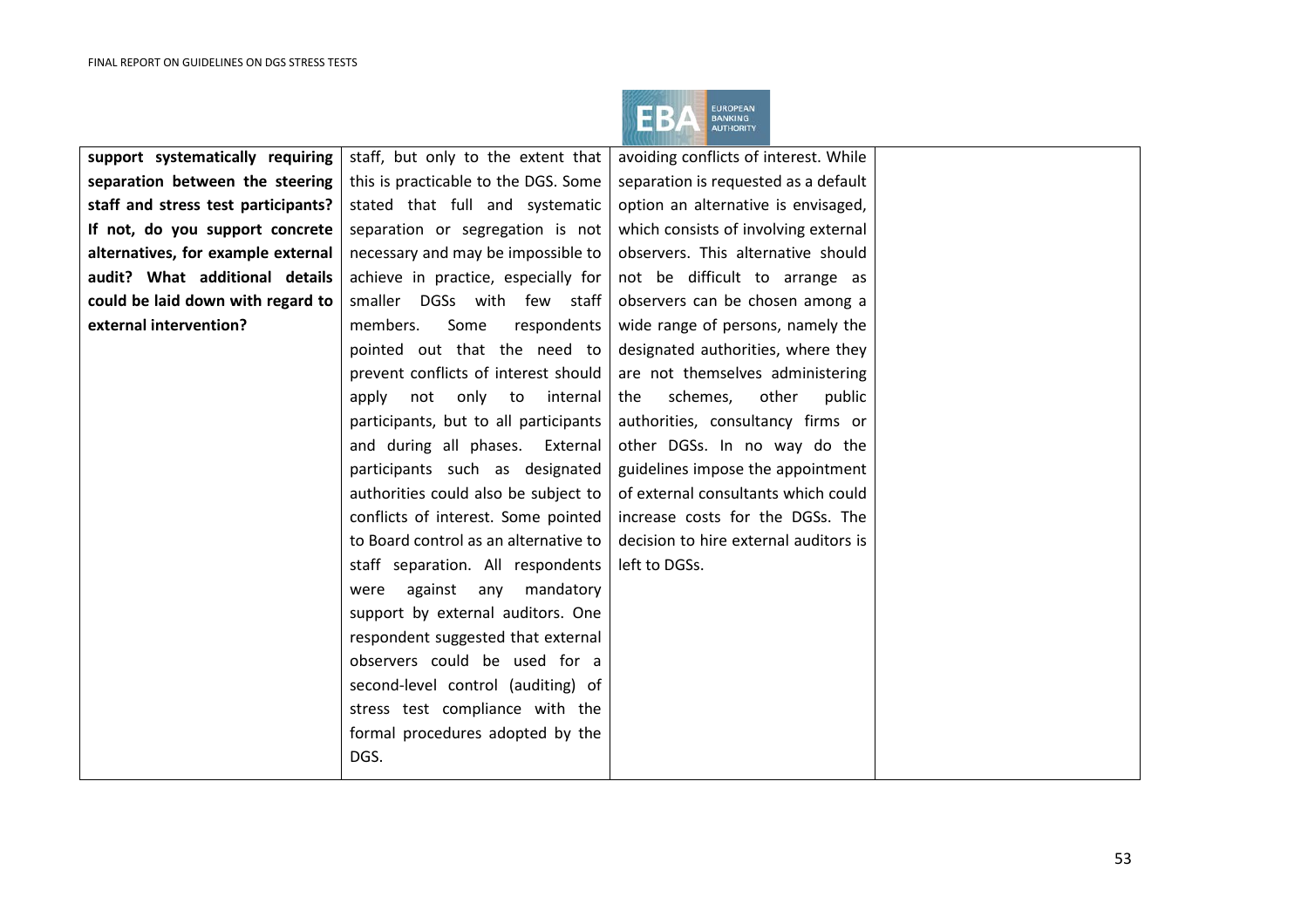<span id="page-53-0"></span>

| <b>Question 2)</b><br>Do you agree with the approach<br>proposed, which draws on the<br>methodology developed by the<br><b>Commission</b><br>for<br>assessing<br>Member State requests under<br>Article 10(6) of the DGSD? | approach proposed in relation to<br>the selection of institutions. Some<br>warned against overly formal rules<br>and insisted that flexibility and<br>proportionality were important in<br>order<br>national<br>to<br>respect<br>specificities.                                                                                                                                               | Most respondents agreed with the $\vert$ The guidelines aim at striking the<br>right balance<br>between<br>two<br>conflicting needs:<br><b>The</b><br>for<br>need<br>comprehensiveness, so that all<br>functions that are part of the<br>mandate of a DGS be tested;                                                              | Paragraph 53 is amended as<br>follows:<br>53. With a view to testing a<br>resolution scenario, a DGS<br>should select one or more<br>affiliated<br>credit institutions<br>from the following categories:                                                                                                                                                         |
|----------------------------------------------------------------------------------------------------------------------------------------------------------------------------------------------------------------------------|-----------------------------------------------------------------------------------------------------------------------------------------------------------------------------------------------------------------------------------------------------------------------------------------------------------------------------------------------------------------------------------------------|-----------------------------------------------------------------------------------------------------------------------------------------------------------------------------------------------------------------------------------------------------------------------------------------------------------------------------------|------------------------------------------------------------------------------------------------------------------------------------------------------------------------------------------------------------------------------------------------------------------------------------------------------------------------------------------------------------------|
|                                                                                                                                                                                                                            | In particular, the reference to the<br>Commission methodology under<br>Article 10(6) (referring to SSM<br>thresholds) raised concerns. While<br>one respondent did not understand<br>why this reference was relevant,<br>others considered that the SSM<br>should<br>thresholds<br>only<br>be<br>considered as a minimum and could<br>be complemented or substituted by<br>domestic criteria. | The need for proportionality<br>credibility,<br>whereby<br>and<br>intervention scenarios should<br>not be tested in relation to<br><i>institutions</i><br>whose<br>characteristics would make it<br>unlikely that the scenario<br>would apply.<br>As a result, the guidelines give<br><b>DSGs</b><br>the<br>option to<br>identify | a) credit institutions classified as<br>significant supervised entities<br>and directly supervised by the<br>ECB in accordance with Part IV<br>of Regulation (EU) $468/2014^{22}$ ;<br>b) credit institutions identified as<br>global systemically important<br>institutions (G-SIIs) or other<br>systemically<br>important<br>institutions (O-SIIs) pursuant to |

 <sup>22</sup> Regulation (EU) No 468/2014 of the European Central Bank of 16 April 2014 establishing the framework for cooperation within the Single Supervisory Mechanism between the European Central Bank and national competent authorities and with national designated authorities (SSM Framework Regulation) (ECB/2014/17) (OJ L 141, 14.5.2014, p.1).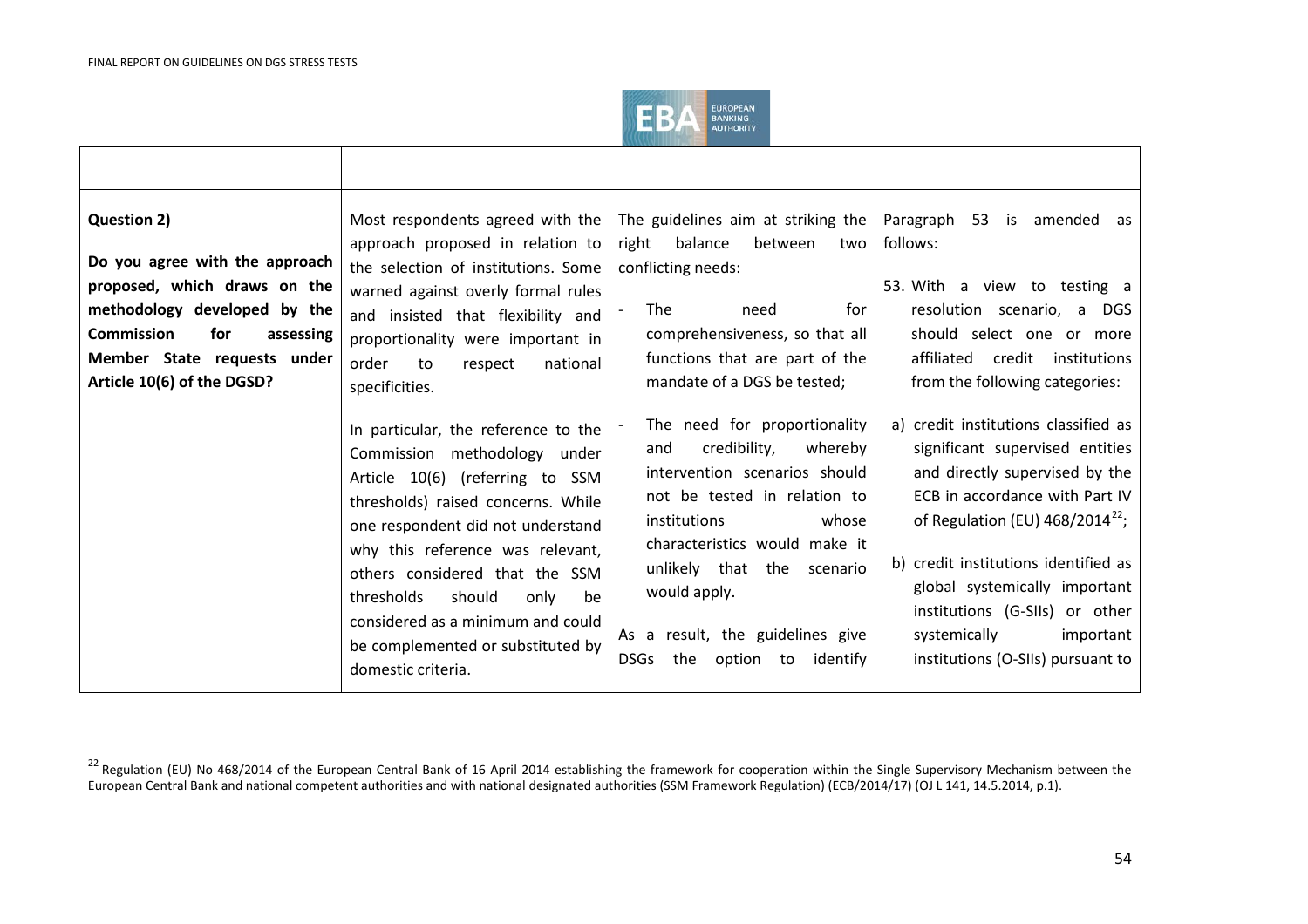<span id="page-54-0"></span>

| 131<br>of<br>institutions which, in case of<br>Article<br>Directive<br>2013/36/EU <sup>23</sup> ;<br>failure, would be likely to be<br>subject to resolution proceedings<br>c) in case a resolution authority<br>and would rather be included in<br>has set and made public<br>resolution scenarios. In order to<br>indicative thresholds above<br>frame this option in a sufficiently<br>which an institution would be<br>objective way the text subject to<br>likely, in case of failure, to be<br>public consultation relied on a<br>subject to a resolution action<br>methodology developed by the<br>in accordance with Article<br>Commission pursuant to Article<br>32(1) of Directive 2014/59/EU,<br>10(6) of the DGSD because that<br>credit institutions<br>meeting<br>provision explicitly refers to 'credit<br>such thresholds. This provision<br>institutions  which, given their<br>should not be construed as<br>size, are likely in case of failure to<br>prescribing any partial or full<br>resolution<br>subject<br>be<br>to<br>disclosure of the resolution<br>proceedings'.<br>plan or resolution strategy for<br>However, as some respondents<br>the concerned institutions, nor<br>pointed out, while the reference to<br>as an obligation for resolution<br>the SSM thresholds might cover<br>authorities to set or make<br>some institutions for which it is<br>public such thresholds.<br>sufficiently certain that 'given their<br>size' they are likely to be subject to<br>resolution proceedings, it is<br>inappropriate to exclude ex ante |  |  |  |
|-------------------------------------------------------------------------------------------------------------------------------------------------------------------------------------------------------------------------------------------------------------------------------------------------------------------------------------------------------------------------------------------------------------------------------------------------------------------------------------------------------------------------------------------------------------------------------------------------------------------------------------------------------------------------------------------------------------------------------------------------------------------------------------------------------------------------------------------------------------------------------------------------------------------------------------------------------------------------------------------------------------------------------------------------------------------------------------------------------------------------------------------------------------------------------------------------------------------------------------------------------------------------------------------------------------------------------------------------------------------------------------------------------------------------------------------------------------------------------------------------------------------------------------------------------------------------|--|--|--|
|                                                                                                                                                                                                                                                                                                                                                                                                                                                                                                                                                                                                                                                                                                                                                                                                                                                                                                                                                                                                                                                                                                                                                                                                                                                                                                                                                                                                                                                                                                                                                                         |  |  |  |
|                                                                                                                                                                                                                                                                                                                                                                                                                                                                                                                                                                                                                                                                                                                                                                                                                                                                                                                                                                                                                                                                                                                                                                                                                                                                                                                                                                                                                                                                                                                                                                         |  |  |  |
|                                                                                                                                                                                                                                                                                                                                                                                                                                                                                                                                                                                                                                                                                                                                                                                                                                                                                                                                                                                                                                                                                                                                                                                                                                                                                                                                                                                                                                                                                                                                                                         |  |  |  |
|                                                                                                                                                                                                                                                                                                                                                                                                                                                                                                                                                                                                                                                                                                                                                                                                                                                                                                                                                                                                                                                                                                                                                                                                                                                                                                                                                                                                                                                                                                                                                                         |  |  |  |
|                                                                                                                                                                                                                                                                                                                                                                                                                                                                                                                                                                                                                                                                                                                                                                                                                                                                                                                                                                                                                                                                                                                                                                                                                                                                                                                                                                                                                                                                                                                                                                         |  |  |  |
|                                                                                                                                                                                                                                                                                                                                                                                                                                                                                                                                                                                                                                                                                                                                                                                                                                                                                                                                                                                                                                                                                                                                                                                                                                                                                                                                                                                                                                                                                                                                                                         |  |  |  |
|                                                                                                                                                                                                                                                                                                                                                                                                                                                                                                                                                                                                                                                                                                                                                                                                                                                                                                                                                                                                                                                                                                                                                                                                                                                                                                                                                                                                                                                                                                                                                                         |  |  |  |
|                                                                                                                                                                                                                                                                                                                                                                                                                                                                                                                                                                                                                                                                                                                                                                                                                                                                                                                                                                                                                                                                                                                                                                                                                                                                                                                                                                                                                                                                                                                                                                         |  |  |  |
|                                                                                                                                                                                                                                                                                                                                                                                                                                                                                                                                                                                                                                                                                                                                                                                                                                                                                                                                                                                                                                                                                                                                                                                                                                                                                                                                                                                                                                                                                                                                                                         |  |  |  |
|                                                                                                                                                                                                                                                                                                                                                                                                                                                                                                                                                                                                                                                                                                                                                                                                                                                                                                                                                                                                                                                                                                                                                                                                                                                                                                                                                                                                                                                                                                                                                                         |  |  |  |
|                                                                                                                                                                                                                                                                                                                                                                                                                                                                                                                                                                                                                                                                                                                                                                                                                                                                                                                                                                                                                                                                                                                                                                                                                                                                                                                                                                                                                                                                                                                                                                         |  |  |  |
|                                                                                                                                                                                                                                                                                                                                                                                                                                                                                                                                                                                                                                                                                                                                                                                                                                                                                                                                                                                                                                                                                                                                                                                                                                                                                                                                                                                                                                                                                                                                                                         |  |  |  |
|                                                                                                                                                                                                                                                                                                                                                                                                                                                                                                                                                                                                                                                                                                                                                                                                                                                                                                                                                                                                                                                                                                                                                                                                                                                                                                                                                                                                                                                                                                                                                                         |  |  |  |
|                                                                                                                                                                                                                                                                                                                                                                                                                                                                                                                                                                                                                                                                                                                                                                                                                                                                                                                                                                                                                                                                                                                                                                                                                                                                                                                                                                                                                                                                                                                                                                         |  |  |  |
|                                                                                                                                                                                                                                                                                                                                                                                                                                                                                                                                                                                                                                                                                                                                                                                                                                                                                                                                                                                                                                                                                                                                                                                                                                                                                                                                                                                                                                                                                                                                                                         |  |  |  |
|                                                                                                                                                                                                                                                                                                                                                                                                                                                                                                                                                                                                                                                                                                                                                                                                                                                                                                                                                                                                                                                                                                                                                                                                                                                                                                                                                                                                                                                                                                                                                                         |  |  |  |
|                                                                                                                                                                                                                                                                                                                                                                                                                                                                                                                                                                                                                                                                                                                                                                                                                                                                                                                                                                                                                                                                                                                                                                                                                                                                                                                                                                                                                                                                                                                                                                         |  |  |  |
|                                                                                                                                                                                                                                                                                                                                                                                                                                                                                                                                                                                                                                                                                                                                                                                                                                                                                                                                                                                                                                                                                                                                                                                                                                                                                                                                                                                                                                                                                                                                                                         |  |  |  |
|                                                                                                                                                                                                                                                                                                                                                                                                                                                                                                                                                                                                                                                                                                                                                                                                                                                                                                                                                                                                                                                                                                                                                                                                                                                                                                                                                                                                                                                                                                                                                                         |  |  |  |
|                                                                                                                                                                                                                                                                                                                                                                                                                                                                                                                                                                                                                                                                                                                                                                                                                                                                                                                                                                                                                                                                                                                                                                                                                                                                                                                                                                                                                                                                                                                                                                         |  |  |  |
|                                                                                                                                                                                                                                                                                                                                                                                                                                                                                                                                                                                                                                                                                                                                                                                                                                                                                                                                                                                                                                                                                                                                                                                                                                                                                                                                                                                                                                                                                                                                                                         |  |  |  |
|                                                                                                                                                                                                                                                                                                                                                                                                                                                                                                                                                                                                                                                                                                                                                                                                                                                                                                                                                                                                                                                                                                                                                                                                                                                                                                                                                                                                                                                                                                                                                                         |  |  |  |
|                                                                                                                                                                                                                                                                                                                                                                                                                                                                                                                                                                                                                                                                                                                                                                                                                                                                                                                                                                                                                                                                                                                                                                                                                                                                                                                                                                                                                                                                                                                                                                         |  |  |  |
|                                                                                                                                                                                                                                                                                                                                                                                                                                                                                                                                                                                                                                                                                                                                                                                                                                                                                                                                                                                                                                                                                                                                                                                                                                                                                                                                                                                                                                                                                                                                                                         |  |  |  |
|                                                                                                                                                                                                                                                                                                                                                                                                                                                                                                                                                                                                                                                                                                                                                                                                                                                                                                                                                                                                                                                                                                                                                                                                                                                                                                                                                                                                                                                                                                                                                                         |  |  |  |

 <sup>23</sup> Directive 2013/36/EU of the European Parliament and of the Council of 26 June 2013 on access to the activity of credit institutions and the prudential supervision of credit institutions and investment firms, amending Directive 2002/87/EC and repealing Directives 2006/48/EC and 2006/49/EC (OJ L 176, 27.6.2013, p.338).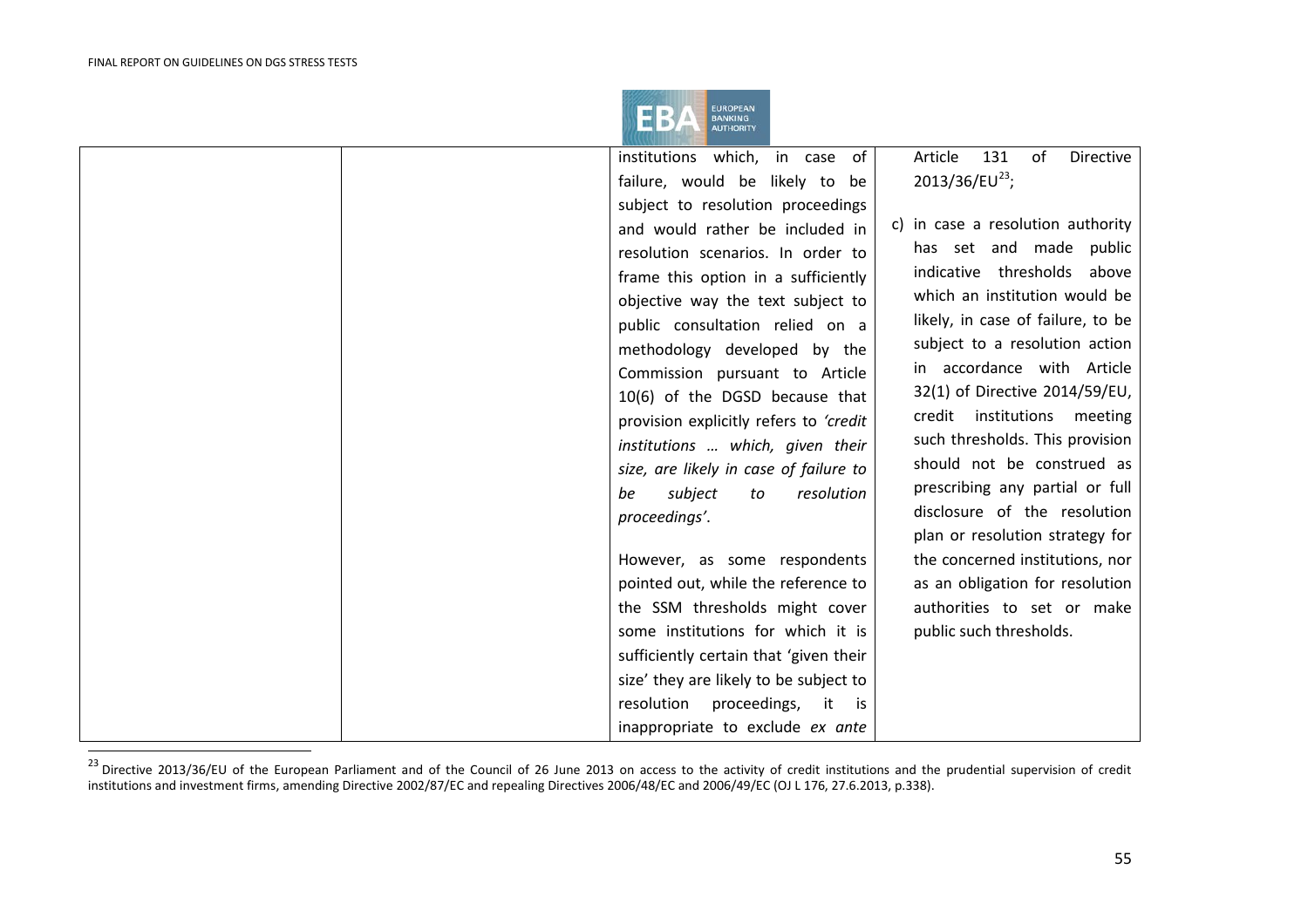

|                                      |                                         | that any institution below the         |            |
|--------------------------------------|-----------------------------------------|----------------------------------------|------------|
|                                      |                                         | threshold could be likely to be        |            |
|                                      |                                         | subject to resolution proceedings.     |            |
|                                      |                                         | this<br>determination<br>Ultimately    |            |
|                                      |                                         | should be made based on the            |            |
|                                      |                                         |                                        |            |
|                                      |                                         | specific characteristics of the        |            |
|                                      |                                         | institution in the context of          |            |
|                                      |                                         | resolution planning. In addition,      |            |
|                                      |                                         | the application outside the banking    |            |
|                                      |                                         | union of thresholds that were set      |            |
|                                      |                                         | SSM<br>the<br>purpose<br>for<br>0f     |            |
|                                      |                                         | participation raises concerns.         |            |
|                                      |                                         |                                        |            |
| Question 3)                          | In the view of most respondents         | guidelines<br>provide<br>The<br>the    | No change. |
|                                      | testing an institution's SCV files on   | possibility for sample-testing SCV     |            |
| it sufficient to test an<br>ls.      | the basis of a sample is sufficient, as | files as well as for testing the       |            |
| institution's SCV files on the basis | long as the sample meets certain        | complete SCV files if DGSs consider    |            |
| of a sample, or should all SCV files | statistical prerequisites of size,      | this necessary.                        |            |
| tested? Which process should a       | structure and diversification of        |                                        |            |
| DGS follow in order to define a      | segments<br>to<br>ensure                | In this case, under the guidelines     |            |
| sample of the SCV file to be         | representativeness of the sample.       | the sample should be determined        |            |
| tested, and to consider that the     |                                         | by the DGS and should be               |            |
| sample tested is sufficiently        | In contrast two respondents             | sufficiently large and diversified. It |            |
| representative of the institution's  | thought that complete SCV files (i.e.   | should be assessed whether it          |            |
| full SCV file?                       | including all eligible deposits)        | would provide the DGS all the          |            |
|                                      | should be tested, not just samples      | information<br>complete<br>to<br>its   |            |
|                                      | as it would provide more realistic      | intervention<br>relation<br>in<br>to   |            |
|                                      |                                         |                                        |            |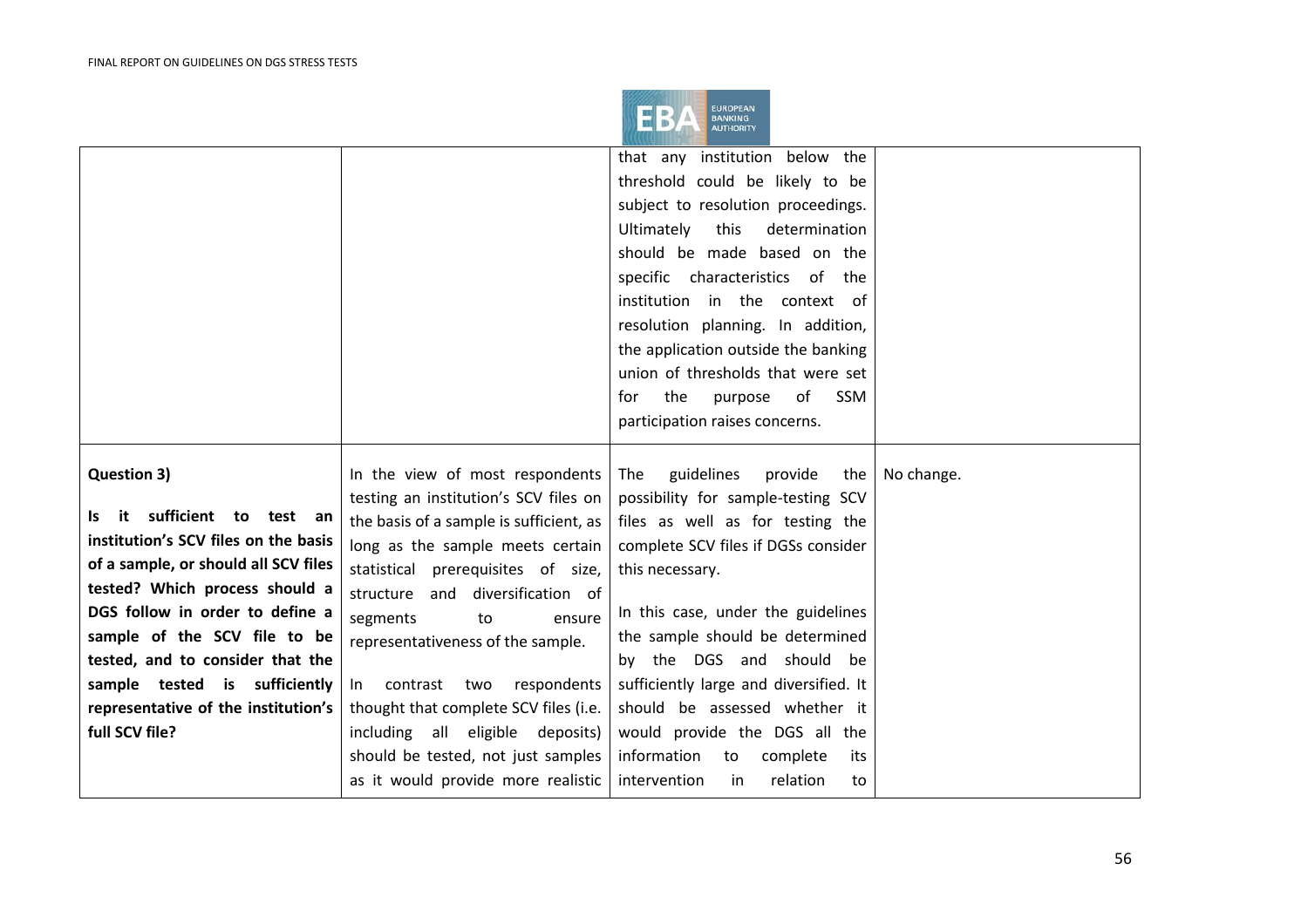

|                                                                                                                                                                                                                                                                                                                                                                                                                                                                                                                                                                                                          | verification of the institution's<br>ability to produce SCV files and test<br>the DGS capacity to receive and<br>process these.                                                                                                                                                                                                                                                                                                                                                                                                                   | depositors.<br>It is premature to set specific<br>determination of<br>for<br>criteria<br>samples. However the EBA could<br>consider in the future further<br>sampling<br>criteria<br>identification<br>using the results of the peer<br>review.                                                                                                                                                                                                                                                                                                                 |                                                                                                                                                                                                                                                                                                                                                                                                                                                                                                                                                                     |
|----------------------------------------------------------------------------------------------------------------------------------------------------------------------------------------------------------------------------------------------------------------------------------------------------------------------------------------------------------------------------------------------------------------------------------------------------------------------------------------------------------------------------------------------------------------------------------------------------------|---------------------------------------------------------------------------------------------------------------------------------------------------------------------------------------------------------------------------------------------------------------------------------------------------------------------------------------------------------------------------------------------------------------------------------------------------------------------------------------------------------------------------------------------------|-----------------------------------------------------------------------------------------------------------------------------------------------------------------------------------------------------------------------------------------------------------------------------------------------------------------------------------------------------------------------------------------------------------------------------------------------------------------------------------------------------------------------------------------------------------------|---------------------------------------------------------------------------------------------------------------------------------------------------------------------------------------------------------------------------------------------------------------------------------------------------------------------------------------------------------------------------------------------------------------------------------------------------------------------------------------------------------------------------------------------------------------------|
| Question 4) It is difficult to<br>forecast the financial impact of<br>covering temporary high balances<br>protected under Article 6(2) of the<br>DGSD, or beneficiary accounts<br>(protected under Article 7(3) of<br>the DGSD. The ability to perform<br>such assessment depends on the<br>circumstances, for example the<br>existence of certain kind of<br>deposits which can be earmarked.<br>Nevertheless do you agree on the<br>need to undertake, at least at a<br>very general level and in a<br>qualitative way, an assessment of<br>the arrangements in place in<br>order to identify THBs and | Most respondents were against<br>testing Temporary High Balances<br>(THBs) as a mandatory part of the<br>stress tests. The identification of<br>THBs required involving depositors<br>in the stress test in order for them<br>to declare the THB, which was not<br>deemed realistic.<br>However, some respondents agreed<br>that DGSs should have claims-<br>handling processes in place to deal<br>with Temporary High Balances and<br>beneficiary deposits and that these<br>should be tested. DGSs should be<br>free to take a more general or | It is acknowledged that no DGS<br>should be expected, as a result of<br>guidelines, to request<br>these<br>depositors to identify, within the<br>context of a stress test, THBs they<br>might hold at a given time.<br>Prescriptions in this area should<br>therefore remain at a high level, for<br>example<br>a<br>general<br>quality<br>assessment of the process in place<br>to deal with THBs.<br>By exception, if mechanisms are<br>already in place to earmark THBs<br>on a continuous basis, the handling<br>and repayment of THBs should be<br>tested. | Paragraph 69 is amended as<br>follows:<br>69. Where, according to national<br>law, arrangements are in place<br>to earmark, on a continuous<br>basis, temporary high balances<br>('THBs') as defined in Article<br>6(2) of Directive 2014/49/EU or<br>beneficiary<br>accounts<br>as<br>governed by Article 7(3) of that<br>Directive, those THBs should be<br>included in the SCV files' tests.<br>This prescription should not<br>entail any obligation for the<br>DGS or the affiliated credit<br>institutions<br>to<br>request<br>information from depositors as |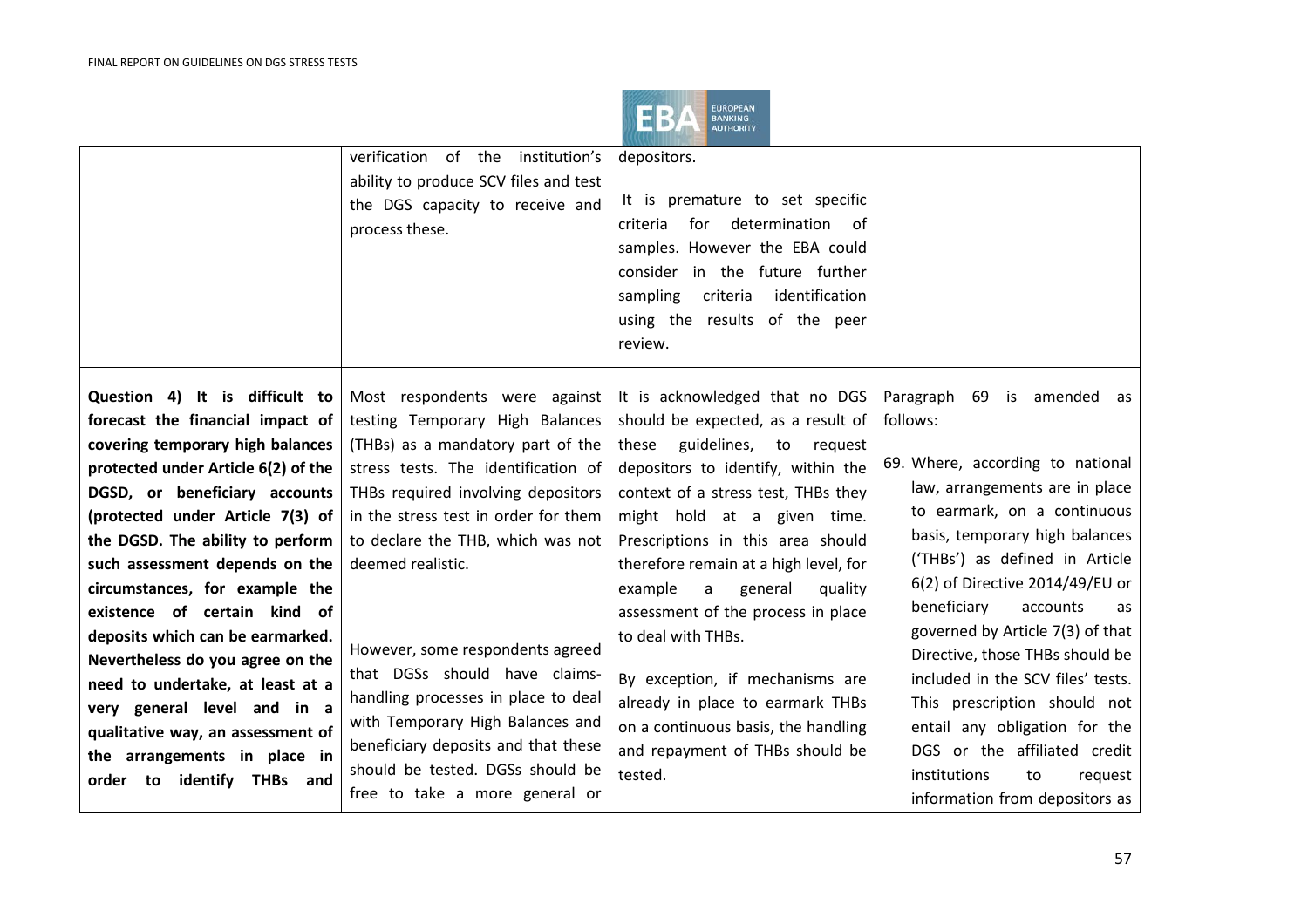

| deposits on beneficiary accounts  | qualitative approach to testing their                                                                                                                                                                                                                                                                                                     |                                     | a result of the test.                |
|-----------------------------------|-------------------------------------------------------------------------------------------------------------------------------------------------------------------------------------------------------------------------------------------------------------------------------------------------------------------------------------------|-------------------------------------|--------------------------------------|
| upon failure?                     | processes.                                                                                                                                                                                                                                                                                                                                |                                     |                                      |
|                                   | respondent suggested to<br>One<br>implement a specific test to assess<br>the capacity to reimburse THBs<br>according to the following process:<br>i) the request made by a depositor<br>to the DGS; ii) the verification of the<br>methodology;<br>the<br>iii)<br>reimbursement<br>be<br>process to<br>performed within the set timeline. |                                     |                                      |
| <b>Question 5.</b>                | Nearly all respondents agreed with                                                                                                                                                                                                                                                                                                        | It is acknowledged that the full    | Paragraph 96 is amended as           |
|                                   | the list of priority tests and the                                                                                                                                                                                                                                                                                                        | build-up of ex ante contributions   | follows:                             |
|                                   | timeframe.                                                                                                                                                                                                                                                                                                                                | will be progressive and is only due |                                      |
| Do you agree with the list of     |                                                                                                                                                                                                                                                                                                                                           | to complete in 2024. On the other   | 96. With a view to the first EBA     |
| priorities above and the 2019     |                                                                                                                                                                                                                                                                                                                                           | hand, the legislator has calibrated | peer review, by 3 July 2019          |
| time horizon?                     | One respondent believed the 2019                                                                                                                                                                                                                                                                                                          | the various financial means of DGS  | DGSs should perform and              |
|                                   | timeframe to be too short to                                                                                                                                                                                                                                                                                                              | with a view to reduce the need for  | report results on the following      |
|                                   | accommodate resolution tests as                                                                                                                                                                                                                                                                                                           | contributions<br>procyclical<br>and | tests:                               |
|                                   | such tests require involvement of                                                                                                                                                                                                                                                                                                         | minimise reliance on external       | 1)<br>SCV file tests: formal routine |
| Do you agree that as a matter of  | the resolution authority.                                                                                                                                                                                                                                                                                                                 | funding, and therefore the target   | checks of SCV files of all           |
| priority operational tests should |                                                                                                                                                                                                                                                                                                                                           | level serves as a relevant level of | affiliated credit institutions.      |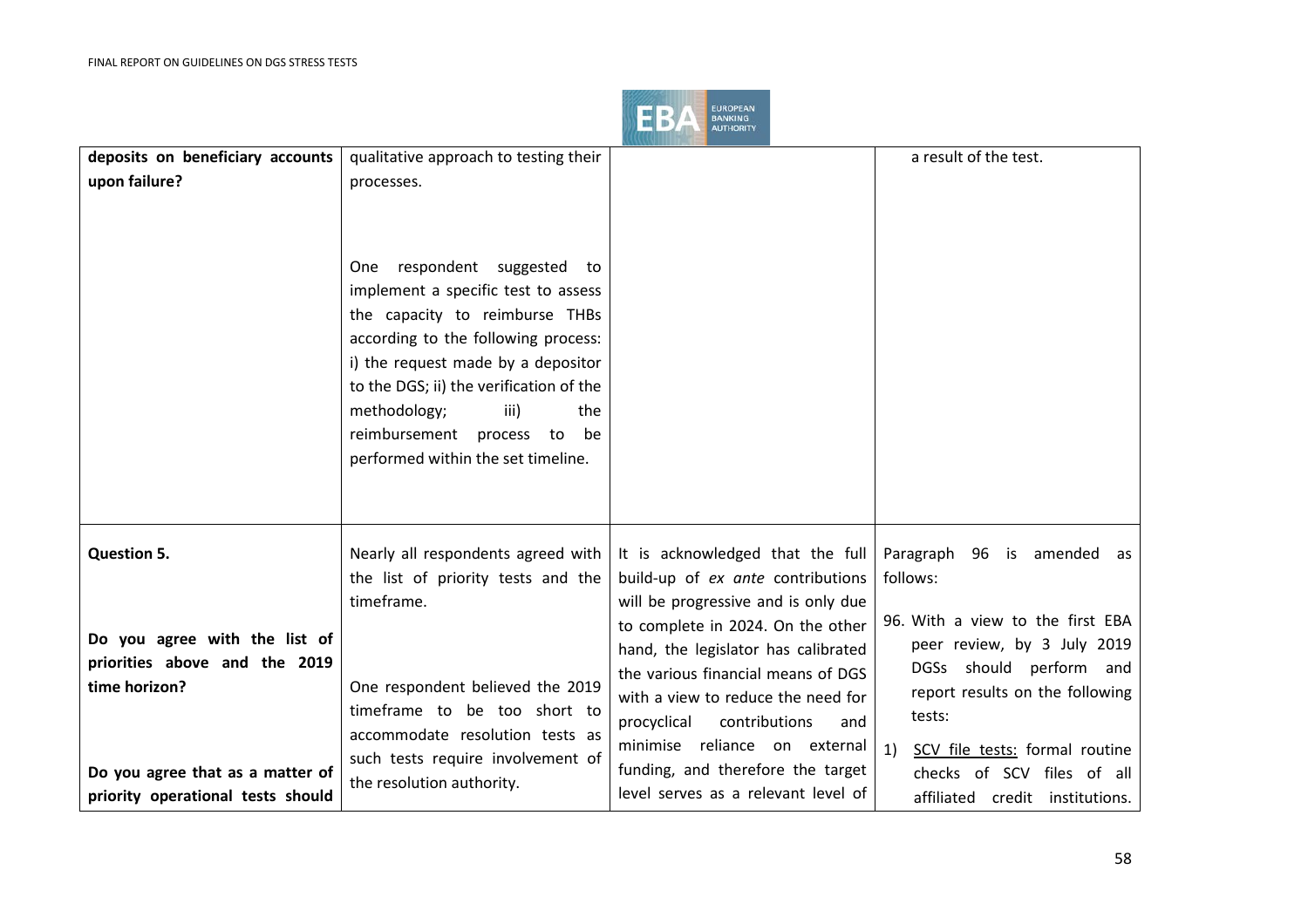

| focus on payout?                                              |                                      | stress. Funding tests will allow to  |    | These tests should also ensure     |
|---------------------------------------------------------------|--------------------------------------|--------------------------------------|----|------------------------------------|
|                                                               |                                      | assess the ability of the DGS to     |    | that the SCV files earmark         |
|                                                               | All respondents agreed that the      | mobilise its ex ante funding         |    | deposits at branches in other      |
|                                                               | focus of the priority operational    | including the liquidity of invested  |    | Member States.                     |
| Do you believe minimum size<br>criteria should be set in this | tests should be on payout.           | assets and payment commitments       |    |                                    |
|                                                               |                                      | $-$ as well as the other types of    | 2) | An operational capability test:    |
| regard, and which absolute or                                 | One respondent requested that the    | funding means. It is not expected    |    | a test applying a payout           |
| relative thresholds would you                                 | funding capability test should take  | that a DGS will be fully funded      |    | scenario and measuring the         |
| suggest?                                                      | as a reference, where approved by    | before term, but where it is not the |    | operational<br>capability          |
|                                                               | the European Commission pursuant     | tests will also allow assessing the  |    | indicators described in section    |
|                                                               | to Article 10(6) of the DGSD, the    | adequacy of ex post and alternative  |    | 4. The test should be severe       |
| Do you agree with the calibration                             | reduced target level set at national | funding means. In contrast, taking   |    | enough to challenge the ability    |
| of the funding test, and if not                               | level. Some respondents considered   | as a reference the funding already   |    | of DGSs to deliver critical        |
| what concrete suggestion would                                | that the funding test should not be  | available at the time of the test    |    | processes, resources and IT        |
| you make?                                                     | based on the target level but on the | would imply that the intervention    |    | effectively<br>systems<br>and      |
|                                                               | funding available at the time of the | does not constitute a stress of      |    | efficiently<br>in<br>stressed      |
|                                                               | test. For others, the funding test   | funding and would therefore have     |    | conditions. For this purpose,      |
|                                                               | be<br>calibrated<br>should<br>taking | limited value.                       |    | DGSs should select a credit        |
| Is the limited cross border test                              | considering into account the limited |                                      |    | institution with a number of       |
| sufficient,<br>should<br>the<br><b>or</b>                     | financial resources available in the | With regard<br>to the<br>priority    |    | depositors of no less than the     |
| requirement be strengthened and                               | early years and the fact that        | cross-border<br>operational          |    | second quartile of affiliated      |
| prescribe, for example fully-                                 | countries are moving from ex post    | it<br>cooperation<br>test,<br>is     |    | credit institutions not falling in |
| fledged cross-border simulation,                              | to ex-ante contributions. One        | acknowledged that a DGS should       |    | any of the categories described    |
| in light of the Guidelines on                                 | respondent pointed out that DGSs     | not be required to perform a test in |    | in paragraph 53.                   |
| Cooperation<br><b>Agreements</b>                              | should not be obliged to apply risk- | relation to an institution likely to |    |                                    |
| currently under development?                                  | based contribution methods in the    | be subject, in case of failure, to   | 3) | An operational cross-border        |
|                                                               | context of funding tests as long as  | resolution proceedings. This is      |    | cooperation test: a test run in    |
|                                                               |                                      | because a cross-border failure for   |    |                                    |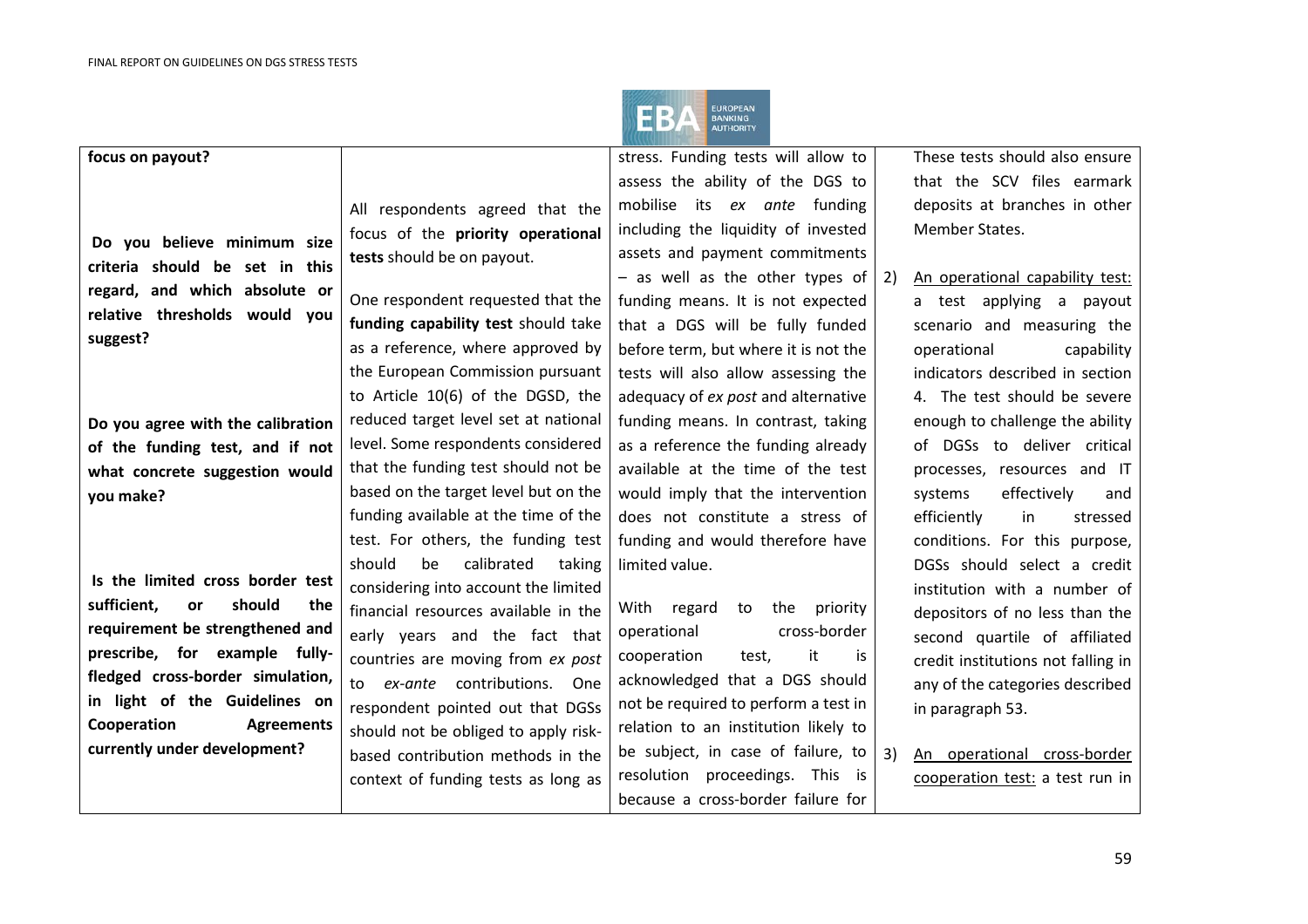

|                              | those methods are not compulsory       | that institution would not require a |    | cooperation with at least one      |
|------------------------------|----------------------------------------|--------------------------------------|----|------------------------------------|
| as per the DGSD.             |                                        | payout and would therefore not       |    | other DGS and assessing at         |
|                              |                                        | require the establishment of a       |    | least whether the DGS is able      |
|                              | All respondents agreed with the        | payment instruction file. However,   |    | to effectively transmit to a       |
|                              | limited cross-border test. However     | in any event the DGS should verify,  |    | <b>DGS</b><br>host<br>payment<br>a |
|                              | some pointed out that cross-border     | within the context of its SCV file   |    | instruction<br>file<br>regarding   |
|                              | payout tests could not<br>be           | testing activity, that it is able to |    | depositors at a foreign branch     |
|                              | performed until the cooperation        | identify information on depositors   |    | of a given affiliated credit       |
|                              | agreements required pursuant to        | at branches in other Member          |    | institution, with confirmation     |
|                              | Article 14 are operational. It was     | States.                              |    | from the host DGS that the file    |
|                              | suggested a DGS should not be          |                                      |    | contains all the information       |
|                              | required to perform cross-border       |                                      |    | effect<br>necessary to<br>the      |
|                              | tests where the only affiliated credit |                                      |    | payment. This provision is not     |
|                              | institutions with branches in other    |                                      |    | applicable to DGSs for which       |
|                              | Member States are likely, in case of   |                                      |    | no affiliated credit institution   |
|                              | failure, of being subject<br>to to     |                                      |    | has any branches in other          |
|                              | resolution proceedings, since a        |                                      |    | Member States, or where the        |
|                              | failure would not result in an actual  |                                      |    | affiliated<br>only<br>credit       |
| reimbursement of depositors. |                                        |                                      |    | institutions with branches in      |
|                              |                                        |                                      |    | other Member States fall in        |
|                              |                                        |                                      |    | of<br>the<br>one                   |
|                              |                                        |                                      |    | categories                         |
|                              |                                        |                                      |    | described in paragraph 53.         |
|                              |                                        |                                      |    |                                    |
|                              |                                        |                                      | 4) | A funding capability test: a test  |
|                              |                                        |                                      |    | financial<br>measuring<br>the      |
|                              |                                        |                                      |    | capability areas and indicators    |
|                              |                                        |                                      |    | described in section 7 in either   |